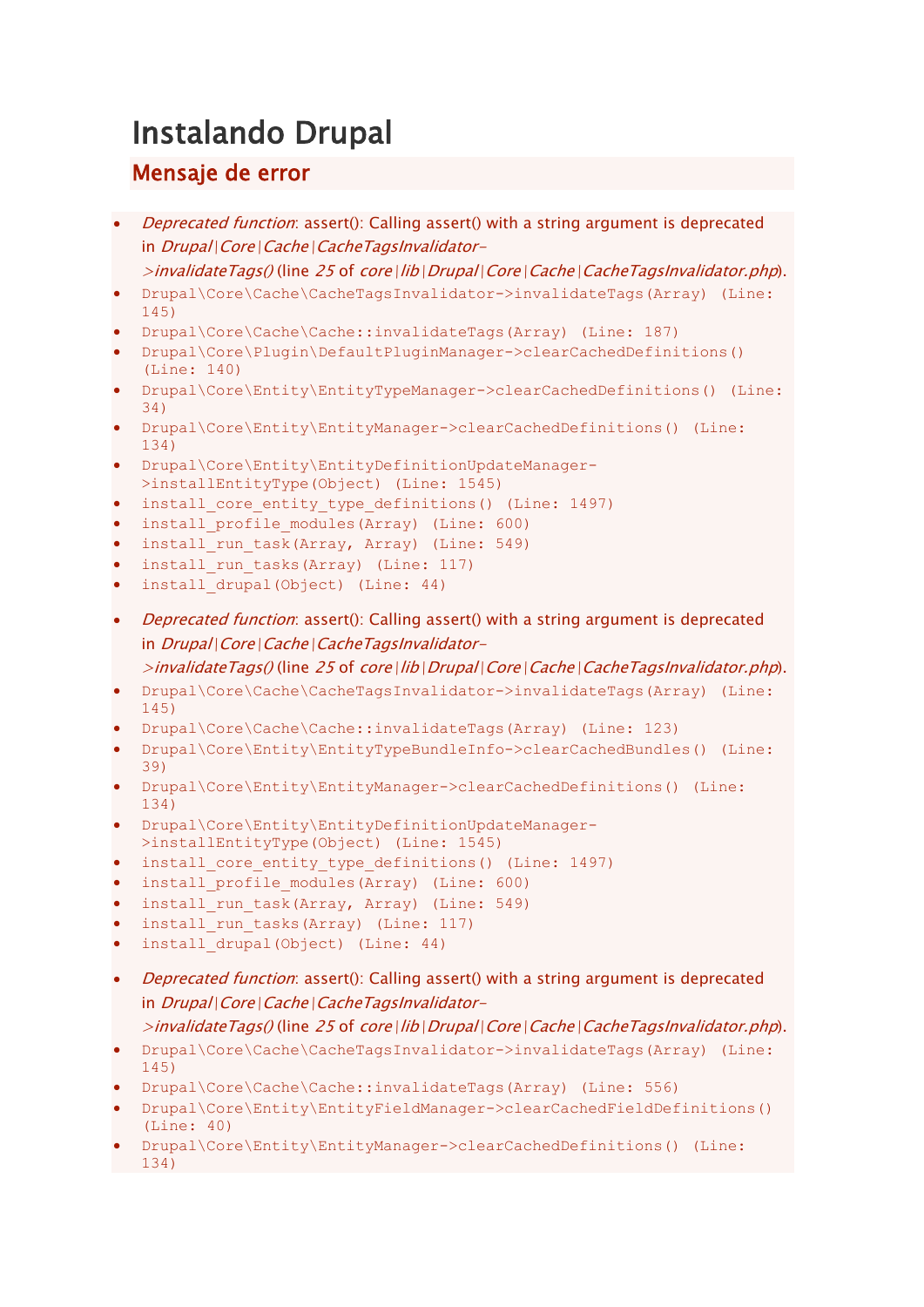- Drupal\Core\Entity\EntityDefinitionUpdateManager-
- >installEntityType(Object) (Line: 1545)
- install core entity type definitions() (Line: 1497)
- install profile modules(Array) (Line: 600)
- install run task(Array, Array) (Line: 549)
- install run tasks(Array) (Line: 117)
- install drupal(Object) (Line: 44)
- *Deprecated function*: assert(): Calling assert() with a string argument is deprecated in Drupal\Core\Cache\DatabaseBackend-
- >doSetMultiple() (line 225 of core\lib\Drupal\Core\Cache\DatabaseBackend.php).
- Drupal\Core\Cache\DatabaseBackend->doSetMultiple(Array) (Line: 192) • Drupal\Core\Cache\DatabaseBackend->setMultiple(Array) (Line: 180)
- Drupal\Core\Cache\DatabaseBackend->set('entity\_type', Array, -1, Array) (Line: 71)
- Drupal\Core\Plugin\DefaultPluginManager->cacheSet('entity\_type', Array, -1, Array) (Line: 219)
- Drupal\Core\Plugin\DefaultPluginManager->setCachedDefinitions(Array) (Line: 175)
- Drupal\Core\Plugin\DefaultPluginManager->getDefinitions() (Line: 22)
- Drupal\Core\Plugin\DefaultPluginManager->getDefinition('date\_format', ) (Line: 126)
- Drupal\Core\Entity\EntityTypeManager->getDefinition('date\_format') (Line: 233)
- Drupal\Core\Entity\EntityTypeManager->getHandler('date\_format', 'storage') (Line: 169)
- Drupal\Core\Entity\EntityTypeManager->getStorage('date\_format') (Line: 69)
- Drupal\Core\Entity\EntityTypeListener->onEntityTypeCreate(Object) (Line: 534)
- Drupal\Core\Entity\EntityManager->onEntityTypeCreate(Object) (Line: 135)
- Drupal\Core\Entity\EntityDefinitionUpdateManager- >installEntityType(Object) (Line: 1545)
- install core entity type definitions() (Line: 1497)
- install profile modules(Array) (Line: 600)
- install run task(Array, Array) (Line: 549)
- install run tasks(Array) (Line: 117)
- install drupal(Object) (Line: 44)
- Deprecated function: assert(): Calling assert() with a string argument is deprecated in Drupal\Core\Cache\CacheTagsInvalidator-

 $\ge$ invalidateTags() (line 25 of core\lib\Drupal\Core\Cache\CacheTagsInvalidator.php).

- Drupal\Core\Cache\CacheTagsInvalidator->invalidateTags(Array) (Line: 145)
- Drupal\Core\Cache\Cache::invalidateTags(Array) (Line: 187)
- Drupal\Core\Plugin\DefaultPluginManager->clearCachedDefinitions() (Line: 140)
- Drupal\Core\Entity\EntityTypeManager->clearCachedDefinitions() (Line: 34)
- Drupal\Core\Entity\EntityManager->clearCachedDefinitions() (Line: 134)
- Drupal\Core\Entity\EntityDefinitionUpdateManager- >installEntityType(Object) (Line: 1545)
- install core entity type definitions() (Line: 1497)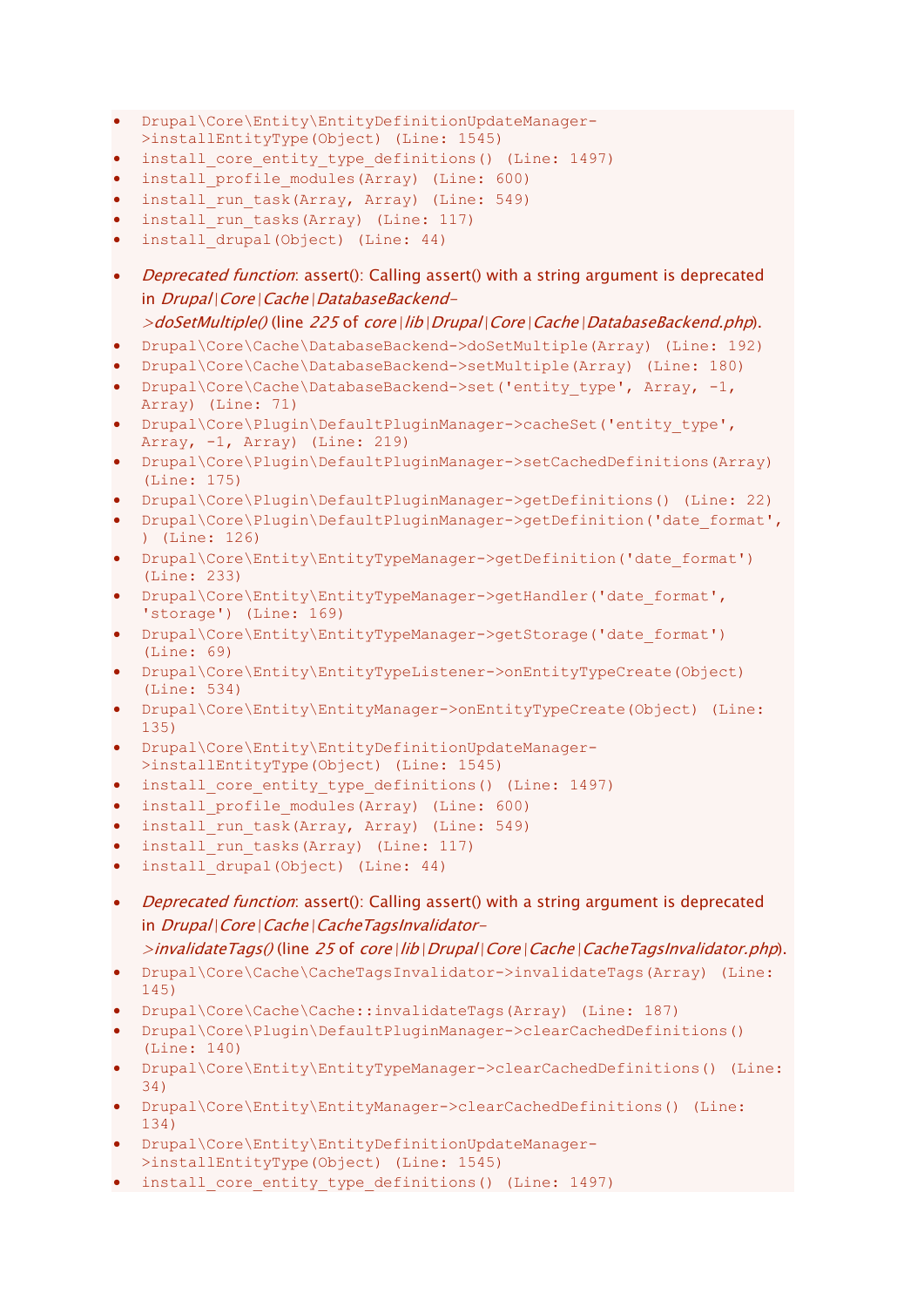- install profile modules(Array) (Line: 600)
- install run task(Array, Array) (Line: 549)
- install run tasks(Array) (Line: 117)
- install drupal(Object) (Line: 44)
- *Deprecated function*: assert(): Calling assert() with a string argument is deprecated in Drupal\Core\Cache\CacheTagsInvalidator- $\geq$ invalidateTags() (line 25 of core\lib\Drupal\Core\Cache\CacheTagsInvalidator.php).
- Drupal\Core\Cache\CacheTagsInvalidator->invalidateTags(Array) (Line: 145)
- Drupal\Core\Cache\Cache::invalidateTags(Array) (Line: 123)
- Drupal\Core\Entity\EntityTypeBundleInfo->clearCachedBundles() (Line: 39)
- Drupal\Core\Entity\EntityManager->clearCachedDefinitions() (Line: 134)
- Drupal\Core\Entity\EntityDefinitionUpdateManager- >installEntityType(Object) (Line: 1545)
- install core entity type definitions() (Line: 1497)
- install profile modules(Array) (Line: 600)
- install run task(Array, Array) (Line: 549)
- install run tasks(Array) (Line: 117)
- install drupal(Object) (Line: 44)
- *Deprecated function*: assert(): Calling assert() with a string argument is deprecated in Drupal\Core\Cache\CacheTagsInvalidator-
	- >invalidateTags() (line 25 of core\lib\Drupal\Core\Cache\CacheTagsInvalidator.php).
- Drupal\Core\Cache\CacheTagsInvalidator->invalidateTags(Array) (Line: 145)
- Drupal\Core\Cache\Cache::invalidateTags(Array) (Line: 556)
- Drupal\Core\Entity\EntityFieldManager->clearCachedFieldDefinitions() (Line: 40)
- Drupal\Core\Entity\EntityManager->clearCachedDefinitions() (Line: 134)
- Drupal\Core\Entity\EntityDefinitionUpdateManager- >installEntityType(Object) (Line: 1545)
- install core entity type definitions() (Line: 1497)
- install profile modules(Array) (Line: 600)
- install run task(Array, Array) (Line: 549)
- install run tasks(Array) (Line: 117)
- install drupal(Object) (Line: 44)
- Deprecated function: assert(): Calling assert() with a string argument is deprecated in Drupal\Core\Cache\DatabaseBackend-
	- >doSetMultiple() (line 225 of core\lib\Drupal\Core\Cache\DatabaseBackend.php).
- Drupal\Core\Cache\DatabaseBackend->doSetMultiple(Array) (Line: 192)
- Drupal\Core\Cache\DatabaseBackend->setMultiple(Array) (Line: 180)
- Drupal\Core\Cache\DatabaseBackend->set('entity type', Array, -1, Array) (Line: 71)
- Drupal\Core\Plugin\DefaultPluginManager->cacheSet('entity\_type', Array,  $-1$ , Array) (Line: 219)
- Drupal\Core\Plugin\DefaultPluginManager->setCachedDefinitions(Array) (Line: 175)
- Drupal\Core\Plugin\DefaultPluginManager->getDefinitions() (Line: 22)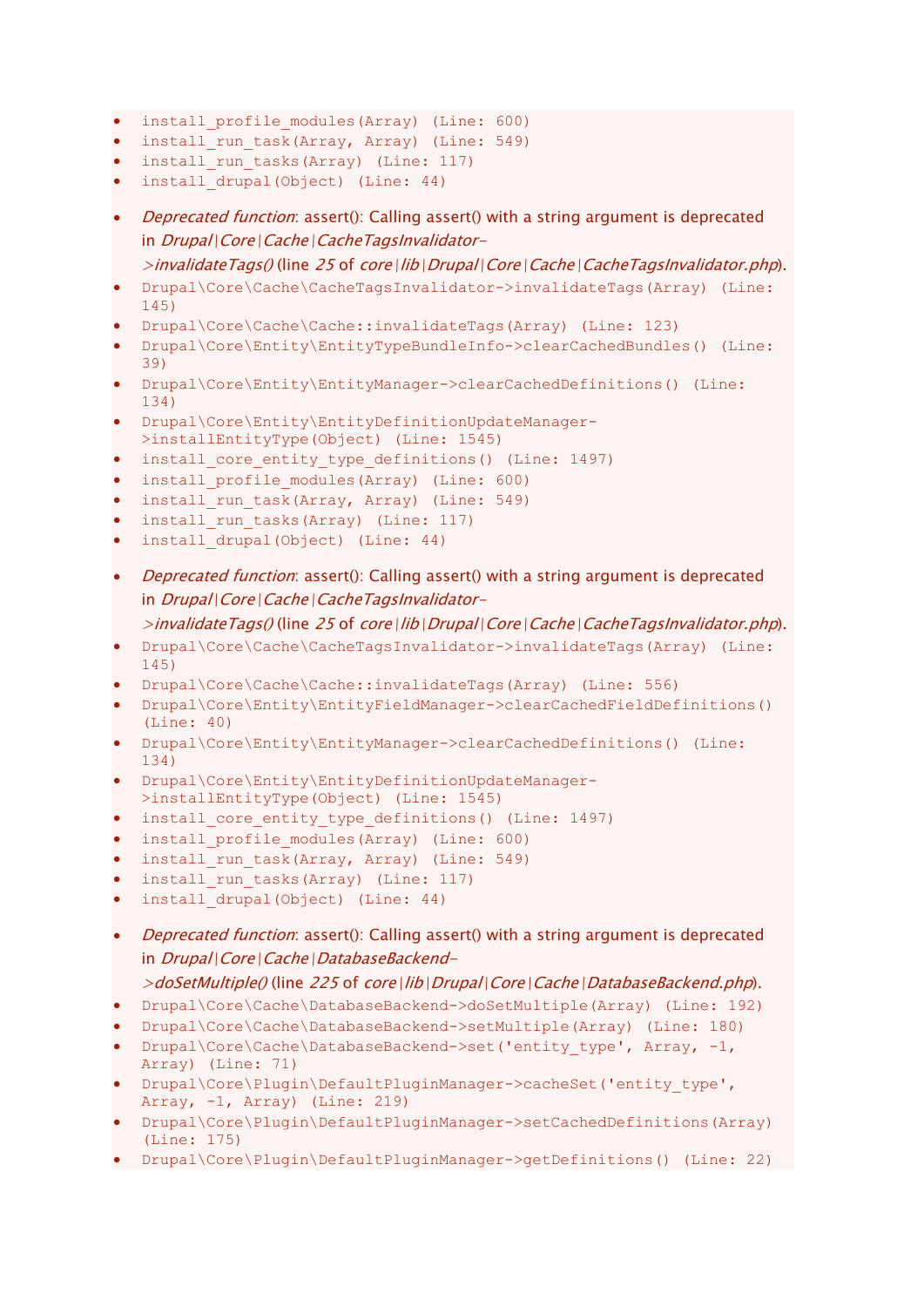- Drupal\Core\Plugin\DefaultPluginManager- >getDefinition('entity form display', ) (Line: 126)
- Drupal\Core\Entity\EntityTypeManager- >getDefinition('entity\_form\_display') (Line: 233)
- Drupal\Core\Entity\EntityTypeManager- >getHandler('entity form display', 'storage') (Line: 169)
- Drupal\Core\Entity\EntityTypeManager- >getStorage('entity form display') (Line: 69)
- Drupal\Core\Entity\EntityTypeListener->onEntityTypeCreate(Object) (Line: 534)
- Drupal\Core\Entity\EntityManager->onEntityTypeCreate(Object) (Line: 135)
- Drupal\Core\Entity\EntityDefinitionUpdateManager- >installEntityType(Object) (Line: 1545)
- install core entity type definitions() (Line: 1497)
- install profile modules(Array) (Line: 600)
- install run task(Array, Array) (Line: 549)
- install run tasks(Array) (Line: 117)
- install drupal(Object) (Line: 44)
- *Deprecated function*: assert(): Calling assert() with a string argument is deprecated in Drupal\Core\Cache\CacheTagsInvalidator-

### $\geq$ invalidateTags() (line 25 of core\lib\Drupal\Core\Cache\CacheTagsInvalidator.php).

- Drupal\Core\Cache\CacheTagsInvalidator->invalidateTags(Array) (Line: 145)
- Drupal\Core\Cache\Cache::invalidateTags(Array) (Line: 187)
- Drupal\Core\Plugin\DefaultPluginManager->clearCachedDefinitions() (Line: 140)
- Drupal\Core\Entity\EntityTypeManager->clearCachedDefinitions() (Line: 34)
- Drupal\Core\Entity\EntityManager->clearCachedDefinitions() (Line: 134)
- Drupal\Core\Entity\EntityDefinitionUpdateManager- >installEntityType(Object) (Line: 1545)
- install core entity type definitions() (Line: 1497)
- install profile modules(Array) (Line: 600)
- install run task(Array, Array) (Line: 549)
- install run tasks(Array) (Line: 117)
- install drupal(Object) (Line: 44)
- Deprecated function: assert(): Calling assert() with a string argument is deprecated in Drupal\Core\Cache\CacheTagsInvalidator-

```
\geqinvalidateTags() (line 25 of core\lib\Drupal\Core\Cache\CacheTagsInvalidator.php).
```
- Drupal\Core\Cache\CacheTagsInvalidator->invalidateTags(Array) (Line: 145)
- Drupal\Core\Cache\Cache::invalidateTags(Array) (Line: 123)
- Drupal\Core\Entity\EntityTypeBundleInfo->clearCachedBundles() (Line: 39)
- Drupal\Core\Entity\EntityManager->clearCachedDefinitions() (Line: 134)
- Drupal\Core\Entity\EntityDefinitionUpdateManager- >installEntityType(Object) (Line: 1545)
- install\_core\_entity\_type\_definitions() (Line: 1497)
- install profile modules(Array) (Line: 600)
- install run task(Array, Array) (Line: 549)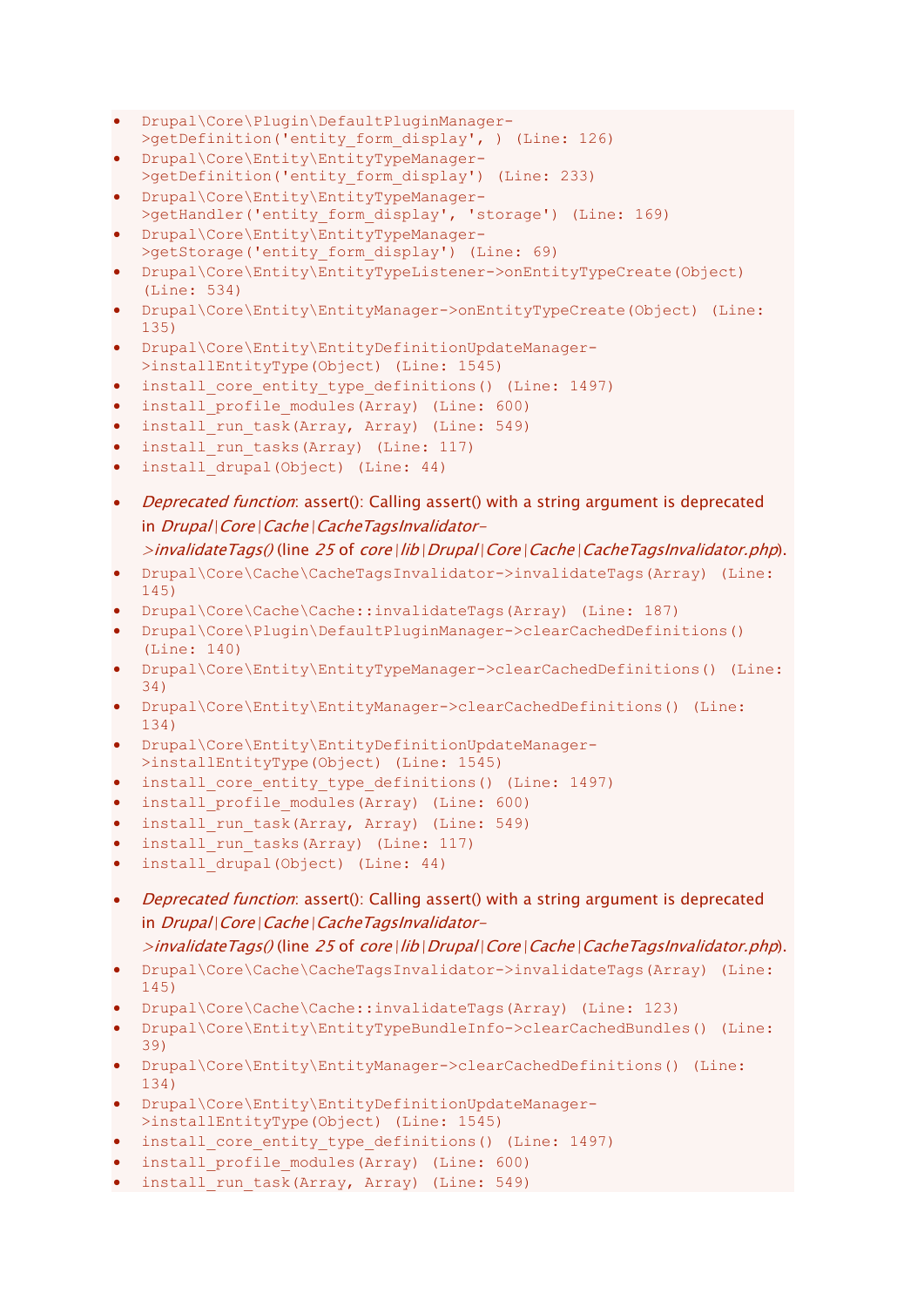- install run tasks(Array) (Line: 117)
- install drupal(Object) (Line: 44)
- Deprecated function: assert(): Calling assert() with a string argument is deprecated in Drupal\Core\Cache\CacheTagsInvalidator-

 $\geq$ invalidateTags() (line 25 of core\lib\Drupal\Core\Cache\CacheTagsInvalidator.php).

- Drupal\Core\Cache\CacheTagsInvalidator->invalidateTags(Array) (Line: 145)
- Drupal\Core\Cache\Cache::invalidateTags(Array) (Line: 556)
- Drupal\Core\Entity\EntityFieldManager->clearCachedFieldDefinitions() (Line: 40)
- Drupal\Core\Entity\EntityManager->clearCachedDefinitions() (Line: 134)
- Drupal\Core\Entity\EntityDefinitionUpdateManager- >installEntityType(Object) (Line: 1545)
- install core entity type definitions() (Line: 1497)
- install profile modules(Array) (Line: 600)
- install\_run\_task(Array, Array) (Line: 549)
- install run tasks(Array) (Line: 117)
- install drupal(Object) (Line: 44)
- Deprecated function: assert(): Calling assert() with a string argument is deprecated in Drupal\Core\Cache\DatabaseBackend-

- Drupal\Core\Cache\DatabaseBackend->doSetMultiple(Array) (Line: 192)
- Drupal\Core\Cache\DatabaseBackend->setMultiple(Array) (Line: 180)
- Drupal\Core\Cache\DatabaseBackend->set('entity\_type', Array, -1, Array) (Line: 71)
- Drupal\Core\Plugin\DefaultPluginManager->cacheSet('entity type', Array, -1, Array) (Line: 219)
- Drupal\Core\Plugin\DefaultPluginManager->setCachedDefinitions(Array) (Line: 175)
- Drupal\Core\Plugin\DefaultPluginManager->getDefinitions() (Line: 22)
- Drupal\Core\Plugin\DefaultPluginManager-
- >getDefinition('entity form mode', ) (Line: 126) • Drupal\Core\Entity\EntityTypeManager-
- >getDefinition('entity\_form\_mode') (Line: 233)
- Drupal\Core\Entity\EntityTypeManager->getHandler('entity\_form\_mode', 'storage') (Line: 169)
- Drupal\Core\Entity\EntityTypeManager->getStorage('entity form\_mode') (Line: 69)
- Drupal\Core\Entity\EntityTypeListener->onEntityTypeCreate(Object) (Line: 534)
- Drupal\Core\Entity\EntityManager->onEntityTypeCreate(Object) (Line: 135)
- Drupal\Core\Entity\EntityDefinitionUpdateManager- >installEntityType(Object) (Line: 1545)
- install core entity type definitions() (Line: 1497)
- install profile modules(Array) (Line: 600)
- install run task(Array, Array) (Line: 549)
- install run tasks(Array) (Line: 117)
- install drupal(Object) (Line: 44)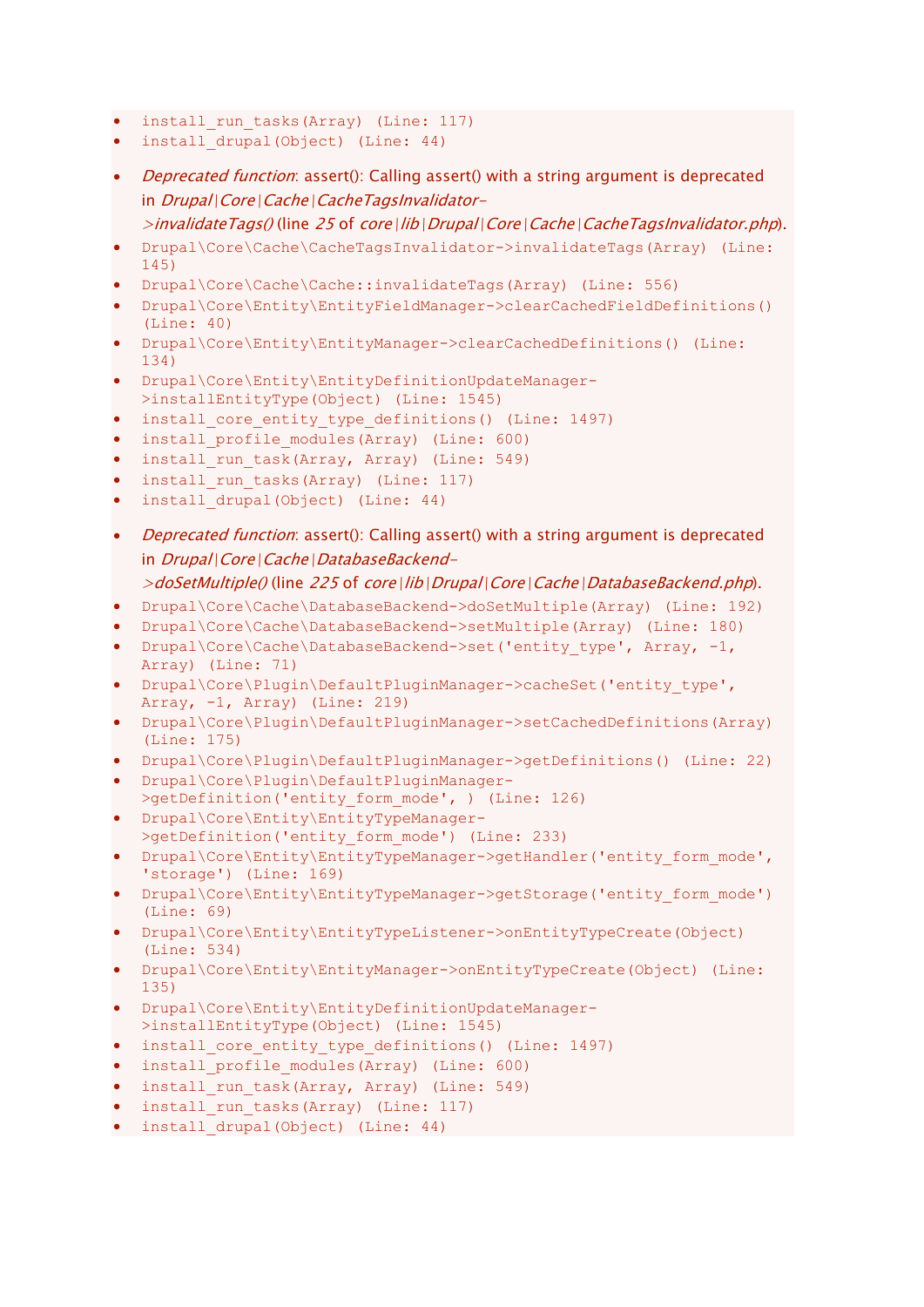- *Deprecated function*: assert(): Calling assert() with a string argument is deprecated in Drupal\Core\Cache\CacheTagsInvalidator-
	- $\geq$ invalidateTags() (line 25 of core\lib\Drupal\Core\Cache\CacheTagsInvalidator.php).
- Drupal\Core\Cache\CacheTagsInvalidator->invalidateTags(Array) (Line: 145)
- Drupal\Core\Cache\Cache::invalidateTags(Array) (Line: 187)
- Drupal\Core\Plugin\DefaultPluginManager->clearCachedDefinitions() (Line: 140)
- Drupal\Core\Entity\EntityTypeManager->clearCachedDefinitions() (Line: 34)
- Drupal\Core\Entity\EntityManager->clearCachedDefinitions() (Line: 134)
- Drupal\Core\Entity\EntityDefinitionUpdateManager- >installEntityType(Object) (Line: 1545)
- install core entity type definitions() (Line: 1497)
- install profile modules(Array) (Line: 600)
- install\_run\_task(Array, Array) (Line: 549)
- install run tasks(Array) (Line: 117)
- install drupal(Object) (Line: 44)
- Deprecated function: assert(): Calling assert() with a string argument is deprecated in Drupal\Core\Cache\CacheTagsInvalidator-

#### >invalidateTags() (line 25 of core\lib\Drupal\Core\Cache\CacheTagsInvalidator.php).

- Drupal\Core\Cache\CacheTagsInvalidator->invalidateTags(Array) (Line: 145)
- Drupal\Core\Cache\Cache::invalidateTags(Array) (Line: 123)
- Drupal\Core\Entity\EntityTypeBundleInfo->clearCachedBundles() (Line: 39)
- Drupal\Core\Entity\EntityManager->clearCachedDefinitions() (Line: 134)
- Drupal\Core\Entity\EntityDefinitionUpdateManager- >installEntityType(Object) (Line: 1545)
- install core entity type definitions() (Line: 1497)
- install profile modules(Array) (Line: 600)
- install run task(Array, Array) (Line: 549)
- install run tasks(Array) (Line: 117)
- install drupal(Object) (Line: 44)
- *Deprecated function*: assert(): Calling assert() with a string argument is deprecated in Drupal\Core\Cache\CacheTagsInvalidator-

>invalidateTags() (line 25 of core\lib\Drupal\Core\Cache\CacheTagsInvalidator.php).

- Drupal\Core\Cache\CacheTagsInvalidator->invalidateTags(Array) (Line: 145)
- Drupal\Core\Cache\Cache::invalidateTags(Array) (Line: 556)
- Drupal\Core\Entity\EntityFieldManager->clearCachedFieldDefinitions() (Line: 40)
- Drupal\Core\Entity\EntityManager->clearCachedDefinitions() (Line: 134)
- Drupal\Core\Entity\EntityDefinitionUpdateManager- >installEntityType(Object) (Line: 1545)
- install core entity type definitions() (Line: 1497)
- install profile modules(Array) (Line: 600)
- install run task(Array, Array) (Line: 549)
- install run tasks(Array) (Line: 117)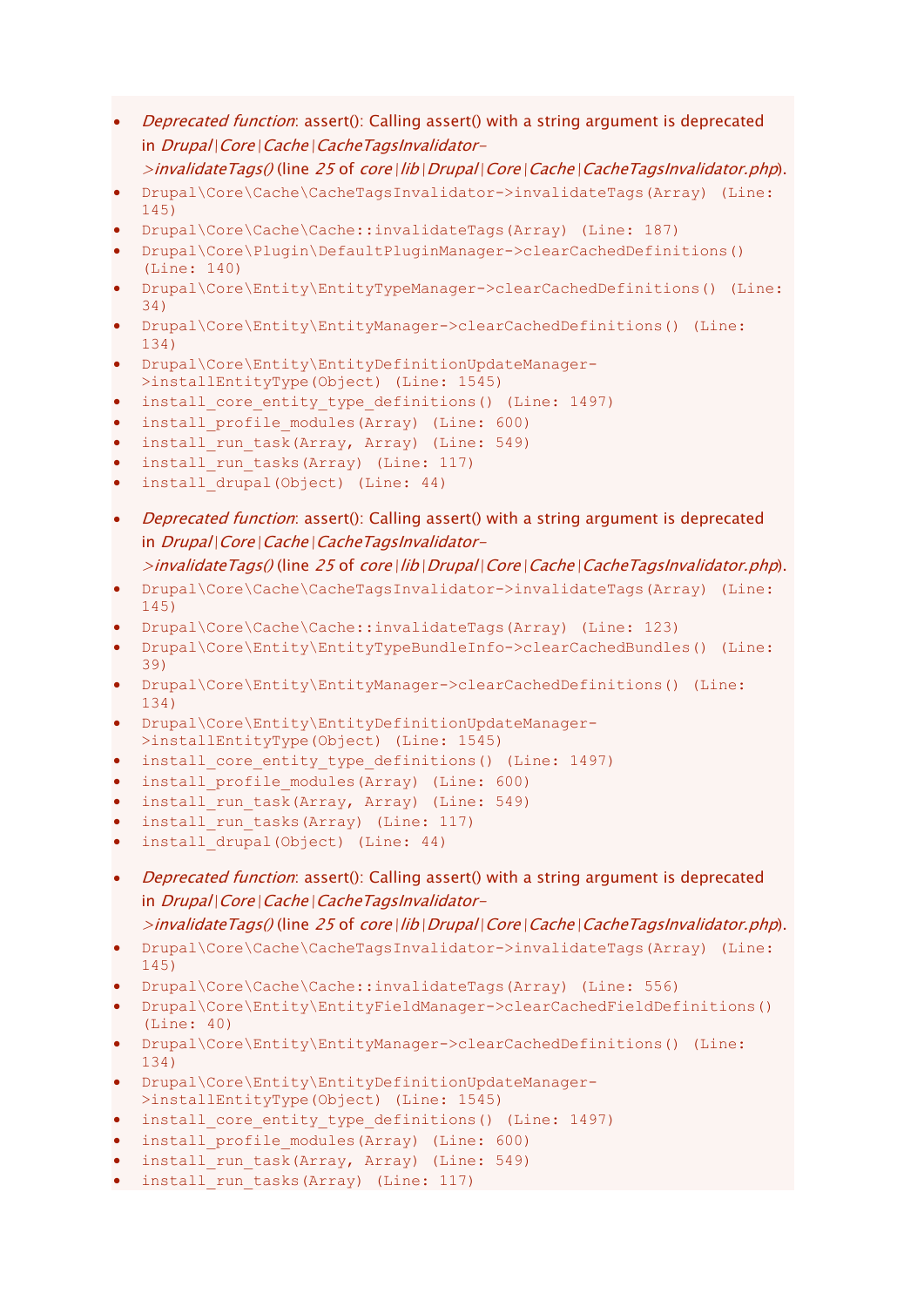- install drupal(Object) (Line: 44)
- **Deprecated function:** assert(): Calling assert() with a string argument is deprecated in Drupal\Core\Cache\DatabaseBackend- $>$ doSetMultiple() (line 225 of core\lib\Drupal\Core\Cache\DatabaseBackend.php).
- Drupal\Core\Cache\DatabaseBackend->doSetMultiple(Array) (Line: 192)
- Drupal\Core\Cache\DatabaseBackend->setMultiple(Array) (Line: 180)
- Drupal\Core\Cache\DatabaseBackend->set('entity\_type', Array, -1, Array) (Line: 71)
- Drupal\Core\Plugin\DefaultPluginManager->cacheSet('entity\_type', Array, -1, Array) (Line: 219)
- Drupal\Core\Plugin\DefaultPluginManager->setCachedDefinitions(Array) (Line: 175)
- Drupal\Core\Plugin\DefaultPluginManager->getDefinitions() (Line: 22)
- Drupal\Core\Plugin\DefaultPluginManager- >getDefinition('entity view display', ) (Line: 126)
- Drupal\Core\Entity\EntityTypeManager- >getDefinition('entity\_view\_display') (Line: 233)
- Drupal\Core\Entity\EntityTypeManager- >getHandler('entity view display', 'storage') (Line: 169)
- Drupal\Core\Entity\EntityTypeManager- >getStorage('entity\_view\_display') (Line: 69)
- Drupal\Core\Entity\EntityTypeListener->onEntityTypeCreate(Object) (Line: 534)
- Drupal\Core\Entity\EntityManager->onEntityTypeCreate(Object) (Line: 135)
- Drupal\Core\Entity\EntityDefinitionUpdateManager- >installEntityType(Object) (Line: 1545)
- install core entity type definitions() (Line: 1497)
- install profile modules(Array) (Line: 600)
- install run task(Array, Array) (Line: 549)
- install run tasks(Array) (Line: 117)
- install drupal(Object) (Line: 44)
- *Deprecated function*: assert(): Calling assert() with a string argument is deprecated in Drupal\Core\Cache\CacheTagsInvalidator-
	- >invalidateTags() (line 25 of core\lib\Drupal\Core\Cache\CacheTagsInvalidator.php).
- Drupal\Core\Cache\CacheTagsInvalidator->invalidateTags(Array) (Line: 145)
- Drupal\Core\Cache\Cache::invalidateTags(Array) (Line: 187)
- Drupal\Core\Plugin\DefaultPluginManager->clearCachedDefinitions() (Line: 140)
- Drupal\Core\Entity\EntityTypeManager->clearCachedDefinitions() (Line: 34)
- Drupal\Core\Entity\EntityManager->clearCachedDefinitions() (Line: 134)
- Drupal\Core\Entity\EntityDefinitionUpdateManager- >installEntityType(Object) (Line: 1545)
- install\_core\_entity\_type\_definitions() (Line: 1497)
- install profile modules(Array) (Line: 600)
- install run task(Array, Array) (Line: 549)
- install\_run\_tasks(Array) (Line: 117)
- install drupal(Object) (Line: 44)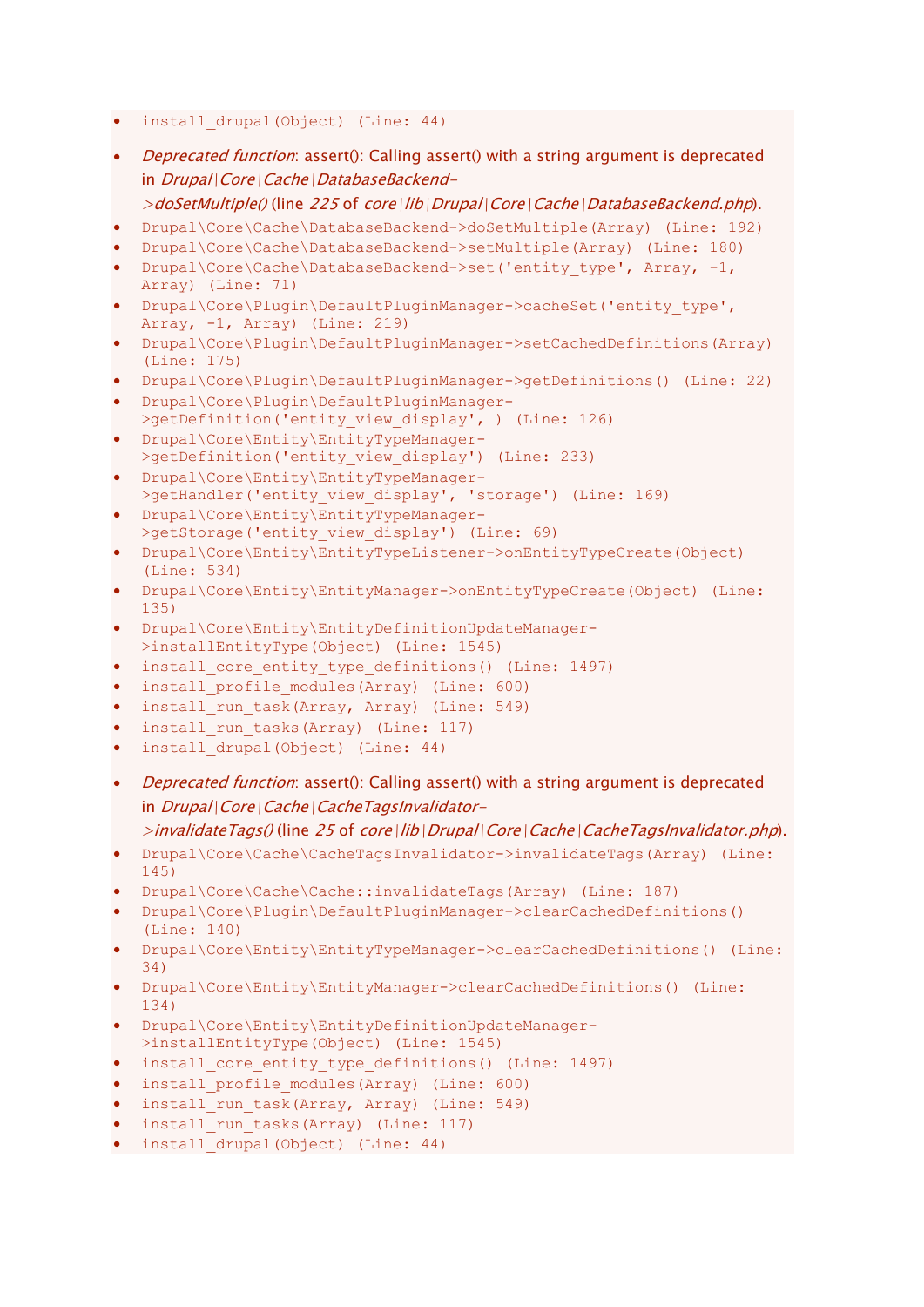- *Deprecated function*: assert(): Calling assert() with a string argument is deprecated in Drupal\Core\Cache\CacheTagsInvalidator-
	- $\geq$ invalidateTags() (line 25 of core\lib\Drupal\Core\Cache\CacheTagsInvalidator.php).
- Drupal\Core\Cache\CacheTagsInvalidator->invalidateTags(Array) (Line: 145)
- Drupal\Core\Cache\Cache::invalidateTags(Array) (Line: 123)
- Drupal\Core\Entity\EntityTypeBundleInfo->clearCachedBundles() (Line: 39)
- Drupal\Core\Entity\EntityManager->clearCachedDefinitions() (Line: 134)
- Drupal\Core\Entity\EntityDefinitionUpdateManager- >installEntityType(Object) (Line: 1545)
- install core entity type definitions() (Line: 1497)
- install profile modules(Array) (Line: 600)
- install run task(Array, Array) (Line: 549)
- install run tasks(Array) (Line: 117)
- install drupal(Object) (Line: 44)
- Deprecated function: assert(): Calling assert() with a string argument is deprecated in Drupal\Core\Cache\CacheTagsInvalidator-

```
>invalidateTags() (line 25 of core\lib\Drupal\Core\Cache\CacheTagsInvalidator.php).
```
- Drupal\Core\Cache\CacheTagsInvalidator->invalidateTags(Array) (Line: 145)
- Drupal\Core\Cache\Cache::invalidateTags(Array) (Line: 556)
- Drupal\Core\Entity\EntityFieldManager->clearCachedFieldDefinitions() (Line: 40)
- Drupal\Core\Entity\EntityManager->clearCachedDefinitions() (Line: 134)
- Drupal\Core\Entity\EntityDefinitionUpdateManager- >installEntityType(Object) (Line: 1545)
- install core entity type definitions() (Line: 1497)
- install profile modules(Array) (Line: 600)
- install run task(Array, Array) (Line: 549)
- install run tasks(Array) (Line: 117)
- install drupal(Object) (Line: 44)
- *Deprecated function*: assert(): Calling assert() with a string argument is deprecated in Drupal\Core\Cache\DatabaseBackend-

- Drupal\Core\Cache\DatabaseBackend->doSetMultiple(Array) (Line: 192)
- Drupal\Core\Cache\DatabaseBackend->setMultiple(Array) (Line: 180)
- Drupal\Core\Cache\DatabaseBackend->set('entity type', Array, -1, Array) (Line: 71)
- Drupal\Core\Plugin\DefaultPluginManager->cacheSet('entity\_type', Array,  $-1$ , Array) (Line: 219)
- Drupal\Core\Plugin\DefaultPluginManager->setCachedDefinitions(Array) (Line: 175)
- Drupal\Core\Plugin\DefaultPluginManager->getDefinitions() (Line: 22)
- Drupal\Core\Plugin\DefaultPluginManager- >qetDefinition('entity view mode', ) (Line: 126)
- Drupal\Core\Entity\EntityTypeManager- >getDefinition('entity view mode') (Line: 233)
- Drupal\Core\Entity\EntityTypeManager->getHandler('entity\_view\_mode', 'storage') (Line: 169)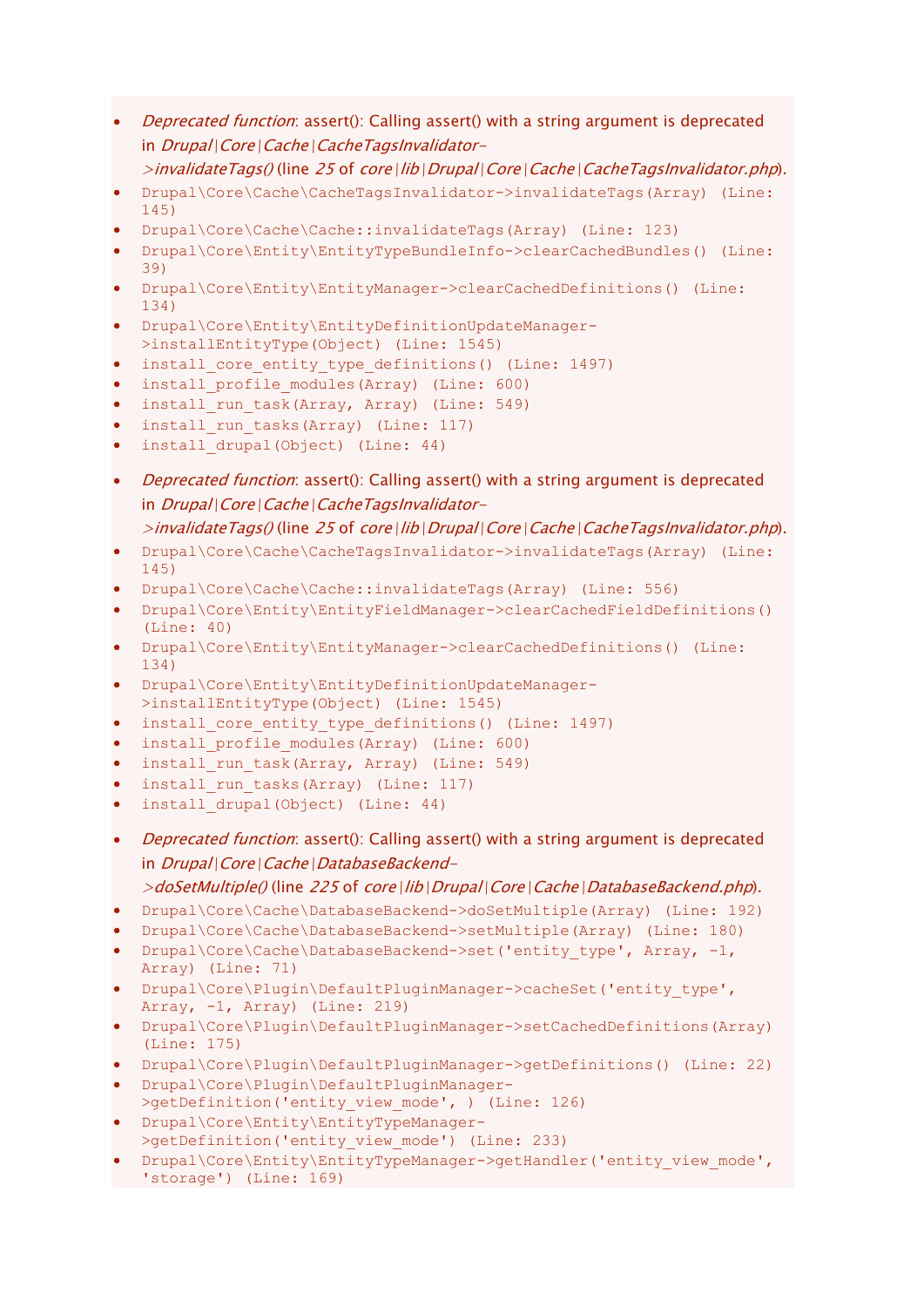- Drupal\Core\Entity\EntityTypeManager->getStorage('entity view mode') (Line: 69)
- Drupal\Core\Entity\EntityTypeListener->onEntityTypeCreate(Object) (Line: 534)
- Drupal\Core\Entity\EntityManager->onEntityTypeCreate(Object) (Line: 135)
- Drupal\Core\Entity\EntityDefinitionUpdateManager-
- >installEntityType(Object) (Line: 1545)
- install\_core\_entity\_type\_definitions() (Line: 1497)
- install profile modules(Array) (Line: 600)
- install run task(Array, Array) (Line: 549)
- install run tasks(Array) (Line: 117)
- install drupal(Object) (Line: 44)
- *Deprecated function*: assert(): Calling assert() with a string argument is deprecated in Drupal\Core\Cache\CacheTagsInvalidator-

>invalidateTags() (line 25 of core\lib\Drupal\Core\Cache\CacheTagsInvalidator.php).

- Drupal\Core\Cache\CacheTagsInvalidator->invalidateTags(Array) (Line: 145)
- Drupal\Core\Cache\Cache::invalidateTags(Array) (Line: 187)
- Drupal\Core\Plugin\DefaultPluginManager->clearCachedDefinitions() (Line: 140)
- Drupal\Core\Entity\EntityTypeManager->clearCachedDefinitions() (Line: 34)
- Drupal\Core\Entity\EntityManager->clearCachedDefinitions() (Line: 134)
- Drupal\Core\Entity\EntityDefinitionUpdateManager- >installEntityType(Object) (Line: 1545)
- install core entity type definitions() (Line: 1497)
- install profile modules(Array) (Line: 600)
- install run task(Array, Array) (Line: 549)
- install run tasks(Array) (Line: 117)
- install drupal(Object) (Line: 44)
- *Deprecated function*: assert(): Calling assert() with a string argument is deprecated in Drupal\Core\Cache\CacheTagsInvalidator-

 $\ge$ invalidateTags() (line 25 of core\lib\Drupal\Core\Cache\CacheTagsInvalidator.php).

- Drupal\Core\Cache\CacheTagsInvalidator->invalidateTags(Array) (Line: 145)
- Drupal\Core\Cache\Cache::invalidateTags(Array) (Line: 123)
- Drupal\Core\Entity\EntityTypeBundleInfo->clearCachedBundles() (Line: 39)
- Drupal\Core\Entity\EntityManager->clearCachedDefinitions() (Line: 134)
- Drupal\Core\Entity\EntityDefinitionUpdateManager- >installEntityType(Object) (Line: 1545)
- install core entity type definitions() (Line: 1497)
- install profile modules(Array) (Line: 600)
- install run task(Array, Array) (Line: 549)
- install run tasks(Array) (Line: 117)
- install drupal(Object) (Line: 44)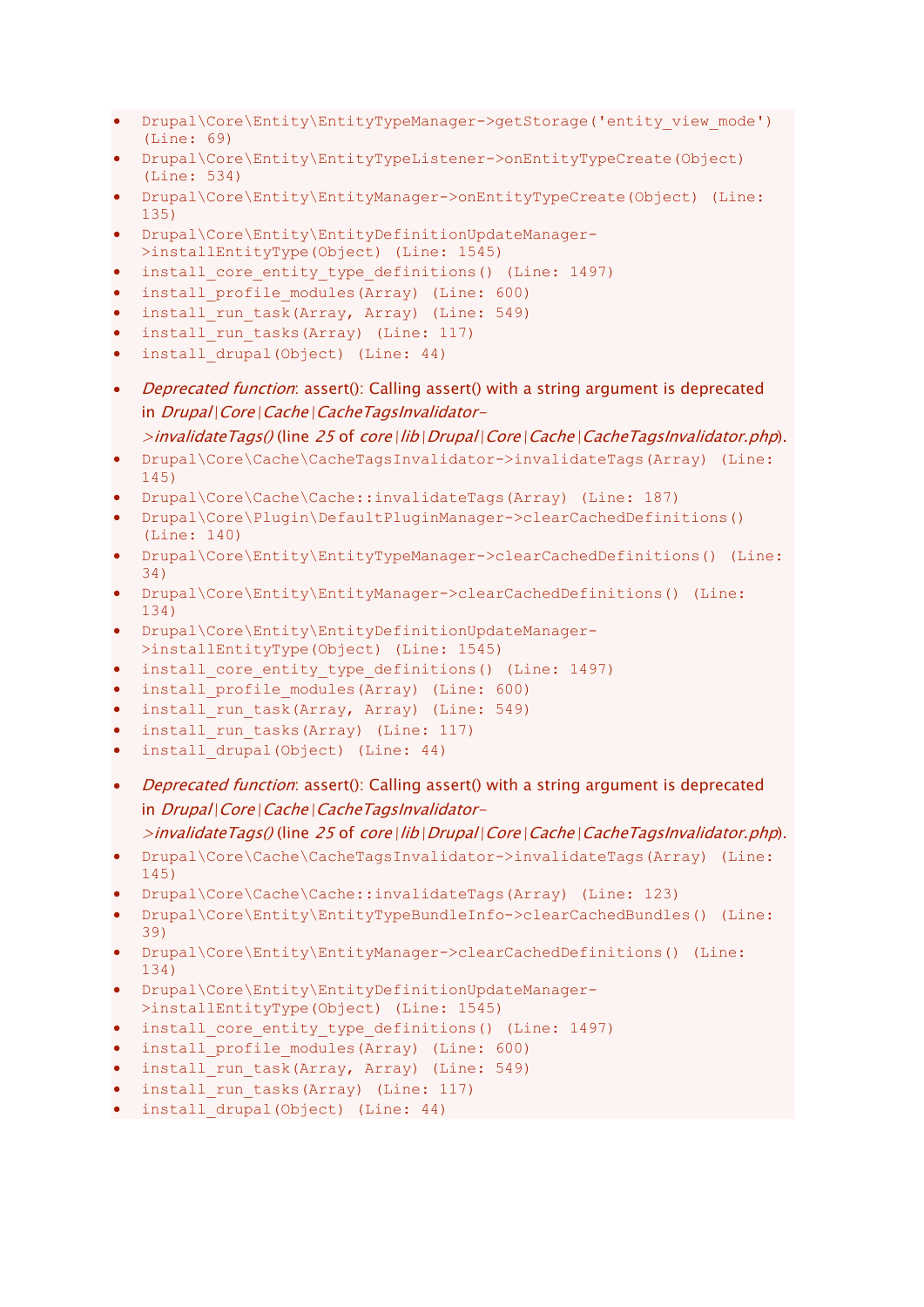- *Deprecated function*: assert(): Calling assert() with a string argument is deprecated in Drupal\Core\Cache\CacheTagsInvalidator-
	- $\geq$ invalidateTags() (line 25 of core\lib\Drupal\Core\Cache\CacheTagsInvalidator.php).
- Drupal\Core\Cache\CacheTagsInvalidator->invalidateTags(Array) (Line: 145)
- Drupal\Core\Cache\Cache::invalidateTags(Array) (Line: 556)
- Drupal\Core\Entity\EntityFieldManager->clearCachedFieldDefinitions() (Line: 40)
- Drupal\Core\Entity\EntityManager->clearCachedDefinitions() (Line: 134)
- Drupal\Core\Entity\EntityDefinitionUpdateManager- >installEntityType(Object) (Line: 1545)
- install core entity type definitions() (Line: 1497)
- install profile modules(Array) (Line: 600)
- install run task(Array, Array) (Line: 549)
- install run tasks(Array) (Line: 117)
- install drupal(Object) (Line: 44)
- Deprecated function: assert(): Calling assert() with a string argument is deprecated in Drupal\Core\Cache\DatabaseBackend-
	- >doSetMultiple() (line 225 of core\lib\Drupal\Core\Cache\DatabaseBackend.php).
- Drupal\Core\Cache\DatabaseBackend->doSetMultiple(Array) (Line: 192)
- Drupal\Core\Cache\DatabaseBackend->setMultiple(Array) (Line: 180)
- Drupal\Core\Cache\DatabaseBackend->set('entity\_type', Array, -1, Array) (Line: 71)
- Drupal\Core\Plugin\DefaultPluginManager->cacheSet('entity\_type', Array, -1, Array) (Line: 219)
- Drupal\Core\Plugin\DefaultPluginManager->setCachedDefinitions(Array) (Line: 175)
- Drupal\Core\Plugin\DefaultPluginManager->getDefinitions() (Line: 22)
- Drupal\Core\Plugin\DefaultPluginManager- >getDefinition('base field override', ) (Line: 126)
- Drupal\Core\Entity\EntityTypeManager- >getDefinition('base field override') (Line: 233)
- Drupal\Core\Entity\EntityTypeManager- >getHandler('base\_field\_override', 'storage') (Line: 169)
- Drupal\Core\Entity\EntityTypeManager- >getStorage('base field override') (Line: 69)
- Drupal\Core\Entity\EntityTypeListener->onEntityTypeCreate(Object) (Line: 534)
- Drupal\Core\Entity\EntityManager->onEntityTypeCreate(Object) (Line: 135)
- Drupal\Core\Entity\EntityDefinitionUpdateManager- >installEntityType(Object) (Line: 1545)
- install\_core\_entity\_type\_definitions() (Line: 1497)
- install profile modules(Array) (Line: 600)
- install run task(Array, Array) (Line: 549)
- install run tasks(Array) (Line: 117)
- install drupal(Object) (Line: 44)
- *Deprecated function*: assert(): Calling assert() with a string argument is deprecated in Drupal\Core\Cache\Cache::mergeContexts() (line 32of core\lib\Drupal\Core\Cach  $e$ | Cache.php).
- Drupal\Core\Cache\Cache::mergeContexts(Array, Array) (Line: 73)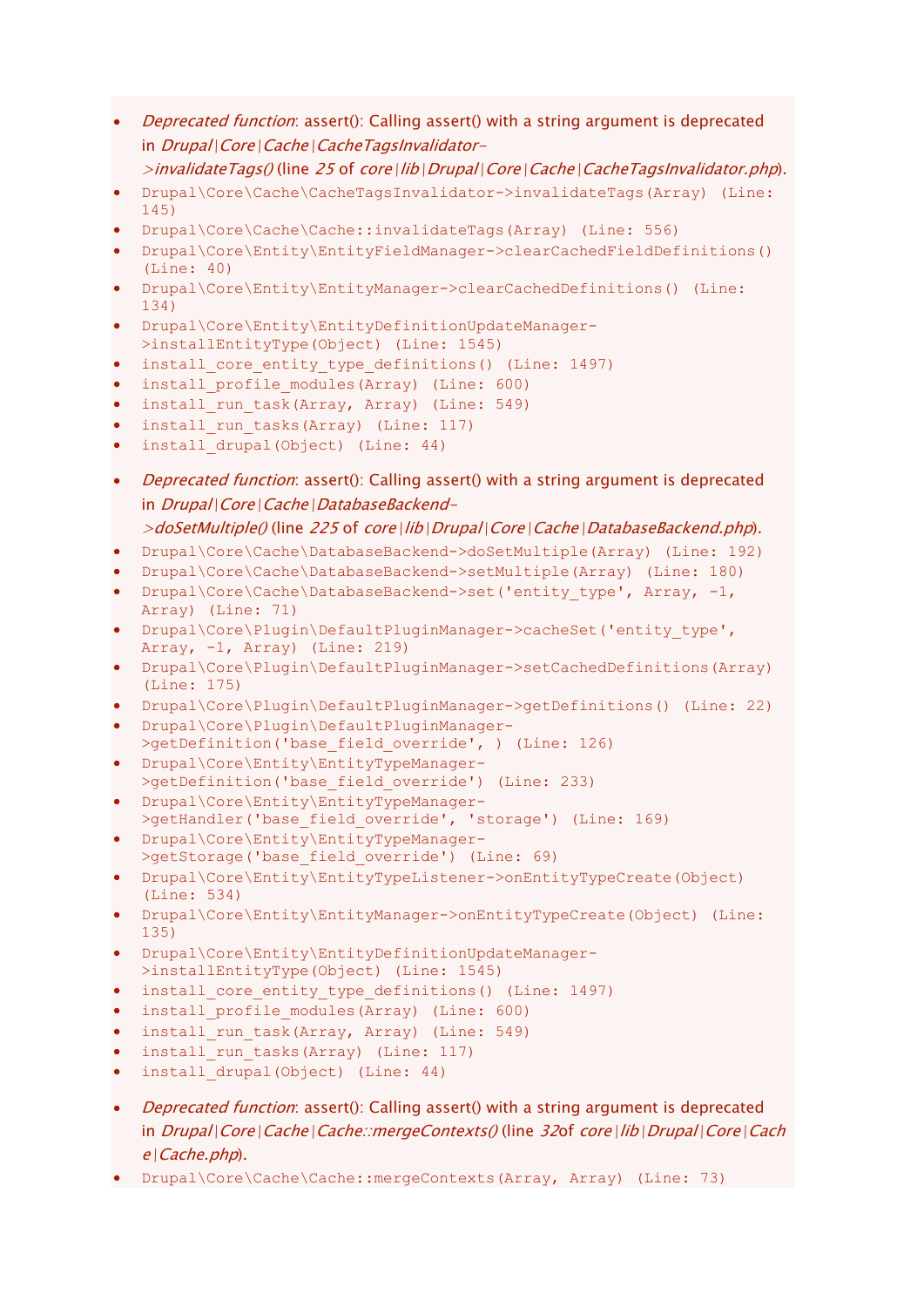- Drupal\Core\Cache\CacheableMetadata->addCacheContexts(Array) (Line: 144)
- Drupal\Core\Utility\UnroutedUrlAssembler- >buildLocalUrl('install.php', Array, 1) (Line: 58)
- Drupal\Core\Utility\UnroutedUrlAssembler-
- >assemble('base:install.php', Array, 1) (Line: 750) • Drupal\Core\Url->toString(1) (Line: 868)
- batch process(Object, Object) (Line: 628)
- install run task(Array, Array) (Line: 549)
- install run tasks(Array) (Line: 117)
- install drupal(Object) (Line: 44)
- *Deprecated function*: assert(): Calling assert() with a string argument is deprecated in Drupal\Core\Cache\CacheCollector-
	- >\_\_construct()(line 114 of core\lib\Drupal\Core\Cache\CacheCollector.php).
- Drupal\Core\Cache\CacheCollector-> construct('path\_alias\_whitelist', Object, Object) (Line: 44)
- Drupal\Core\Path\AliasWhitelist-> construct('path\_alias\_whitelist', Object, Object, Object, Object) (Line: 278)
- Drupal\Component\DependencyInjection\Container->createService(Array, 'path.alias whitelist') (Line: 171)
- Drupal\Component\DependencyInjection\Container- >get('path.alias whitelist', 1) (Line: 480)
- Drupal\Component\DependencyInjection\Container- >resolveServicesAndParameters(Array) (Line: 230)
- Drupal\Component\DependencyInjection\Container->createService(Array, 'path.alias manager') (Line: 171)
- Drupal\Component\DependencyInjection\Container- >get('path.alias manager', 1) (Line: 480)
- Drupal\Component\DependencyInjection\Container- >resolveServicesAndParameters(Array) (Line: 230)
- Drupal\Component\DependencyInjection\Container->createService(Array, 'path processor alias') (Line: 171)
- Drupal\Component\DependencyInjection\Container- >qet('path processor alias', 1) (Line: 480)
- Drupal\Component\DependencyInjection\Container- >resolveServicesAndParameters(Array) (Line: 319)
- Drupal\Component\DependencyInjection\Container->createService(Array, 'path processor manager') (Line: 171)
- Drupal\Component\DependencyInjection\Container- >get('path processor manager', 1) (Line: 480)
- Drupal\Component\DependencyInjection\Container- >resolveServicesAndParameters(Array) (Line: 230)
- Drupal\Component\DependencyInjection\Container->createService(Array, 'unrouted\_url\_assembler') (Line: 171)
- Drupal\Component\DependencyInjection\Container- >get('unrouted url assembler') (Line: 158)
- Drupal::service('unrouted url assembler') (Line: 858)
- Drupal\Core\Url->unroutedUrlAssembler() (Line: 750)
- Drupal\Core\Url->toString(1) (Line: 202)
- batch\_progress page() (Line: 86)
- batch page(Object) (Line: 641)
- install run task(Array, Array) (Line: 549)
- install run tasks(Array) (Line: 117)
- install drupal(Object) (Line: 44)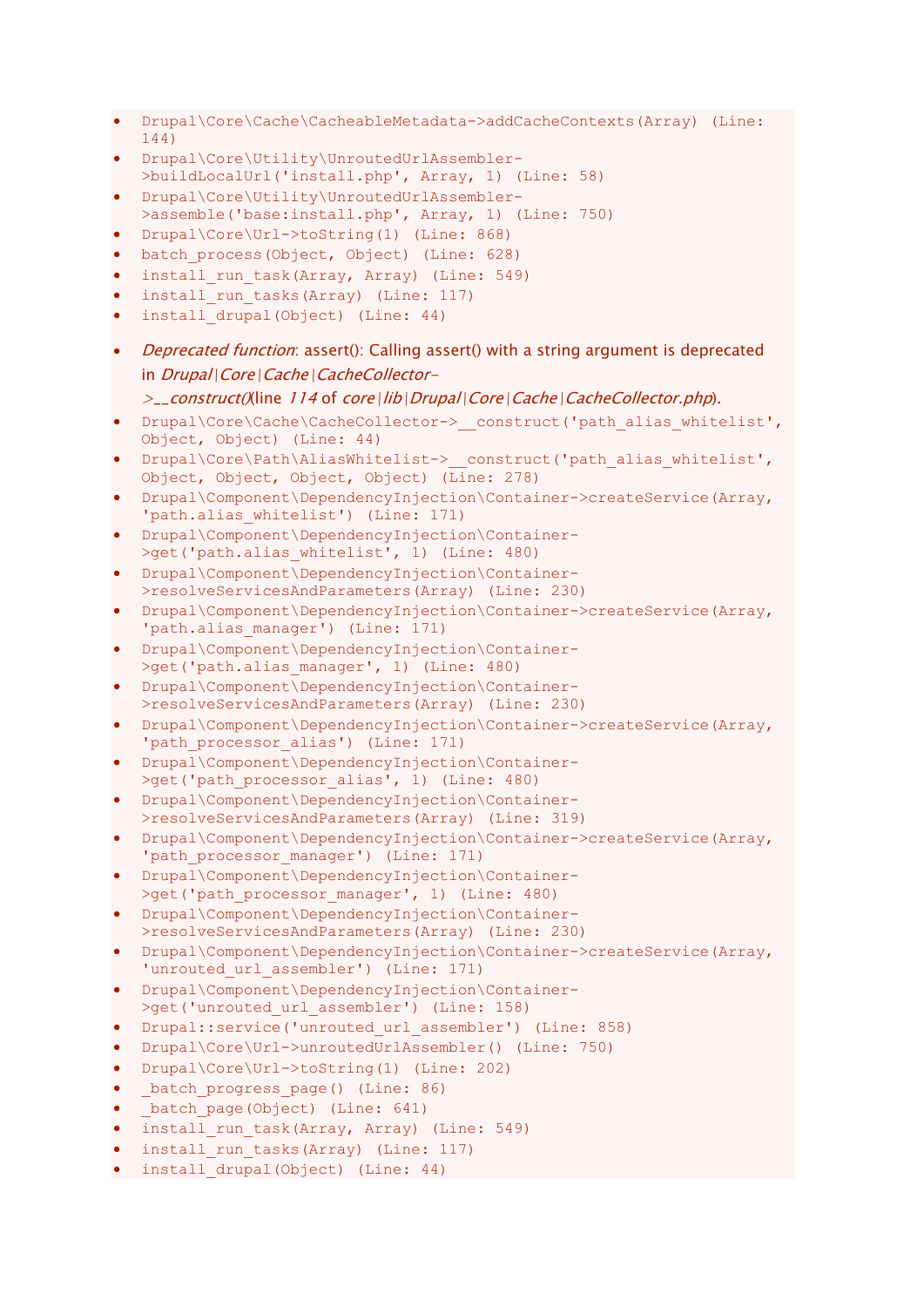*Deprecated function*: assert(): Calling assert() with a string argument is deprecated in Drupal\Core\Plugin\DefaultPluginManager->setCacheBackend() (line 151 of core\lib\Drupal\Core\Plugin\DefaultPluginManager.

```
php).
```
- Drupal\Core\Plugin\DefaultPluginManager->setCacheBackend(Object, 'element info') (Line: 63)
- Drupal\Core\Render\ElementInfoManager-> construct(Object, Object, Object, Object, Object) (Line: 278)
- Drupal\Component\DependencyInjection\Container->createService(Array, 'plugin.manager.element\_info') (Line: 171)
- Drupal\Component\DependencyInjection\Container- >get('plugin.manager.element info', 1) (Line: 480)
- Drupal\Component\DependencyInjection\Container- >resolveServicesAndParameters(Array) (Line: 230)
- Drupal\Component\DependencyInjection\Container->createService(Array, 'renderer') (Line: 171)
- Drupal\Component\DependencyInjection\Container->get('renderer', 1) (Line: 480)
- Drupal\Component\DependencyInjection\Container- >resolveServicesAndParameters(Array) (Line: 230)
- Drupal\Component\DependencyInjection\Container->createService(Array, 'drupal.proxy\_original\_service.bare\_html\_page\_renderer') (Line: 171)
- Drupal\Component\DependencyInjection\Container- >get('drupal.proxy\_original\_service.bare\_html\_page\_renderer') (Line: 64)
- Drupal\Core\ProxyClass\Render\BareHtmlPageRenderer->lazyLoadItself() (Line: 76)
- Drupal\Core\ProxyClass\Render\BareHtmlPageRenderer- >renderBarePage(Array, Object, 'install page', Array) (Line: 1005)
- install display output(Array, Array) (Line: 156)
- install drupal(Object) (Line: 44)
- *Deprecated function*: assert(): Calling assert() with a string argument is deprecated in Drupal\Core\Cache\CacheCollector-
	- $\geq$  construct()(line 114 of core\lib\Drupal\Core\Cache\CacheCollector.php).
- Drupal\Core\Cache\CacheCollector-> construct(NULL, Object, Object, Array) (Line: 46)
- Drupal\Core\Asset\LibraryDiscoveryCollector-> construct(Object, Object, Object, Object) (Line: 274)
- Drupal\Component\DependencyInjection\Container->createService(Array, 'library.discovery.collector') (Line: 171)
- Drupal\Component\DependencyInjection\Container- >get('library.discovery.collector', 1) (Line: 480)
- Drupal\Component\DependencyInjection\Container- >resolveServicesAndParameters(Array) (Line: 230)
- Drupal\Component\DependencyInjection\Container->createService(Array, 'library.discovery') (Line: 171)
- Drupal\Component\DependencyInjection\Container- >get('library.discovery', 1) (Line: 480)
- Drupal\Component\DependencyInjection\Container- >resolveServicesAndParameters(Array) (Line: 230)
- Drupal\Component\DependencyInjection\Container->createService(Array, 'asset.resolver') (Line: 171)
- Drupal\Component\DependencyInjection\Container->get('asset.resolver', 1) (Line: 480)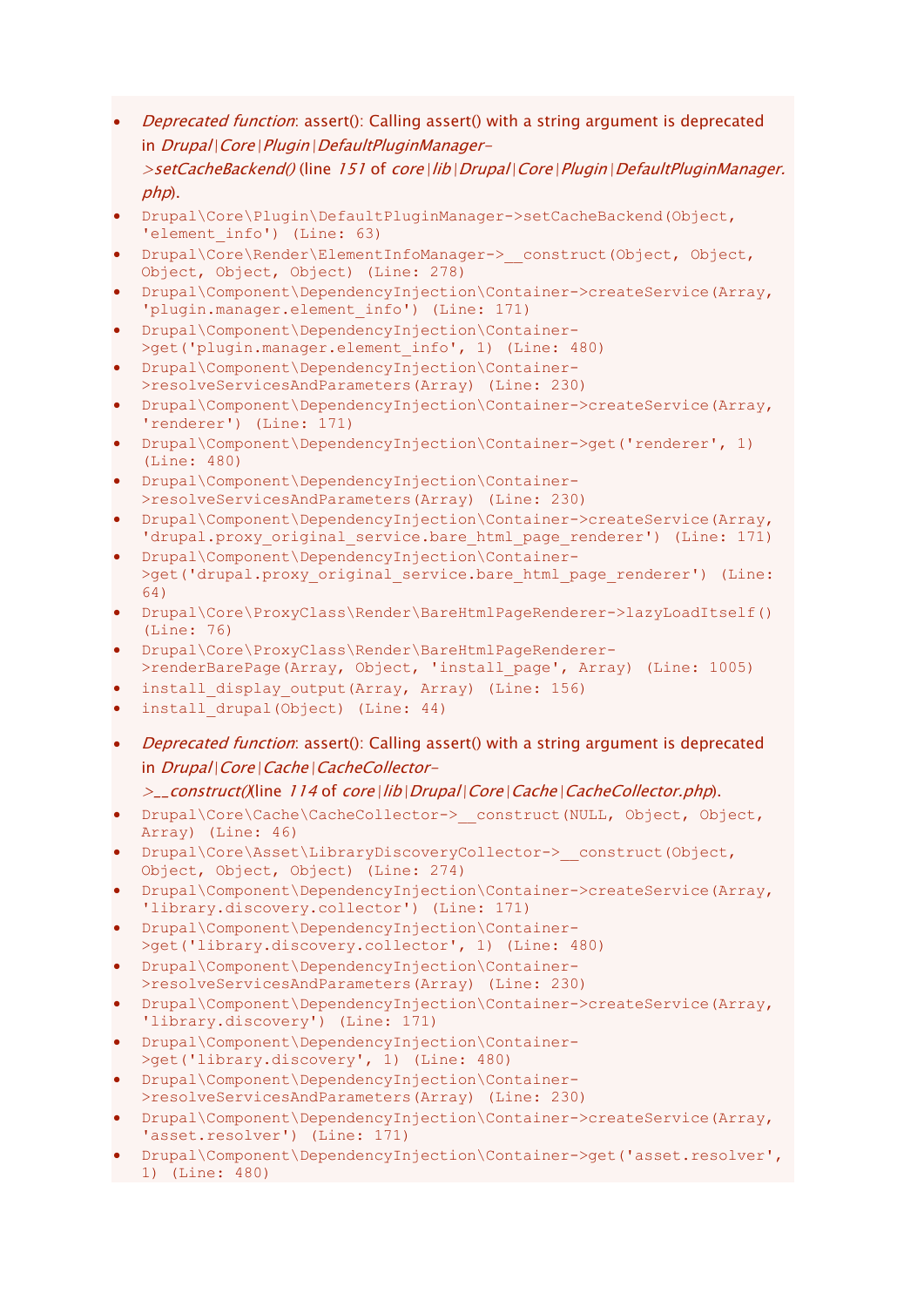- Drupal\Component\DependencyInjection\Container- >resolveServicesAndParameters(Array) (Line: 230)
- Drupal\Component\DependencyInjection\Container->createService(Array, 'html response.attachments processor') (Line: 171)
- Drupal\Component\DependencyInjection\Container- >get('html response.attachments processor', 1) (Line: 480)
- Drupal\Component\DependencyInjection\Container- >resolveServicesAndParameters(Array) (Line: 230)
- Drupal\Component\DependencyInjection\Container->createService(Array, 'drupal.proxy original service.bare html page renderer') (Line: 171)
- Drupal\Component\DependencyInjection\Container- >get('drupal.proxy\_original\_service.bare\_html\_page\_renderer') (Line: 64)
- Drupal\Core\ProxyClass\Render\BareHtmlPageRenderer->lazyLoadItself() (Line: 76)
- Drupal\Core\ProxyClass\Render\BareHtmlPageRenderer- >renderBarePage(Array, Object, 'install page', Array) (Line: 1005)
- install display output(Array, Array) (Line: 156)
- install drupal(Object) (Line: 44)
- *Deprecated function*: assert(): Calling assert() with a string argument is deprecated in Drupal\Core\Cache\DatabaseBackend-

- Drupal\Core\Cache\DatabaseBackend->doSetMultiple(Array) (Line: 192)
- Drupal\Core\Cache\DatabaseBackend->setMultiple(Array) (Line: 105)
- Drupal\Core\Config\CachedStorage->readMultiple(Array) (Line: 165)
- Drupal\Core\Config\ConfigFactory->doLoadMultiple(Array, 1) (Line: 104)
- Drupal\Core\Config\ConfigFactory->doGet('seven.settings') (Line: 89)
- Drupal\Core\Config\ConfigFactory->get('seven.settings') (Line: 369)
- Drupal::config('seven.settings') (Line: 328)
- theme get setting('features.favicon') (Line: 603)
- system page attachments(Array) (Line: 65)
- Drupal\Core\Render\BareHtmlPageRenderer->renderBarePage(Array, Object, 'install\_page', Array) (Line: 76)
- Drupal\Core\ProxyClass\Render\BareHtmlPageRenderer- >renderBarePage(Array, Object, 'install page', Array) (Line: 1005)
- install display output(Array, Array) (Line: 156)
- install drupal(Object) (Line: 44)
- Deprecated function: assert(): Calling assert() with a string argument is deprecated in Drupal\Core\Cache\DatabaseBackend-
- >doSetMultiple() (line 225 of core\lib\Drupal\Core\Cache\DatabaseBackend.php).
- Drupal\Core\Cache\DatabaseBackend->doSetMultiple(Array) (Line: 192)
- Drupal\Core\Cache\DatabaseBackend->setMultiple(Array) (Line: 180)
- Drupal\Core\Cache\DatabaseBackend->set('element info', Array, -1, Array) (Line: 71)
- Drupal\Core\Plugin\DefaultPluginManager->cacheSet('element\_info', Array, -1, Array) (Line: 219)
- Drupal\Core\Plugin\DefaultPluginManager->setCachedDefinitions(Array) (Line: 175)
- Drupal\Core\Plugin\DefaultPluginManager->getDefinitions() (Line: 109)
- Drupal\Core\Render\ElementInfoManager->buildInfo('seven') (Line: 76)
- Drupal\Core\Render\ElementInfoManager->getInfo('html') (Line: 298)
- Drupal\Core\Render\Renderer->doRender(Array, 1) (Line: 195)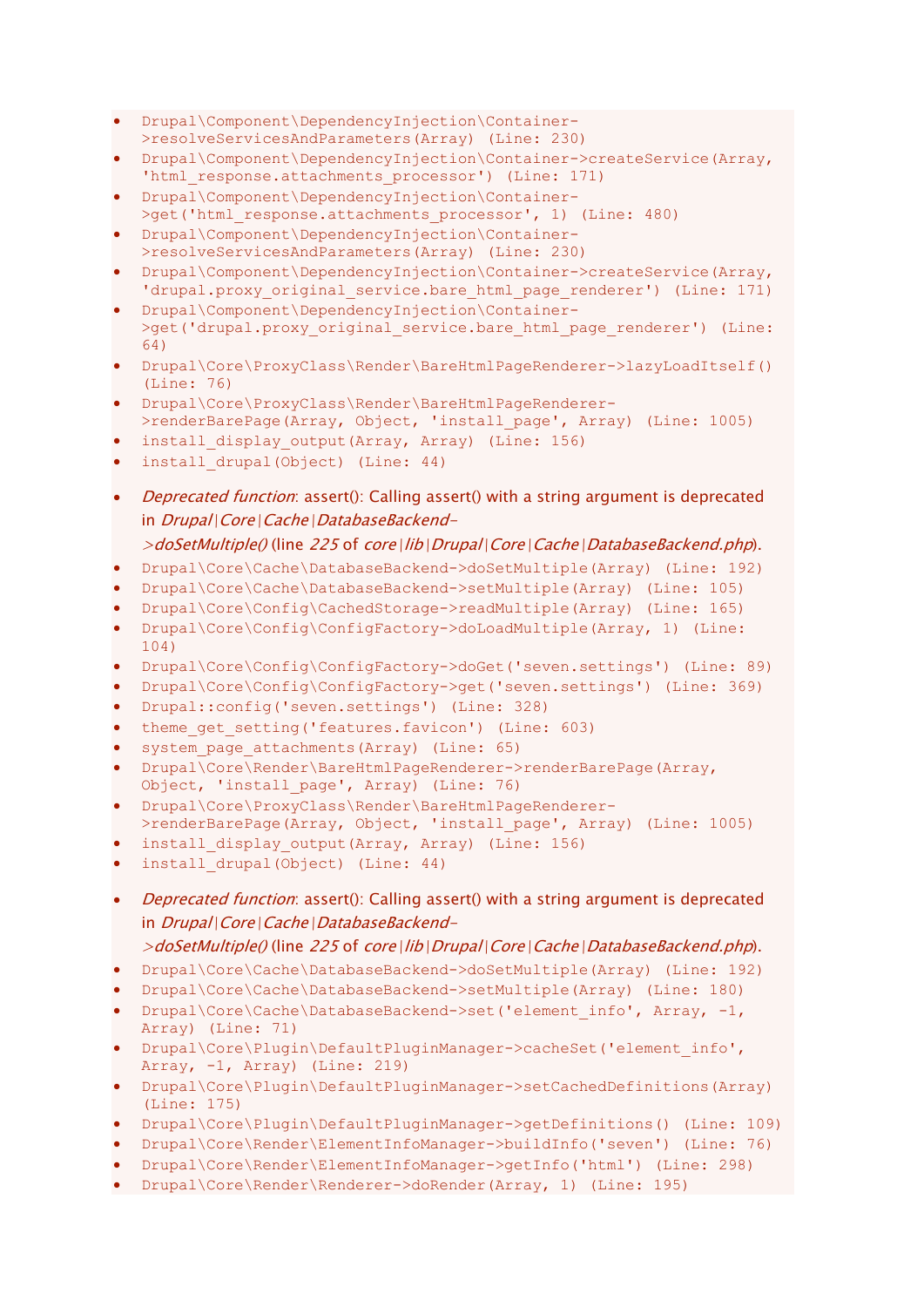- Drupal\Core\Render\Renderer->render(Array, 1) (Line: 139)
- Drupal\Core\Render\Renderer->Drupal\Core\Render\{closure}() (Line: 582)
- Drupal\Core\Render\Renderer->executeInRenderContext(Object, Object) (Line: 140)
- Drupal\Core\Render\Renderer->renderRoot(Array) (Line: 66)
- Drupal\Core\Render\BareHtmlPageRenderer->renderBarePage(Array, Object, 'install\_page', Array) (Line: 76)
- Drupal\Core\ProxyClass\Render\BareHtmlPageRenderer- >renderBarePage(Array, Object, 'install page', Array) (Line: 1005)
- install\_display\_output(Array, Array) (Line: 156)
- install drupal(Object) (Line: 44)
- *Deprecated function*: assert(): Calling assert() with a string argument is deprecated in Drupal\Core\Cache\DatabaseBackend-
- >doSetMultiple() (line 225 of core\lib\Drupal\Core\Cache\DatabaseBackend.php).
- Drupal\Core\Cache\DatabaseBackend->doSetMultiple(Array) (Line: 192)
- Drupal\Core\Cache\DatabaseBackend->setMultiple(Array) (Line: 180)
- Drupal\Core\Cache\DatabaseBackend->set('element\_info\_build:seven', Array, -1, Array) (Line: 129)
- Drupal\Core\Render\ElementInfoManager->buildInfo('seven') (Line: 76)
- Drupal\Core\Render\ElementInfoManager->getInfo('html') (Line: 298)
- Drupal\Core\Render\Renderer->doRender(Array, 1) (Line: 195)
- Drupal\Core\Render\Renderer->render(Array, 1) (Line: 139)
- Drupal\Core\Render\Renderer->Drupal\Core\Render\{closure}() (Line: 582)
- Drupal\Core\Render\Renderer->executeInRenderContext(Object, Object) (Line: 140)
- Drupal\Core\Render\Renderer->renderRoot(Array) (Line: 66)
- Drupal\Core\Render\BareHtmlPageRenderer->renderBarePage(Array, Object, 'install\_page', Array) (Line: 76)
- Drupal\Core\ProxyClass\Render\BareHtmlPageRenderer- >renderBarePage(Array, Object, 'install page', Array) (Line: 1005)
- install display output(Array, Array) (Line: 156)
- install drupal(Object) (Line: 44)
- *Deprecated function*: assert(): Calling assert() with a string argument is deprecated in Drupal\Core\Cache\DatabaseBackend-

- Drupal\Core\Cache\DatabaseBackend->doSetMultiple(Array) (Line: 192)
- Drupal\Core\Cache\DatabaseBackend->setMultiple(Array) (Line: 180)
- Drupal\Core\Cache\DatabaseBackend-
- >set('theme\_registry:build:modules', Array, -1, Array) (Line: 337)
- Drupal\Core\Theme\Registry->build() (Line: 232)
- Drupal\Core\Theme\Registry->get() (Line: 86)
- Drupal\Core\Utility\ThemeRegistry->initializeRegistry() (Line: 67)
- Drupal\Core\Utility\ThemeRegistry- > construct('theme\_registry:runtime:seven', Object, Object, Array, 1) (Line: 252)
- Drupal\Core\Theme\Registry->getRuntime() (Line: 142)
- Drupal\Core\Theme\ThemeManager->render('html', Array) (Line: 437)
- Drupal\Core\Render\Renderer->doRender(Array, 1) (Line: 195)
- Drupal\Core\Render\Renderer->render(Array, 1) (Line: 139)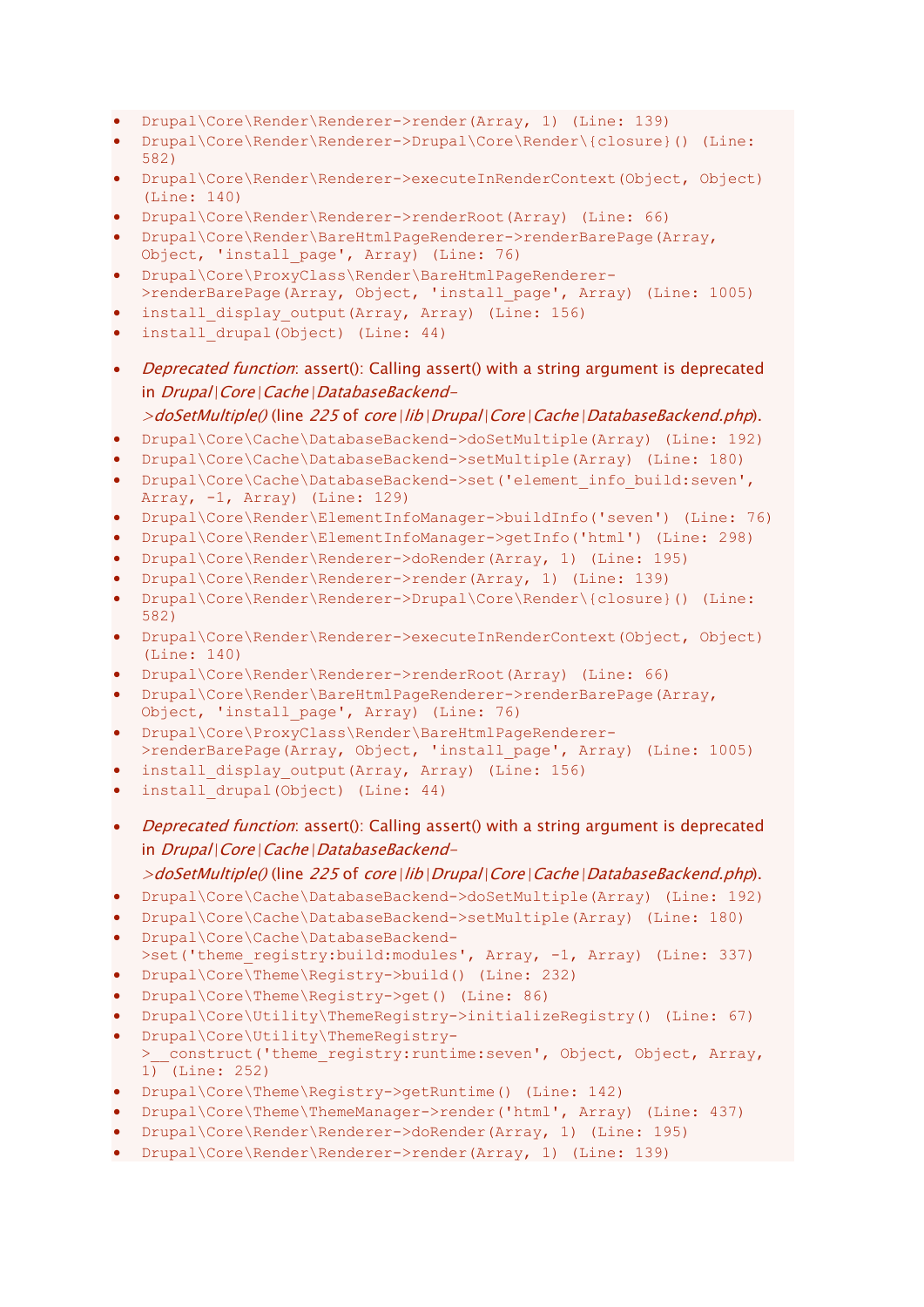- Drupal\Core\Render\Renderer->Drupal\Core\Render\{closure}() (Line: 582)
- Drupal\Core\Render\Renderer->executeInRenderContext(Object, Object) (Line: 140)
- Drupal\Core\Render\Renderer->renderRoot(Array) (Line: 66)
- Drupal\Core\Render\BareHtmlPageRenderer->renderBarePage(Array, Object, 'install\_page', Array) (Line: 76)
- Drupal\Core\ProxyClass\Render\BareHtmlPageRenderer-
- >renderBarePage(Array, Object, 'install\_page', Array) (Line: 1005)
- install display output(Array, Array) (Line: 156)
- install drupal(Object) (Line: 44)
- *Deprecated function*: assert(): Calling assert() with a string argument is deprecated in Drupal\Core\Cache\DatabaseBackend-

- Drupal\Core\Cache\DatabaseBackend->doSetMultiple(Array) (Line: 192)
- Drupal\Core\Cache\DatabaseBackend->setMultiple(Array) (Line: 180)
- Drupal\Core\Cache\DatabaseBackend->set('theme\_registry:seven', Array, -1, Array) (Line: 261)
- Drupal\Core\Theme\Registry->setCache() (Line: 235)
- Drupal\Core\Theme\Registry->get() (Line: 86)
- Drupal\Core\Utility\ThemeRegistry->initializeRegistry() (Line: 67)
- Drupal\Core\Utility\ThemeRegistry-
- > construct('theme\_registry:runtime:seven', Object, Object, Array, 1) (Line: 252)
- Drupal\Core\Theme\Registry->getRuntime() (Line: 142)
- Drupal\Core\Theme\ThemeManager->render('html', Array) (Line: 437)
- Drupal\Core\Render\Renderer->doRender(Array, 1) (Line: 195)
- Drupal\Core\Render\Renderer->render(Array, 1) (Line: 139)
- Drupal\Core\Render\Renderer->Drupal\Core\Render\{closure}() (Line: 582)
- Drupal\Core\Render\Renderer->executeInRenderContext(Object, Object) (Line: 140)
- Drupal\Core\Render\Renderer->renderRoot(Array) (Line: 66)
- Drupal\Core\Render\BareHtmlPageRenderer->renderBarePage(Array, Object, 'install\_page', Array) (Line: 76)
- Drupal\Core\ProxyClass\Render\BareHtmlPageRenderer- >renderBarePage(Array, Object, 'install page', Array) (Line: 1005)
- install display output(Array, Array) (Line: 156)
- install drupal(Object) (Line: 44)
- *Deprecated function*: assert(): Calling assert() with a string argument is deprecated in Drupal\Core\Cache\DatabaseBackend-
	- $>$ doSetMultiple() (line 225 of core\lib\Drupal\Core\Cache\DatabaseBackend.php).
- Drupal\Core\Cache\DatabaseBackend->doSetMultiple(Array) (Line: 192)
- Drupal\Core\Cache\DatabaseBackend->setMultiple(Array) (Line: 180)
- Drupal\Core\Cache\DatabaseBackend- >set('theme\_registry:runtime:seven', Array, -1, Array) (Line: 160)
- Drupal\Core\Utility\ThemeRegistry->updateCache() (Line: 73)
- Drupal\Core\Utility\ThemeRegistry- > \_construct('theme\_registry:runtime:seven', Object, Object, Array,  $1)$  (Line: 252)
- Drupal\Core\Theme\Registry->getRuntime() (Line: 142)
- Drupal\Core\Theme\ThemeManager->render('html', Array) (Line: 437)
- Drupal\Core\Render\Renderer->doRender(Array, 1) (Line: 195)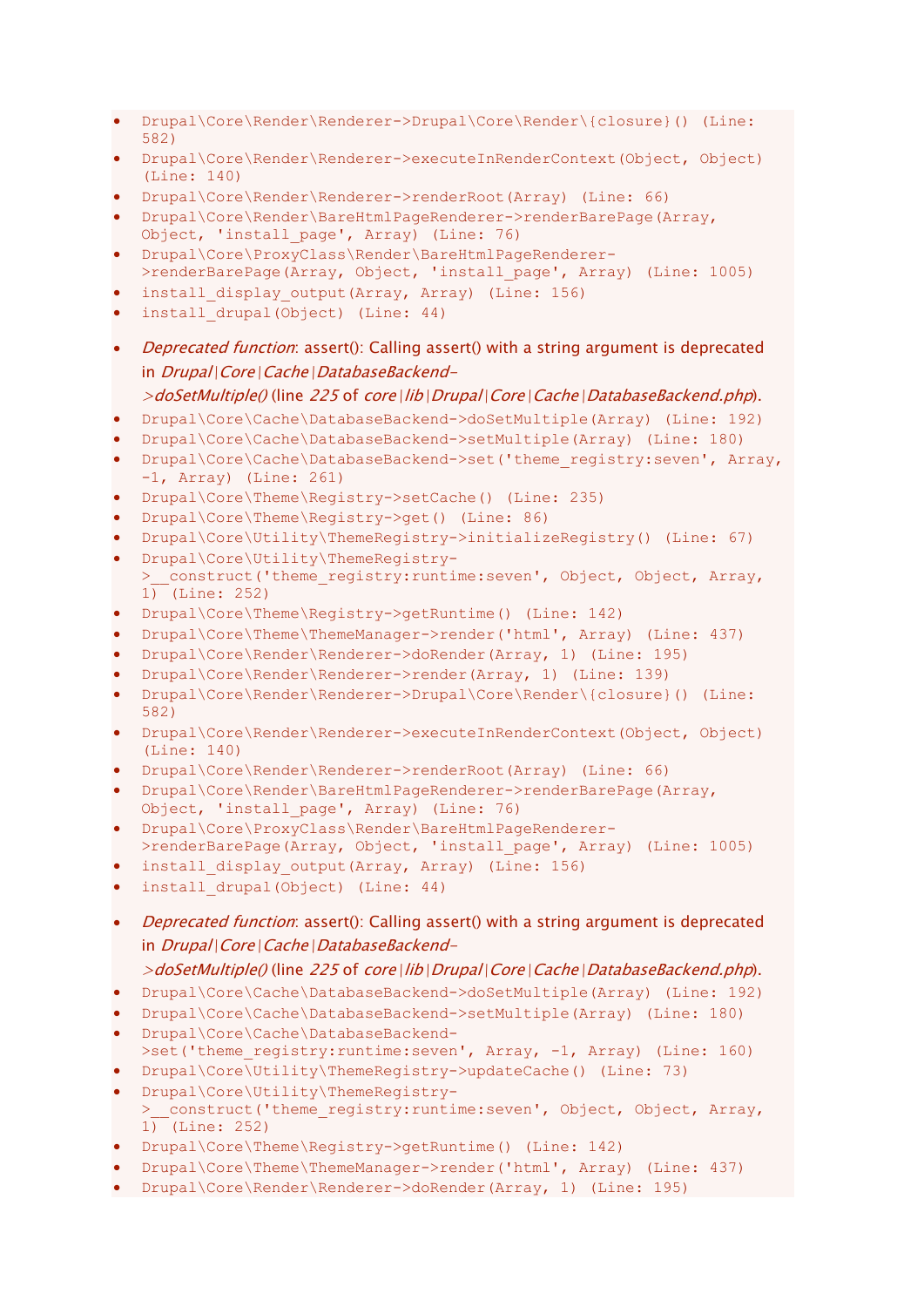- Drupal\Core\Render\Renderer->render(Array, 1) (Line: 139)
- Drupal\Core\Render\Renderer->Drupal\Core\Render\{closure}() (Line: 582)
- Drupal\Core\Render\Renderer->executeInRenderContext(Object, Object) (Line: 140)
- Drupal\Core\Render\Renderer->renderRoot(Array) (Line: 66)
- Drupal\Core\Render\BareHtmlPageRenderer->renderBarePage(Array, Object, 'install\_page', Array) (Line: 76)
- Drupal\Core\ProxyClass\Render\BareHtmlPageRenderer- >renderBarePage(Array, Object, 'install page', Array) (Line: 1005)
- install\_display\_output(Array, Array) (Line: 156)
- install drupal(Object) (Line: 44)
- *Deprecated function*: assert(): Calling assert() with a string argument is deprecated in Drupal\Core\Cache\DatabaseBackend-
	- >doSetMultiple() (line 225 of core\lib\Drupal\Core\Cache\DatabaseBackend.php).
- Drupal\Core\Cache\DatabaseBackend->doSetMultiple(Array) (Line: 192)
- Drupal\Core\Cache\DatabaseBackend->setMultiple(Array) (Line: 180)
- Drupal\Core\Cache\DatabaseBackend- >set('route\_provider.route\_load:be2379e04cf37ec305c531e6ffb8327502c64 21ac10d8b7a38bd9aa2e01d42102cf0581510515d56ec6c253222718f7c4a4282b46e 3a274578499f5b90ef4753', Array, -1, Array) (Line: 216)
- Drupal\Core\Routing\RouteProvider->preLoadRoutes(Array) (Line: 231)
- Drupal\Core\Routing\RouteProvider->getRoutesByNames(Array) (Line: 188)
- Drupal\Core\Routing\RouteProvider->getRouteByName('') (Line: 421)
- Drupal\Core\Routing\UrlGenerator->getRoute('') (Line: 130)
- Drupal\Core\Routing\UrlGenerator->getPathFromRoute('', Array) (Line: 68)
- Drupal\Core\Render\MetadataBubblingUrlGenerator->getPathFromRoute('', Array) (Line: 790)
- Drupal\Core\Url->getInternalPath() (Line: 99)
- Drupal\Core\Path\PathMatcher->isFrontPage() (Line: 1442)
- theme get suggestions(Array, 'html') (Line: 307)
- system theme suggestions html(Array)
- call user func array('system theme suggestions html', Array) (Line: 402)
- Drupal\Core\Extension\ModuleHandler- >invokeAll('theme suggestions html', Array) (Line: 230)
- Drupal\Core\Theme\ThemeManager->render('html', Array) (Line: 437)
- Drupal\Core\Render\Renderer->doRender(Array, 1) (Line: 195)
- Drupal\Core\Render\Renderer->render(Array, 1) (Line: 139)
- Drupal\Core\Render\Renderer->Drupal\Core\Render\{closure}() (Line: 582)
- Drupal\Core\Render\Renderer->executeInRenderContext(Object, Object) (Line: 140)
- Drupal\Core\Render\Renderer->renderRoot(Array) (Line: 66)
- Drupal\Core\Render\BareHtmlPageRenderer->renderBarePage(Array, Object, 'install page', Array) (Line: 76)
- Drupal\Core\ProxyClass\Render\BareHtmlPageRenderer- >renderBarePage(Array, Object, 'install page', Array) (Line: 1005)
- install display output(Array, Array) (Line: 156)
- install drupal(Object) (Line: 44)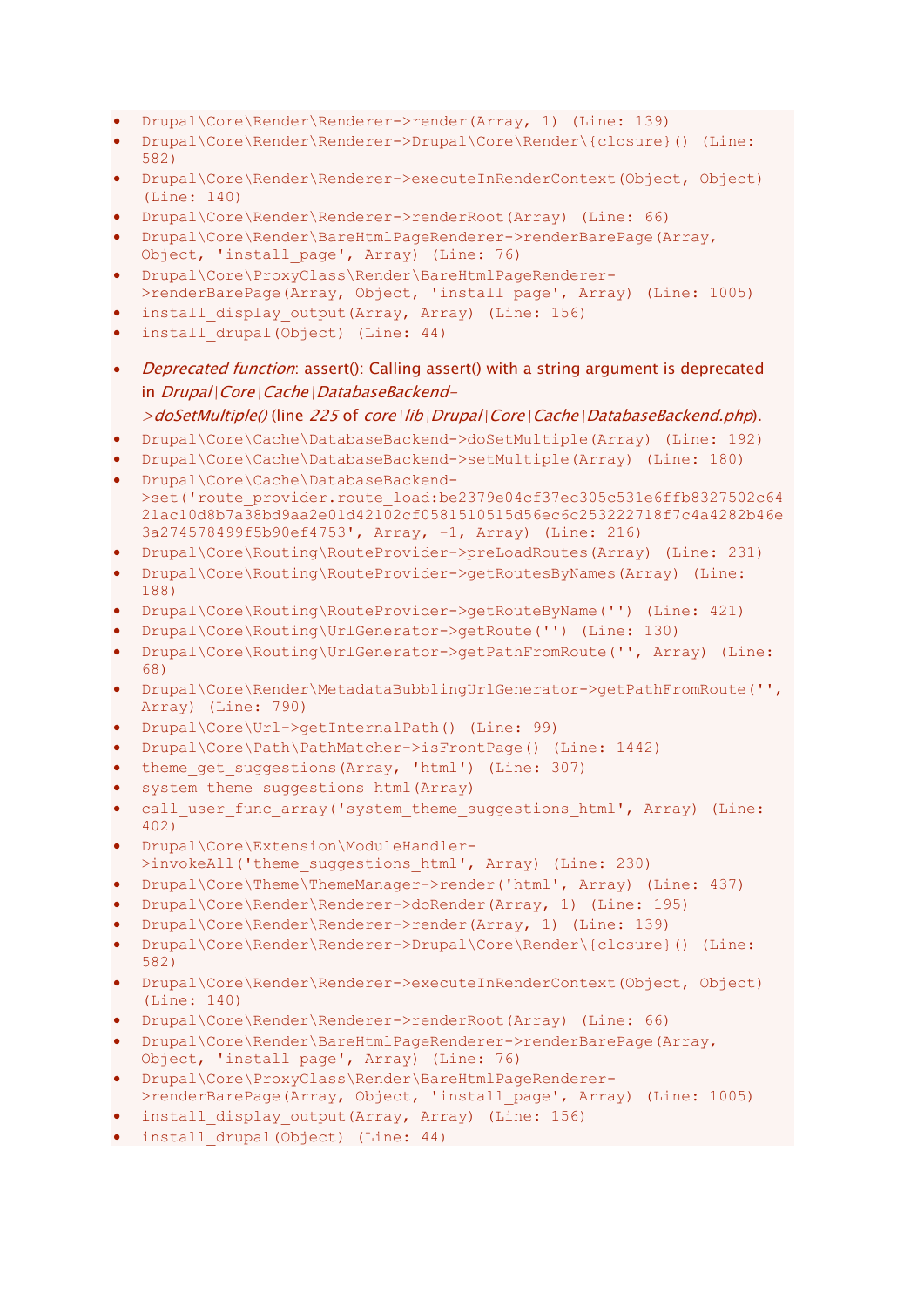- Deprecated function: assert(): Calling assert() with a string argument is deprecated in Drupal\Core\Cache\DatabaseBackend-
- $>$ doSetMultiple() (line 225 of core\lib\Drupal\Core\Cache\DatabaseBackend.php).
- Drupal\Core\Cache\DatabaseBackend->doSetMultiple(Array) (Line: 204)
- Drupal\Core\Cache\DatabaseBackend->setMultiple(Array) (Line: 180)
- Drupal\Core\Cache\DatabaseBackend- >set('route\_provider.route\_load:be2379e04cf37ec305c531e6ffb8327502c64 21ac10d8b7a38bd9aa2e01d42102cf0581510515d56ec6c253222718f7c4a4282b46e 3a274578499f5b90ef4753', Array, -1, Array) (Line: 216)
- Drupal\Core\Routing\RouteProvider->preLoadRoutes(Array) (Line: 231)
- Drupal\Core\Routing\RouteProvider->getRoutesByNames(Array) (Line: 188)
- Drupal\Core\Routing\RouteProvider->getRouteByName('') (Line: 421)
- Drupal\Core\Routing\UrlGenerator->getRoute('') (Line: 130)
- Drupal\Core\Routing\UrlGenerator->getPathFromRoute('', Array) (Line: 68)
- Drupal\Core\Render\MetadataBubblingUrlGenerator->getPathFromRoute('', Array) (Line: 790)
- Drupal\Core\Url->getInternalPath() (Line: 99)
- Drupal\Core\Path\PathMatcher->isFrontPage() (Line: 1442)
- theme get suggestions(Array, 'html') (Line: 307)
- system theme suggestions html (Array)
- call user func array('system theme suggestions html', Array) (Line: 402)
- Drupal\Core\Extension\ModuleHandler- >invokeAll('theme\_suggestions\_html', Array) (Line: 230)
- Drupal\Core\Theme\ThemeManager->render('html', Array) (Line: 437)
- Drupal\Core\Render\Renderer->doRender(Array, 1) (Line: 195)
- Drupal\Core\Render\Renderer->render(Array, 1) (Line: 139)
- Drupal\Core\Render\Renderer->Drupal\Core\Render\{closure}() (Line: 582)
- Drupal\Core\Render\Renderer->executeInRenderContext(Object, Object) (Line: 140)
- Drupal\Core\Render\Renderer->renderRoot(Array) (Line: 66)
- Drupal\Core\Render\BareHtmlPageRenderer->renderBarePage(Array, Object, 'install\_page', Array) (Line: 76)
- Drupal\Core\ProxyClass\Render\BareHtmlPageRenderer-
- >renderBarePage(Array, Object, 'install page', Array) (Line: 1005)
- install\_display output(Array, Array) (Line: 156)
- install drupal(Object) (Line: 44)
- *Deprecated function*: assert(): Calling assert() with a string argument is deprecated in Drupal\Core\Plugin\DefaultPluginManager->setCacheBackend() (line 151 of core\lib\Drupal\Core\Plugin\DefaultPluginManager.  $php$ ).
- Drupal\Core\Plugin\DefaultPluginManager->setCacheBackend(Object, 'entity type', Array) (Line: 79)
- Drupal\Core\Entity\EntityTypeManager-> construct(Object, Object, Object, Object, Object) (Line: 278)
- Drupal\Component\DependencyInjection\Container->createService(Array, 'entity type.manager') (Line: 171)
- Drupal\Component\DependencyInjection\Container- >get('entity\_type.manager') (Line: 79)
- Drupal\Core\Entity\EntityManager->getStorage('user\_role') (Line: 205)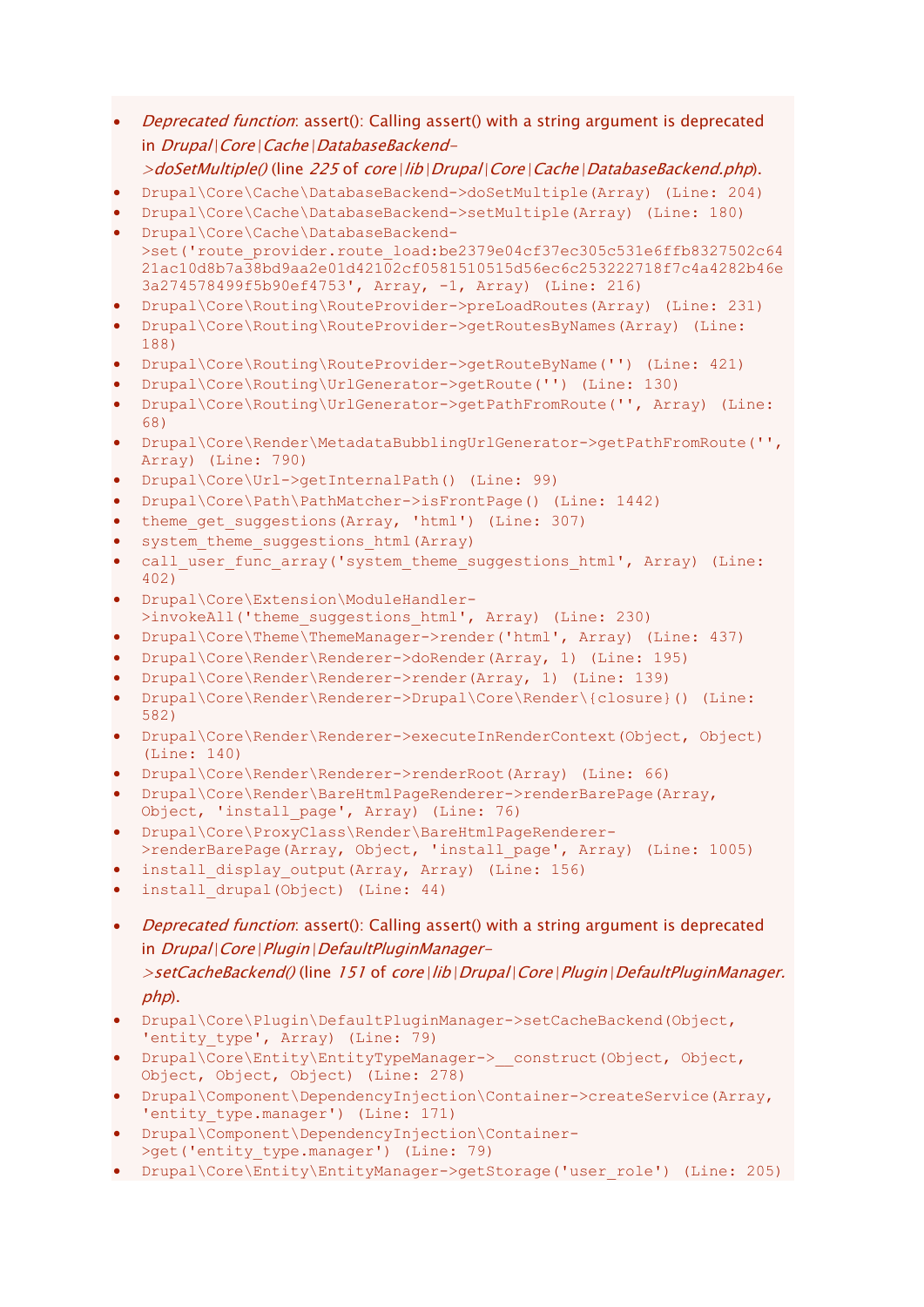- Drupal\Core\Session\UserSession->getRoleStorage() (Line: 111)
- Drupal\Core\Session\UserSession->hasPermission('access administration pages') (Line: 92)
- Drupal\Core\Session\AccountProxy->hasPermission('access administration pages') (Line: 463)
- user template preprocess default variables alter(Array, NULL, NULL) (Line: 501)
- Drupal\Core\Extension\ModuleHandler- >alter('template preprocess default variables', Array) (Line: 1242)
- template preprocess default variables() (Line: 1211)
- template preprocess(Array, 'html', Array) (Line: 287)
- Drupal\Core\Theme\ThemeManager->render('html', Array) (Line: 437)
- Drupal\Core\Render\Renderer->doRender(Array, 1) (Line: 195)
- Drupal\Core\Render\Renderer->render(Array, 1) (Line: 139)
- Drupal\Core\Render\Renderer->Drupal\Core\Render\{closure}() (Line: 582)
- Drupal\Core\Render\Renderer->executeInRenderContext(Object, Object) (Line: 140)
- Drupal\Core\Render\Renderer->renderRoot(Array) (Line: 66)
- Drupal\Core\Render\BareHtmlPageRenderer->renderBarePage(Array, Object, 'install\_page', Array) (Line: 76)
- Drupal\Core\ProxyClass\Render\BareHtmlPageRenderer- >renderBarePage(Array, Object, 'install page', Array) (Line: 1005)
- install display output(Array, Array) (Line: 156)
- install drupal(Object) (Line: 44)
- Deprecated function: assert(): Calling assert() with a string argument is deprecated in  $Drugal|Core|Cache|Cache::mergeTags()$  (line 57 of core\lib\Drupal\Core\Cache\C ache.php).
- Drupal\Core\Cache\Cache::mergeTags(Array, Array) (Line: 265)
- Drupal\Core\Config\ConfigBase->getCacheTags() (Line: 172)
- Drupal\Core\Cache\CacheableMetadata::createFromObject(Object) (Line: 210)
- Drupal\Core\Config\Entity\ConfigEntityStorage->doLoadMultiple(Array) (Line: 242)
- Drupal\Core\Entity\EntityStorageBase->loadMultiple(Array) (Line: 17)
- Drupal\user\RoleStorage->isPermissionInRoles('access administration pages', Array) (Line: 111)
- Drupal\Core\Session\UserSession->hasPermission('access administration pages') (Line: 92)
- Drupal\Core\Session\AccountProxy->hasPermission('access administration pages') (Line: 463)
- user template preprocess default variables alter(Array, NULL, NULL) (Line: 501)
- Drupal\Core\Extension\ModuleHandler- >alter('template\_preprocess\_default\_variables', Array) (Line: 1242)
- template preprocess default variables() (Line: 1211)
- template preprocess(Array, 'html', Array) (Line: 287)
- Drupal\Core\Theme\ThemeManager->render('html', Array) (Line: 437)
- Drupal\Core\Render\Renderer->doRender(Array, 1) (Line: 195)
- Drupal\Core\Render\Renderer->render(Array, 1) (Line: 139)
- Drupal\Core\Render\Renderer->Drupal\Core\Render\{closure}() (Line: 582)
- Drupal\Core\Render\Renderer->executeInRenderContext(Object, Object) (Line: 140)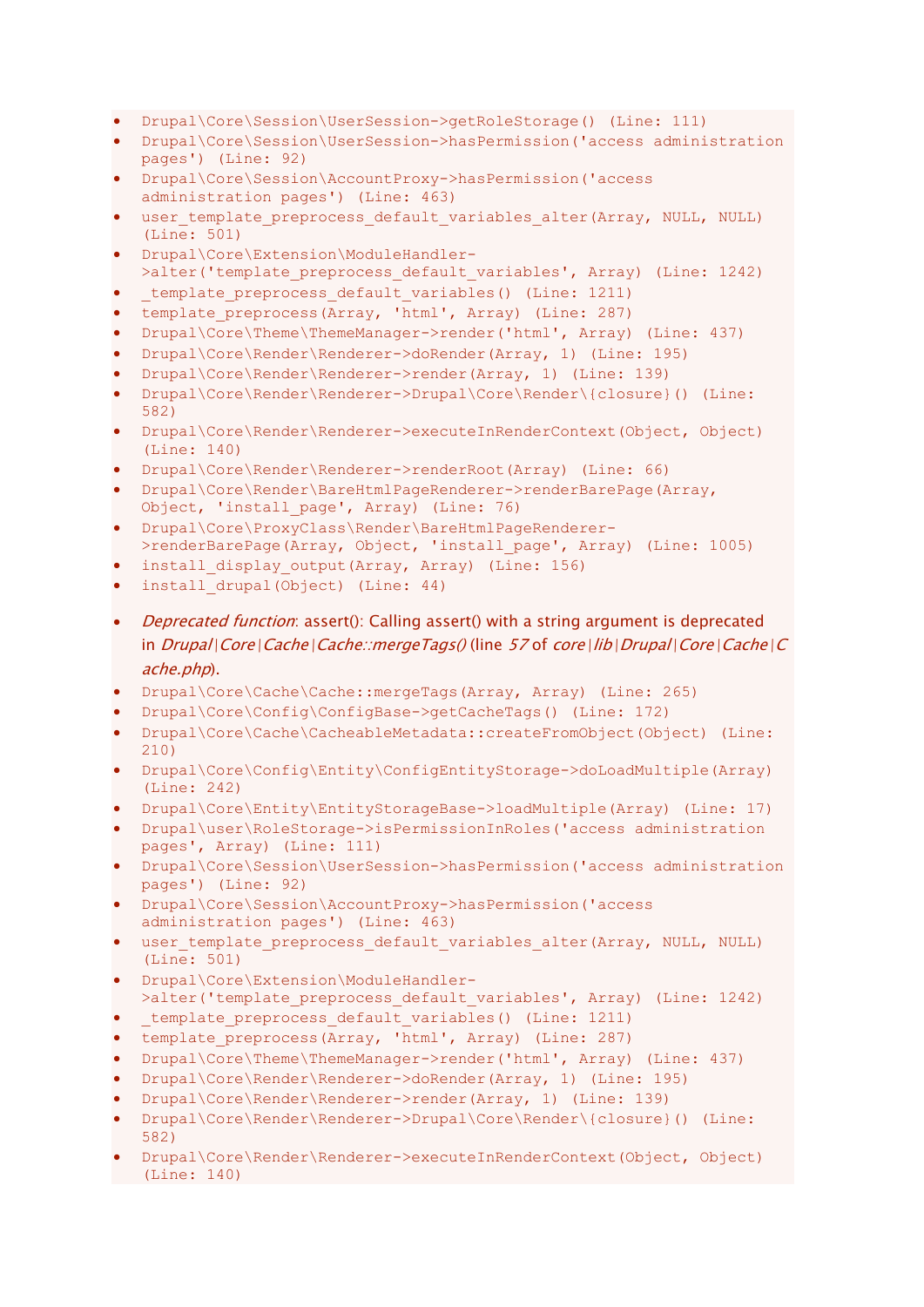```
• Drupal\Core\Render\Renderer->renderRoot(Array) (Line: 66)
• Drupal\Core\Render\BareHtmlPageRenderer->renderBarePage(Array, 
   Object, 'install_page', Array) (Line: 76)
• Drupal\Core\ProxyClass\Render\BareHtmlPageRenderer-
   >renderBarePage(Array, Object, 'install_page', Array) (Line: 1005)
 install display output(Array, Array) (Line: 156)
• install drupal(Object) (Line: 44)
• Deprecated function: assert(): Calling assert() with a string argument is deprecated
   in Drupal\Core\Cache\DatabaseBackend-
   >doSetMultiple() (line 225 of core\lib\Drupal\Core\Cache\DatabaseBackend.php).
  • Drupal\Core\Cache\DatabaseBackend->doSetMultiple(Array) (Line: 192)
 • Drupal\Core\Cache\DatabaseBackend->setMultiple(Array) (Line: 180)
• Drupal\Core\Cache\DatabaseBackend-
   >set('twig:5a9c2bf0e8c06_html.html.twig_TcTIri8hSgVVCDHkn8loJzo9g',
   1520184304) (Line: 114)
• Drupal\Core\Template\TwigPhpStorageCache-
   >write('5a9c2bf0e8c06_html.html.twig_TcTIri8hSgVVCDHkn8loJzo9g',
   '<?php
•
• /* core/themes/classy/templates/layout/html.html.twig */
  • class 
    TwigTemplate c4ba3b90abb644c16a90a3d038c6d6190ac6404cc035daf9f7aa80
   cc6e11e5e5 extends Twig_Template
• {
• public function __construct(Twig_Environment $env)
       \downarrowparent:: construct($env);
•
           $this ->i> = false;
•
           $this-> blocks = array(\rightarrow :
       • }
•
       • protected function doDisplay(array $context, array $blocks = 
   array())
       \{$tags = array("set" = $gt; 27);$filters = array("clean class" = $qt; 29, "safe join" = $qt;38, "t" =\sqrt{q}t; 48);
           $functions = array();
•
           try {
               $this->env->getExtension('Twig_Extension_Sandbox')-
   >checkSecurity(
                   array('set'),
                   array('clean class', 'safe join', 't'),
                   • array()
               \rightarrow• } catch (Twig_Sandbox_SecurityError $e) {
               • $e->setSourceContext($this->getSourceContext());
```
•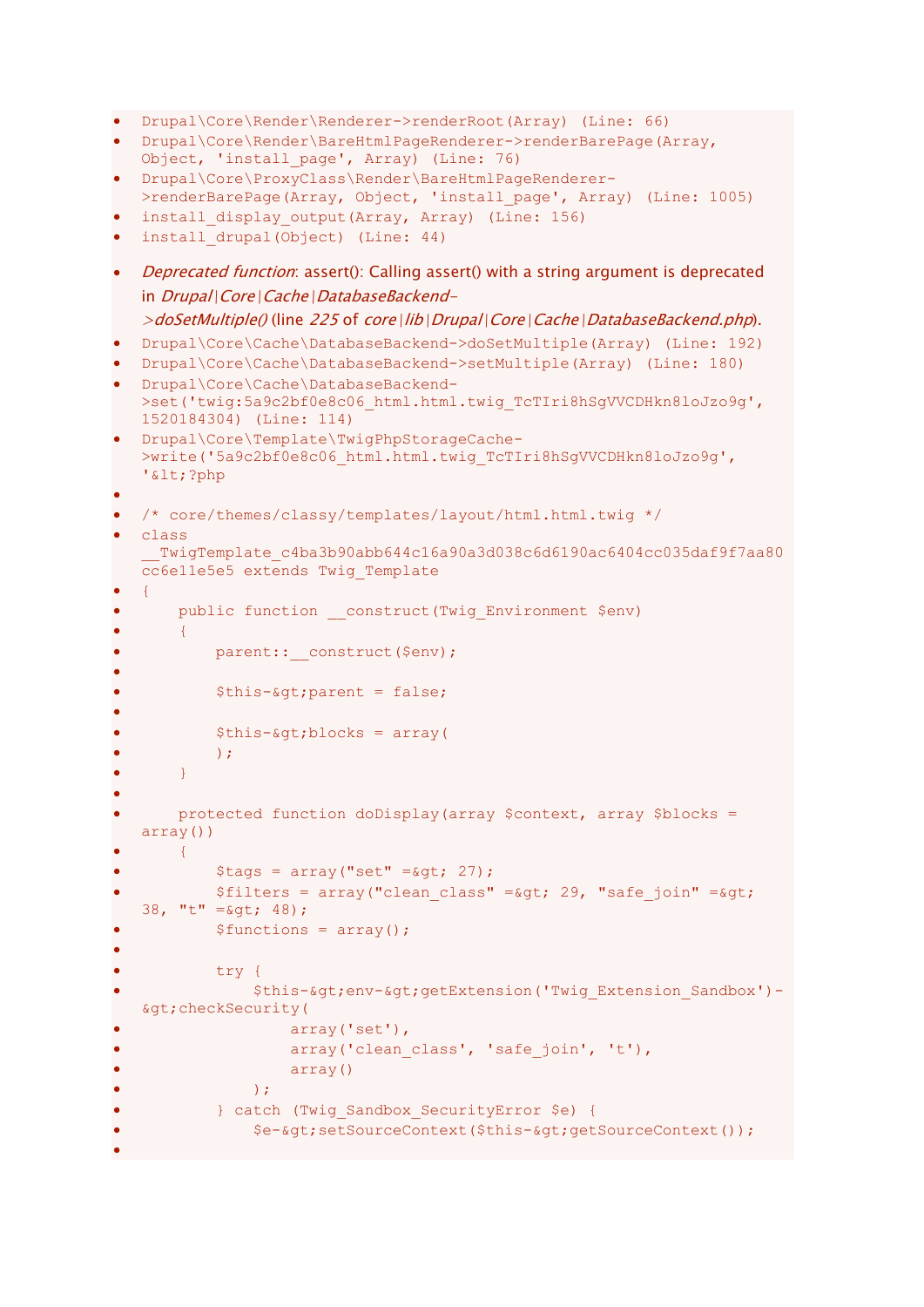```
if ($e instanceof Twig Sandbox SecurityNotAllowedTagError
   \&; \&; \&; \&isset(\$tags[\$e-\>gt;;getTagName()])) { }• $e->setTemplateLine($tags[$e->getTagName()]);
               • } elseif ($e instanceof 
  Twig Sandbox SecurityNotAllowedFilterError & &
  isset($filters[$e->getFilterName()])) {
                   • $e->setTemplateLine($filters[$e-
   >getFilterName()]);
               • } elseif ($e instanceof 
  Twig Sandbox SecurityNotAllowedFunctionError & &
   isset($functions[$e-&qt;qetFunctionName()])) {
                   • $e->setTemplateLine($functions[$e-
   >getFunctionName()]);
\bullet \bullet \bullet \bullet \bullet \bullet \bullet \bullet•
               • throw $e;
\bullet \bullet \bullet \bullet \bullet \bullet•
           • // line 27
           $context['body classes"] = array(0 = \sqrt{6}t; (( ) // line 28
   • ($context["logged_in"] ?? null)) ? ("user-logged-in") : ("")), 1 
  =\sqrt{9}t; (( ! // line 29
  • ($context["root_path"] ?? null)) ? ("path-frontpage") : (("path-" . 
  \Drupal\Component\Utility\Html::getClass(($context["root path"] ??
  null))))), 2 = G(t) (( // line 30
  • ($context["node_type"] ?? null)) ? (("page-node-type-" . 
   \Drupal\Component\Utility\Html::getClass(($context["node_type"] ?? 
  null)))) : ("")), 3 = \sqrt{5} (( // line 31
  ({\text{Stontext}}[{\text{d}}{\text{b}}\text{ of }{\text{fline}}" ] ?? null)) ? ("db-offline") : ("")));
           // line 34
           echo "
 env->getExtension('Twig Extension Sandbox')-
  >ensureToStringAllowed($this->env-
  >getExtension('Drupal\Core\Template\TwigExtension')-
  \texttt{kgt}; escapeFilter($this-> env, ($context["html attributes"] ??
  null), "html", null, true));
           echo "&qt:
• 
       env-> getExtension ('Twig_Extension_Sandbox')-
   >ensureToStringAllowed($this->env-
   >getExtension('Drupal\Core\Template\TwigExtension')-
   > ; escapeFilter($this-> ; env, ($context["placeholder token"] ??
  null), "html", null, true));
           echo "\">
       W_{\rm eff} .
           // line 38
           echo $this-&qt;env-
  >getExtension('Twig_Extension_Sandbox')-
  >ensureToStringAllowed($this->env-
   >getExtension('Drupal\Core\Template\TwigExtension')-
   >renderVar($this->env-
   >getExtension('Drupal\Core\Template\TwigExtension')-
   > safeJoin($this->env, ($context["head title"] ?? null), " |
   \mathbf{''})));
           • echo "
      env-> getExtension ('Twig_Extension_Sandbox')-
 >ensureToStringAllowed($this->env-
```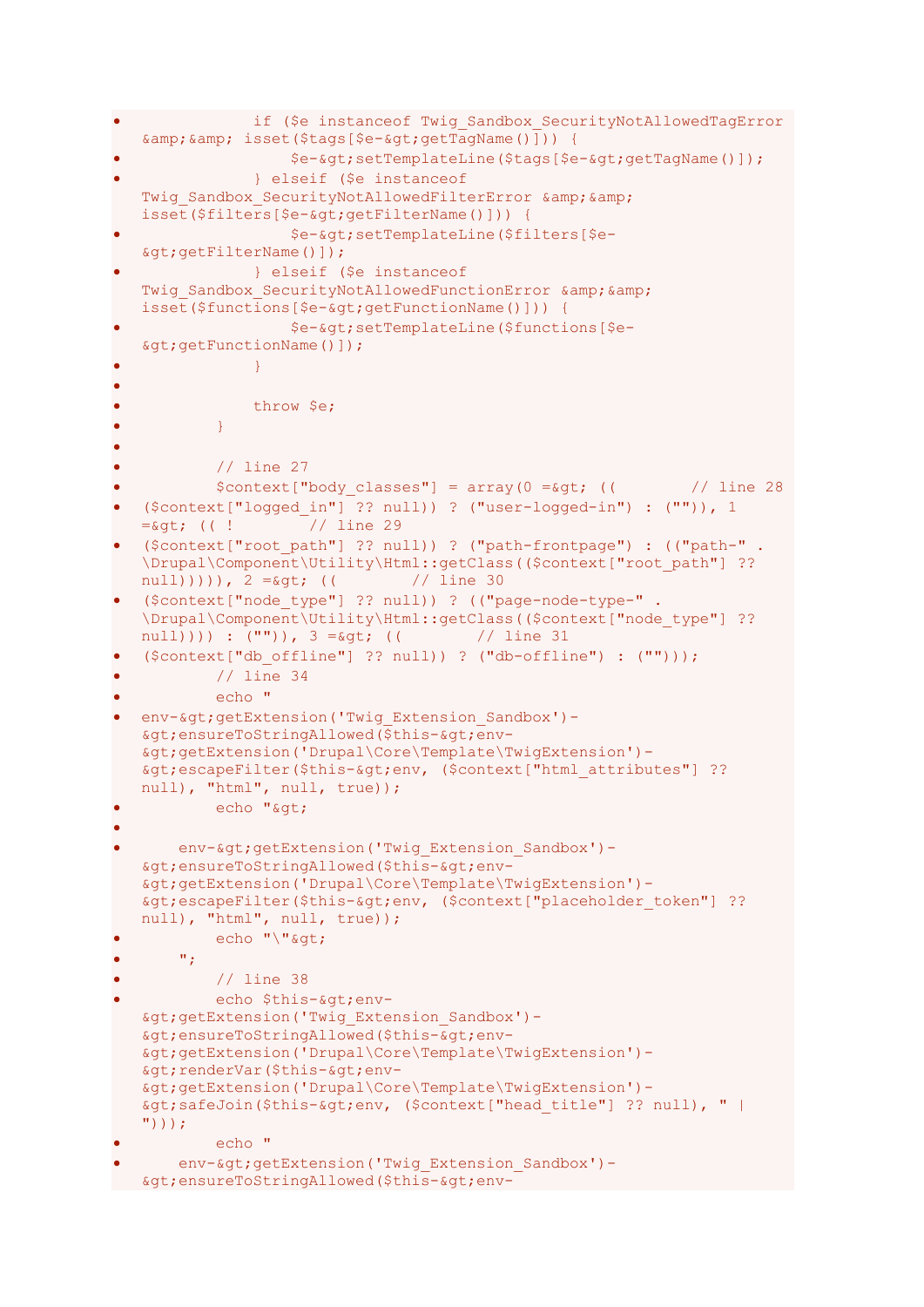```
>getExtension('Drupal\Core\Template\TwigExtension')-
   > ; escapeFilter($this-> env, ($context["placeholder token"] ??
   null), "html", null, true));
           echo "\"&qt;
• env->getExtension('Twig Extension Sandbox')-
   >ensureToStringAllowed($this->env-
   >getExtension('Drupal\Core\Template\TwigExtension')-
   \sqrt{t}; escapeFilter($this-> env, ($context["placeholder token"] ??
   null), "html", null, true));
           echo "\sqrt{a}at;
• 
     env-> getExtension ('Twig_Extension_Sandbox')-
   >ensureToStringAllowed($this->env-
   >getExtension('Drupal\Core\Template\TwigExtension')-
   > escapeFilter($this-> env, $this-
   >getAttribute(($context["attributes"] ?? null), "addClass", 
   array(0 =*sgt; 0; 0, 0) array(0 = \statistarray ($context["body_classes"] ?? null)), "method"), "html",
   null, true));
           echo "&qt;
       \mathbf{w}_{\mathcal{X}}\frac{1}{\sqrt{2}} line 47
           • echo " <a>
         \mathbf{w}_{\mathbf{r}}// line 48
           echo $this-&qt;env-
   >getExtension('Twig_Extension_Sandbox')-
   >ensureToStringAllowed($this->env-
   >getExtension('Drupal\Core\Template\TwigExtension')-
   sqt; renderVar(t("Skip to main content")));
           echo "
       \langlea>
       ^{\prime\prime} ;
           // line 50
           echo $this-> env-
   >getExtension('Twig_Extension_Sandbox')-
   >ensureToStringAllowed($this->env-
   >getExtension('Drupal\Core\Template\TwigExtension')-
   &qt; escapeFilter($this-&qt; env, ($context["page_top"] ?? null),
   "html", null, true));
           • echo "
       W_{\rm eff} .
           • // line 51
           echo $this->env-
   >getExtension('Twig_Extension_Sandbox')-
   >ensureToStringAllowed($this->env-
   >getExtension('Drupal\Core\Template\TwigExtension')-
   \> ; escapeFilter($this->env, ($context["page"] ?? null), "html",
   null, true));
           • echo "
       \mathbf{w}_{\mathbf{p}}• // line 52
           echo $this-&qt;env-
   >getExtension('Twig_Extension_Sandbox')-
   >ensureToStringAllowed($this->env-
   >getExtension('Drupal\Core\Template\TwigExtension')-
   \sqrt{t}; escapeFilter($this-\sqrt{t}gt; env, ($context["page bottom"] ?? null),
"html", null, true));
```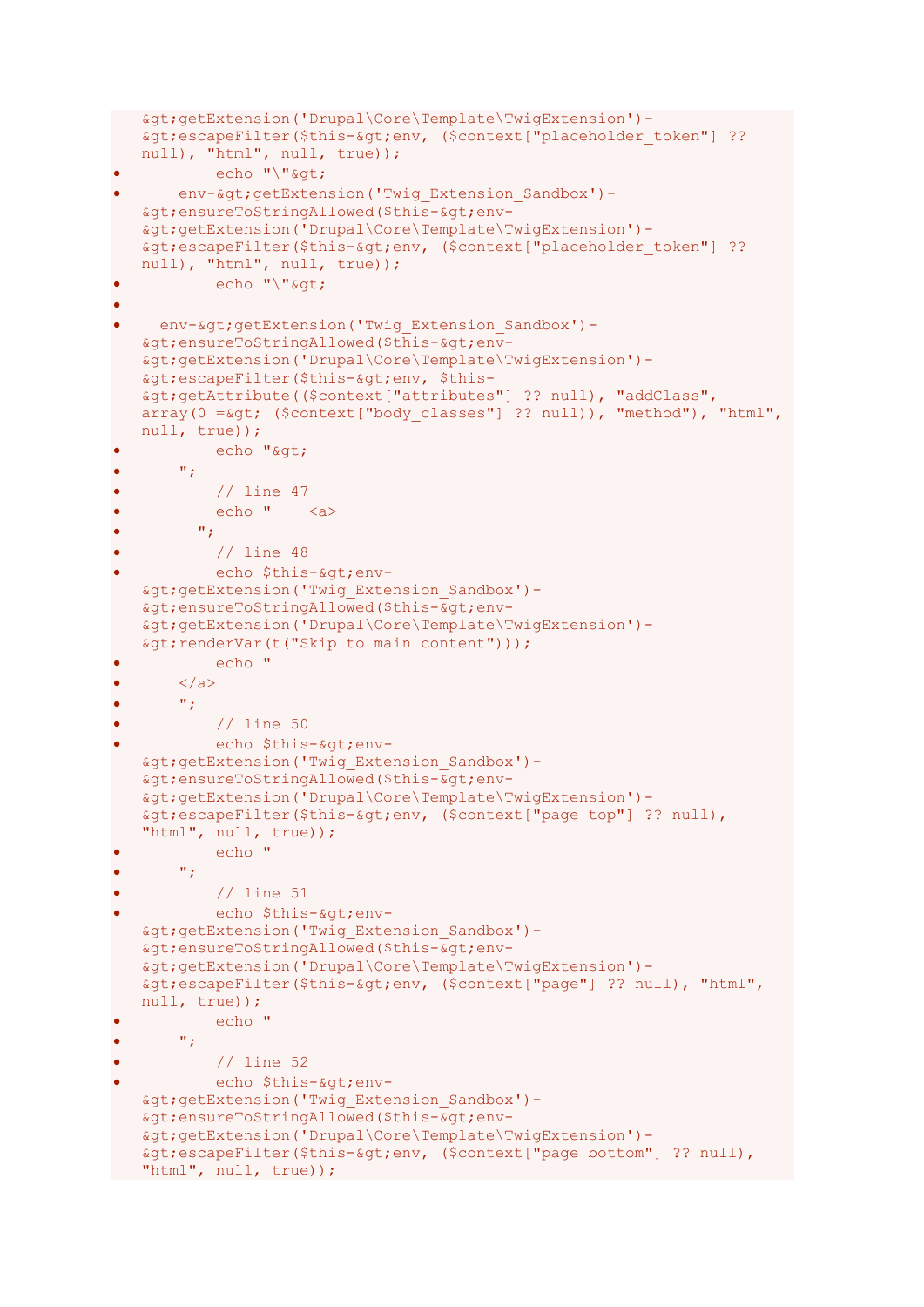```
echo "
        env-> getExtension ('Twig_Extension_Sandbox')-
   >ensureToStringAllowed($this->env-
   >getExtension('Drupal\Core\Template\TwigExtension')-
   \texttt{kgt}; escapeFilter($this-> env, ($context["placeholder token"] ??
   null), "html", null, true));
            echo "\sqrt{a}at;
• 
•
\bullet \bullet ";
        • }
•
• public function getTemplateName()
\bullet \qquad \qquad \{• return "core/themes/classy/templates/layout/html.html.twig";
        • }
•
       • public function isTraitable()
        \left\{ \right.• return false;
\bullet \qquad }
•
        • public function getDebugInfo()
\bullet \qquad \{return array ( 98 = \sqrt{53}, 94 = \sqrt{52}, 90 = \sqrt{51}, 86=\epsilon_{gt}; 50, 81 =\epsilon_{gt}; 48, 78 =\epsilon_{gt}; 47, 74 =\epsilon_{gt}; 42, 69 =\epsilon_{gt}; 40, 65
   =\epsilon_{gt}; 39, 61 =\epsilon_{gt}; 38, 57 =\epsilon_{gt}; 37, 52 =\epsilon_{gt}; 35, 49 =\epsilon_{gt}; 34, 47
   =\sqrt{2}; 31, 46 =\sqrt{2}; 30, 45 =\sqrt{2}; 29, 44 =\sqrt{2}; 28, 43 =\sqrt{2}; 27,);
\bullet }
•
        \frac{1}{2} /** @deprecated since 1.27 (to be removed in 2.0). Use
   getSourceContext() instead */
        public function getSource()
\bullet \qquad \qquad \{@trigger error('The '. METHOD .' method is deprecated since
   version 1.27 and will be removed in 2.\overline{0}. Use getSourceContext()
   instead.', E_USER_DEPRECATED);
•
            return $this->getSourceContext()->getCode();
        • }
•
       public function getSourceContext()
        \left\{ \right\}return new Twig Source("",
   "core/themes/classy/templates/layout/html.html.twig", 
   "C:\\xampp\\htdocs\\catalogo\\core\\themes\\classy\\templates\\layout
   \\html.html.twig");
\bullet \qquad }
\bullet }
   • ') (Line: 452)
  • Twig_Environment-
   >loadTemplate('core/themes/classy/templates/layout/html.html.twig') 
   (Line: 64)
• twig render template('core/themes/classy/templates/layout/html.html.t
wig', Array) (Line: 384)
```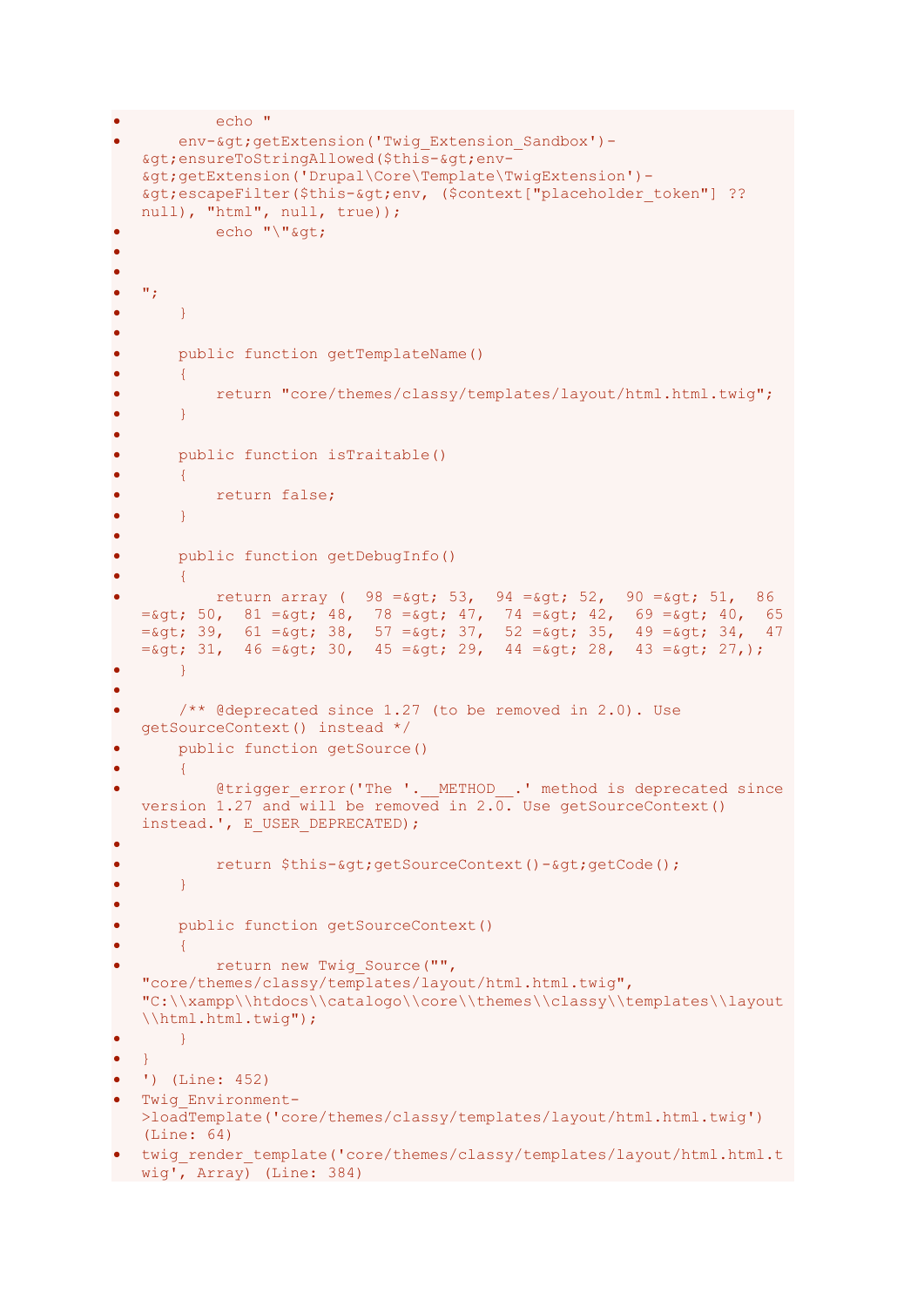- Drupal\Core\Theme\ThemeManager->render('html', Array) (Line: 437)
- Drupal\Core\Render\Renderer->doRender(Array, 1) (Line: 195)
- Drupal\Core\Render\Renderer->render(Array, 1) (Line: 139)
- Drupal\Core\Render\Renderer->Drupal\Core\Render\{closure}() (Line: 582)
- Drupal\Core\Render\Renderer->executeInRenderContext(Object, Object) (Line: 140)
- Drupal\Core\Render\Renderer->renderRoot(Array) (Line: 66)
- Drupal\Core\Render\BareHtmlPageRenderer->renderBarePage(Array, Object, 'install\_page', Array) (Line: 76)
- Drupal\Core\ProxyClass\Render\BareHtmlPageRenderer-
- >renderBarePage(Array, Object, 'install page', Array) (Line: 1005)
- install display output(Array, Array) (Line: 156)
- install drupal(Object) (Line: 44)
- *Deprecated function*: assert(): Calling assert() with a string argument is deprecated in Drupal\Core\Cache\DatabaseBackend-

- Drupal\Core\Cache\DatabaseBackend->doSetMultiple(Array) (Line: 192)
- Drupal\Core\Cache\DatabaseBackend->setMultiple(Array) (Line: 180)
- Drupal\Core\Cache\DatabaseBackend- >set('route\_provider.route\_load:61d3f1526762a7ca8ed3aa9d059d2b475e3fb 6a5c3f584efd6daaf7d5b942ab3268da173e50ca03f4166dbbb9e821bebb435727ee8 4eec58c3d67dc1811b5a39', Array, -1, Array) (Line: 216)
- Drupal\Core\Routing\RouteProvider->preLoadRoutes(Array) (Line: 231)
- Drupal\Core\Routing\RouteProvider->getRoutesByNames(Array) (Line: 188)
- Drupal\Core\Routing\RouteProvider->getRouteByName('') (Line: 421)
- Drupal\Core\Routing\UrlGenerator->getRoute('') (Line: 271)
- Drupal\Core\Routing\UrlGenerator->generateFromRoute('', Array, Array, 1) (Line: 105)
- Drupal\Core\Render\MetadataBubblingUrlGenerator- >generateFromRoute('', Array, Array, ) (Line: 570)
- Drupal::url('') (Line: 1361)
- template preprocess page(Array) (Line: 1463)
- template preprocess maintenance page(Array) (Line: 1492)
- template preprocess install page(Array, 'install\_page', Array) (Line: 287)
- Drupal\Core\Theme\ThemeManager->render('install\_page', Array) (Line: 437)
- Drupal\Core\Render\Renderer->doRender(Array, ) (Line: 195)
- Drupal\Core\Render\Renderer->render(Array) (Line: 490)
- Drupal\Core\Template\TwigExtension->escapeFilter(Object, Array, 'html', NULL, 1) (Line: 90)
- \_\_TwigTemplate\_c4ba3b90abb644c16a90a3d038c6d6190ac6404cc035daf9f7aa80 cc6e11e5e5->doDisplay(Array, Array) (Line: 432)
- Twig Template->displayWithErrorHandling(Array, Array) (Line: 403)
- Twig Template->display(Array) (Line: 411)
- Twig Template->render(Array) (Line: 64)
- twig render template('core/themes/classy/templates/layout/html.html.t wig', Array) (Line: 384)
- Drupal\Core\Theme\ThemeManager->render('html', Array) (Line: 437)
- Drupal\Core\Render\Renderer->doRender(Array, 1) (Line: 195)
- Drupal\Core\Render\Renderer->render(Array, 1) (Line: 139)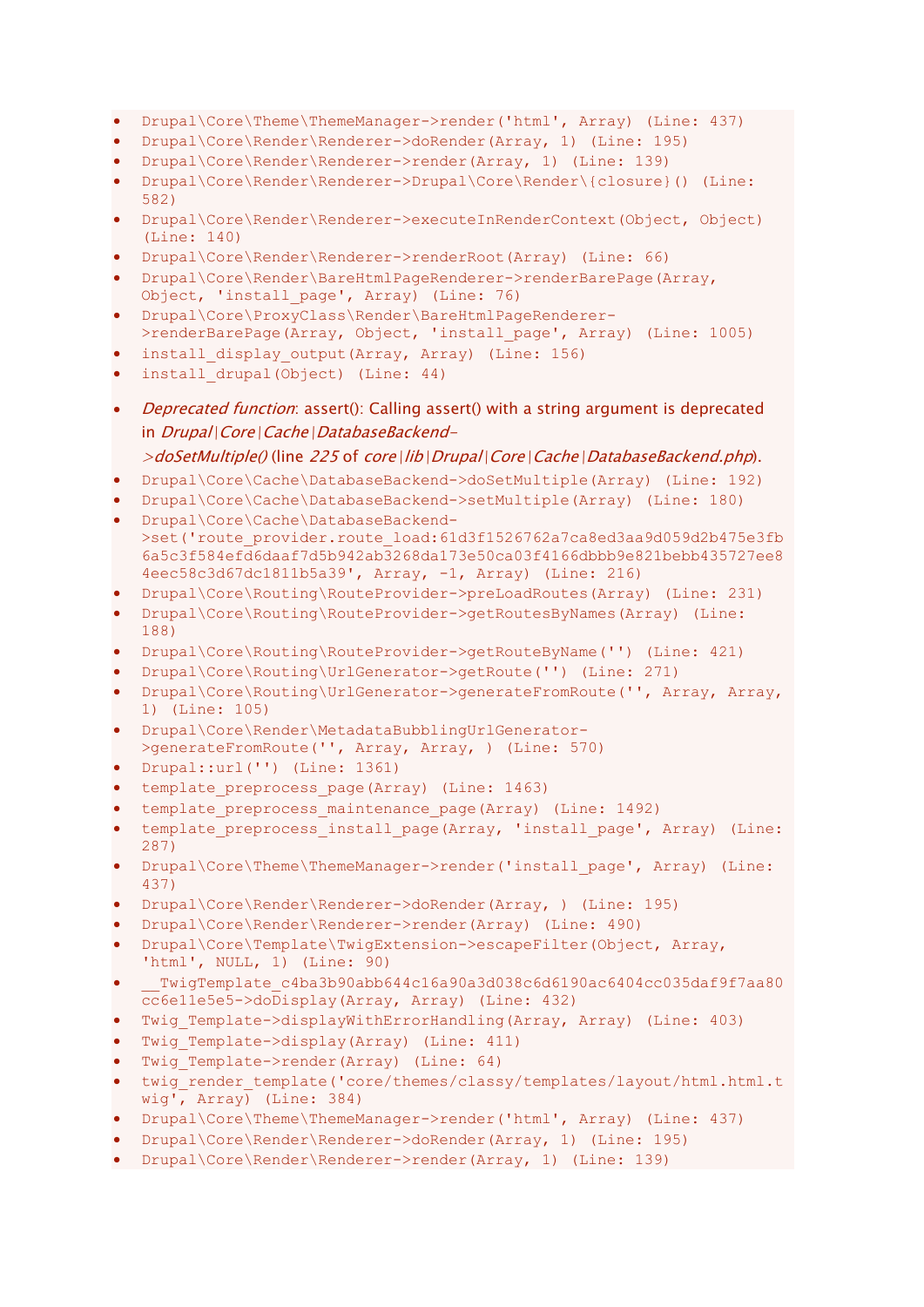```
• Drupal\Core\Render\Renderer->Drupal\Core\Render\{closure}() (Line: 
   582)
 • Drupal\Core\Render\Renderer->executeInRenderContext(Object, Object) 
   (Line: 140)
• Drupal\Core\Render\Renderer->renderRoot(Array) (Line: 66)
• Drupal\Core\Render\BareHtmlPageRenderer->renderBarePage(Array, 
   Object, 'install_page', Array) (Line: 76)
 • Drupal\Core\ProxyClass\Render\BareHtmlPageRenderer-
  >renderBarePage(Array, Object, 'install page', Array) (Line: 1005)
 install display output(Array, Array) (Line: 156)
  install drupal(Object) (Line: 44)
 Deprecated function: assert(): Calling assert() with a string argument is deprecated
   in Drupal\Core\Cache\DatabaseBackend-
   >doSetMultiple() (line 225 of core\lib\Drupal\Core\Cache\DatabaseBackend.php).
  • Drupal\Core\Cache\DatabaseBackend->doSetMultiple(Array) (Line: 192)
  • Drupal\Core\Cache\DatabaseBackend->setMultiple(Array) (Line: 180)
 • Drupal\Core\Cache\DatabaseBackend->set('twig:5a9c2bf0e8c06_install-
   page.html.twig 4pfFncJVbrVDK7RlY5VUyY5Cs', 1520184304) (Line: 114)
  • Drupal\Core\Template\TwigPhpStorageCache-
  >write('5a9c2bf0e8c06_install-
   page.html.twig_4pfFncJVbrVDK7RlY5VUyY5Cs', '<?php
•
  • /* core/themes/seven/templates/install-page.html.twig */
  • class 
     __TwigTemplate_310d8838b6fa97caa550b7a09f71c080903f8649268dbff4152578
   d8918b8441 extends Twig_Template
• {
• public function construct(Twig Environment $env)
       \left| \cdot \right|parent:: construct($env);
•
           $this->parent = false;•
           $this-\&qt;\text{blocks} = array(\rightarrow ;
       • }
•
       • protected function doDisplay(array $context, array $blocks = 
   array())
       • {
           $tags = array("if" = _*gt; 15);$filters = array();$functions = array();
•
           try {
               $this-> env-> getExtension ('Twig_Extension_Sandbox')-
   >checkSecurity(
                    • array('if'),
                    array(),
                    • array()
               \rightarrow ;
           • } catch (Twig_Sandbox_SecurityError $e) {
               • $e->setSourceContext($this->getSourceContext());
```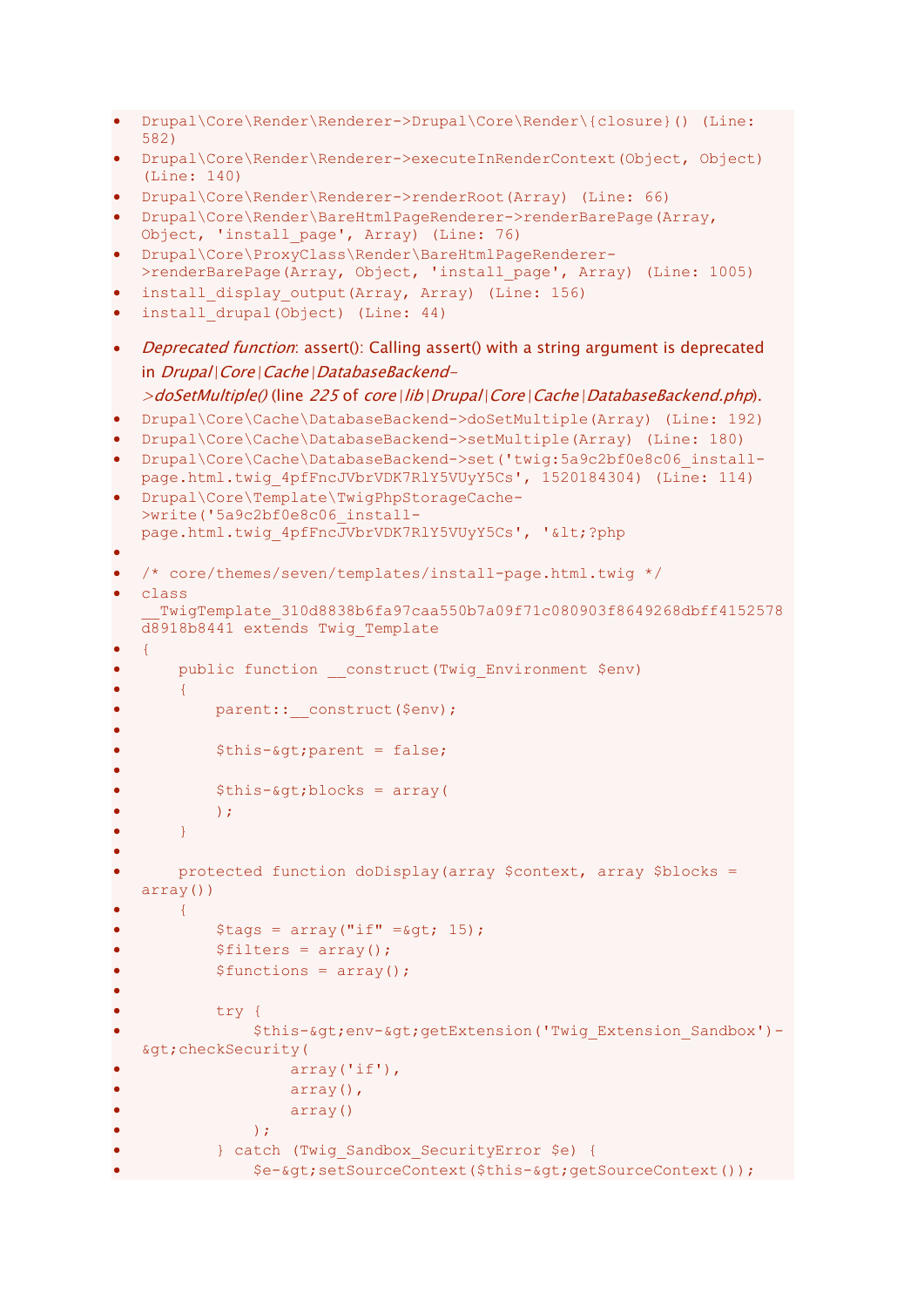```
•
                if ($e instanceof Twig Sandbox SecurityNotAllowedTagError
   \&; \&; \&; \&isset(\$tags[\$e-\>gt;;getTagName())]) {
                     • $e->setTemplateLine($tags[$e->getTagName()]);
                 • } elseif ($e instanceof 
   Twig Sandbox SecurityNotAllowedFilterError & &
   isset($filters[$e->getFilterName()])) {
                     • $e->setTemplateLine($filters[$e-
   >getFilterName()]);
                • } elseif ($e instanceof 
   Twig Sandbox SecurityNotAllowedFunctionError & &
   isset($functions[$e->getFunctionName()])) {
                     • $e->setTemplateLine($functions[$e-
   >getFunctionName()]);
\bullet \bullet \bullet \bullet \bullet \bullet \bullet \bullet•
                 • throw $e;
\bullet \qquad \qquad \}•
            // line 12
            • echo "
•
• 
       \mathbf{w}_{\mathcal{F}}• // line 15
            if (($context["site name"] ?? null)) {
                 • // line 16
                 echo "
            \mathbf{w}_{\mathbf{r}}• // line 17
                echo $this-&qt;env-
   >getExtension('Twig_Extension_Sandbox')-
   >ensureToStringAllowed($this->env-
   >getExtension('Drupal\Core\Template\TwigExtension')-
   \> ; escapeFilter($this-\>gt; env, ($context["site name"] ?? null),
   "html", null, true));
                 echo "
            \mathbf{w}_{\mathcal{T}}• // line 18
                 if (($context["site version"] ?? null)) {
                     • // line 19
                     echo " " :
                     echo $this-> env-
   >getExtension('Twig_Extension_Sandbox')-
   >ensureToStringAllowed($this->env-
   >getExtension('Drupal\Core\Template\TwigExtension')-
   > ; escapeFilter($this-> env, ($context["site version"] ?? null),
   "html", null, true));
                     echo "
            \mathbf{w}_{\mathbf{y}}\bullet \bullet \bullet \bullet \bullet \bullet \bullet \bullet// line 21
                 echo "
       \mathbf{v}_{j}\bullet \qquad \qquad \}
```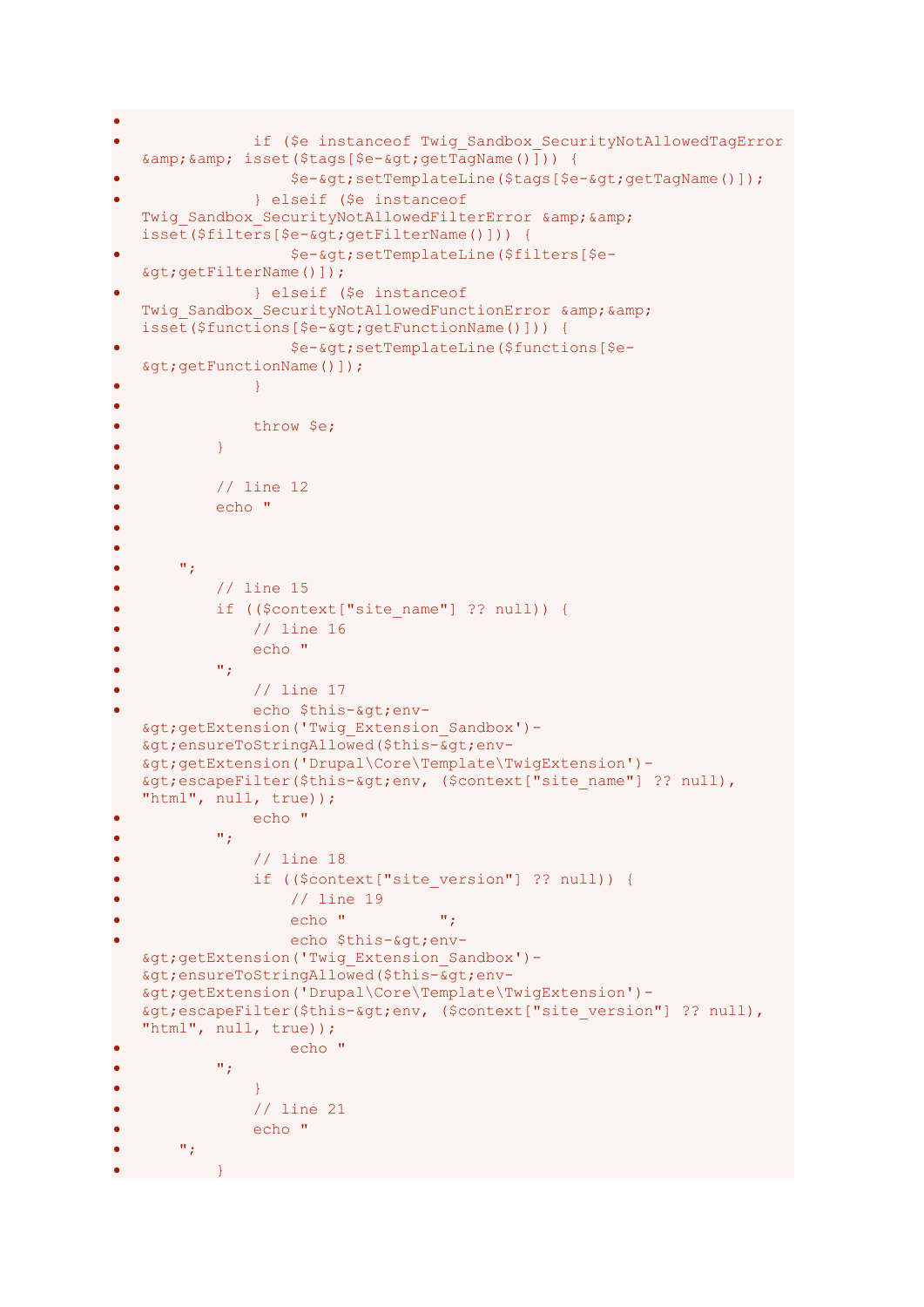```
// line 23
• echo " 
•
     \mathbf{w}_j// line 25
           if ($this->getAttribute(($context["page"] ?? null),
   "sidebar first", array())) {
                • // line 26
                • echo " 
         \mathbf{w}_{\mathbf{z}}• // line 27
                echo $this-> env-
   >getExtension('Twig_Extension_Sandbox')-
   >; ensureToStringAllowed($this->gt; env-
   >getExtension('Drupal\Core\Template\TwigExtension')-
   \sqrt{g}t; escapeFilter ($this-> env, $this-
   >getAttribute(($context["page"] ?? null), "sidebar_first", 
   array( ), "html", null, true) );
                echo "
       ^{\prime\prime} ;
                • // line 29
                echo " ";
\bullet \qquad \qquad \}• // line 30
           echo "
• 
       \mathbf{w}_{\mathcal{F}}• // line 32
           • if (($context["title"] ?? null)) {
                • // line 33
                echo " "echo $this->env-
   >getExtension('Twig_Extension_Sandbox')-
   >ensureToStringAllowed($this->env-
   >getExtension('Drupal\Core\Template\TwigExtension')-
   \text{Set}; escapeFilter($this-&qt; env, ($context["title"] ?? null), "html",
   null, true));
               echo "
       • ";
\bullet \bullet \bullet \bullet \bullet \bullet• // line 35
           echo " ";
           echo $this->env-
   >getExtension('Twig_Extension_Sandbox')-
   >ensureToStringAllowed($this->env-
   >getExtension('Drupal\Core\Template\TwigExtension')-
   >escapeFilter($this->env, $this-
   >getAttribute(($context["page"] ?? null), "highlighted", array()), 
   "html", null, true));
           • echo "
       \mathbf{w}_{\mathbf{p}}• // line 36
           echo $this-> env-
   >getExtension('Twig_Extension_Sandbox')-
   >ensureToStringAllowed($this->env-
>getExtension('Drupal\Core\Template\TwigExtension')-
```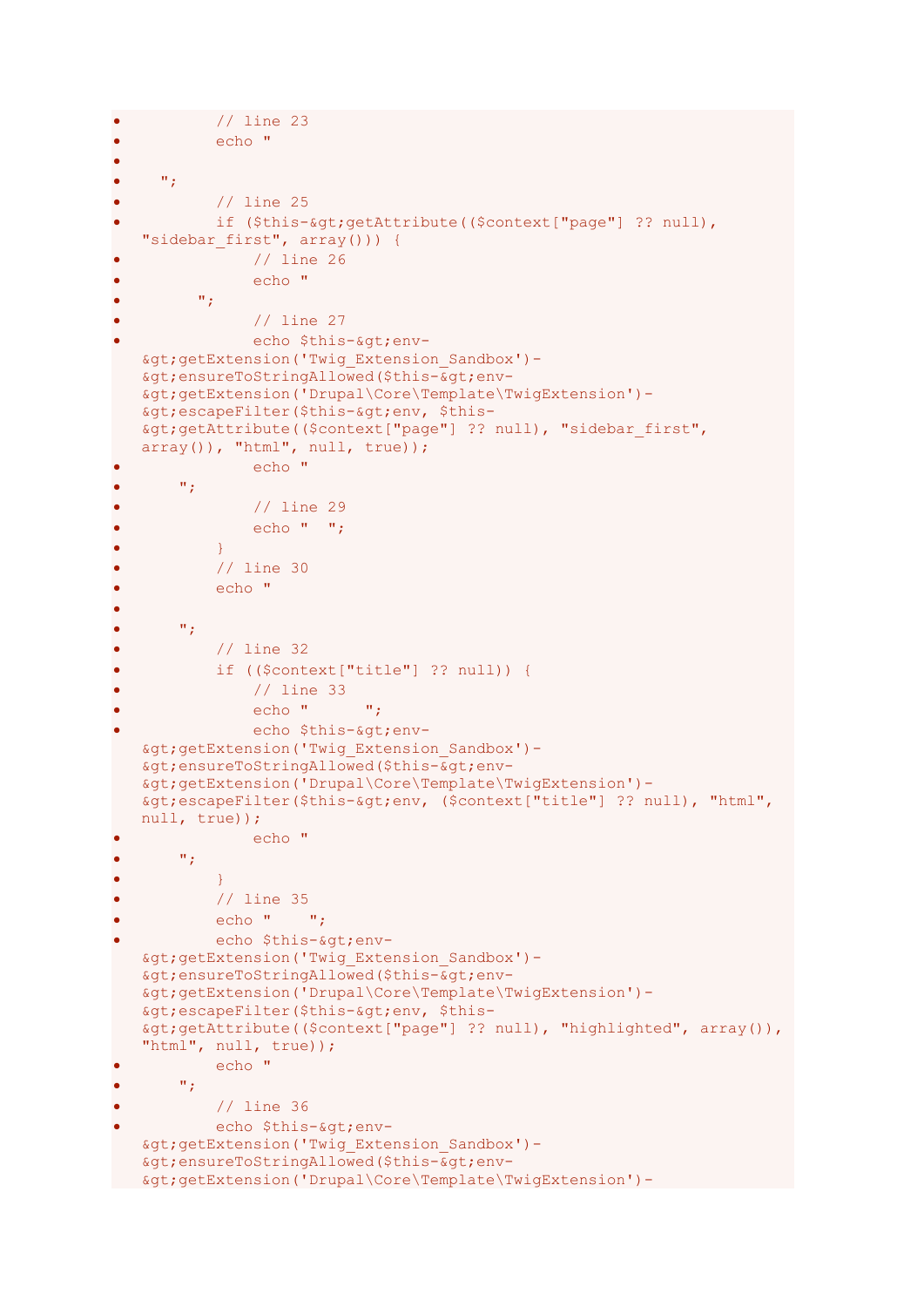```
> escapeFilter($this-> env, $this-
   >getAttribute(($context["page"] ?? null), "content", array()), 
   "html", null, true));
            • echo "
• 
•
     \mathbf{w}_{j}• // line 39
           if ($this->getAttribute(($context["page"] ?? null),
   "sidebar second", array())) {
                // line 40
                • echo " 
          \mathbf{w}_{\mathcal{F}}// line 41
                echo $this->env-
   >getExtension('Twig_Extension_Sandbox')-
   >ensureToStringAllowed($this->env-
   >getExtension('Drupal\Core\Template\TwigExtension')-
   > escapeFilter($this-> env, $this-
   >getAttribute(($context["page"] ?? null), "sidebar_second", 
   array()), "html", null, true));
                echo "
       \mathbf{w}_{\mathbf{y}}// line 43
                echo " ";
\bullet \qquad \qquad \}• // line 44
• echo "
     \mathbf{w}_{j}// line 45
            if ($this-&qt; qetAttribute(($context["page"] ?? null),
   "page bottom", array())) {
                • // line 46
                • echo " 
          \mathbf{w}_{\mathbf{y}}// line 47
                echo $this->env-
   >getExtension('Twig_Extension_Sandbox')-
   >ensureToStringAllowed($this->env-
   >getExtension('Drupal\Core\Template\TwigExtension')-
   > escapeFilter($this-> env, $this-
   \sqrt{q}t; getAttribute((\sqrt{q}context["page"] ?? null), "page bottom", array()),
   "html", null, true));
                • echo "
• 
\bullet \bullet \bullet \bullet \bullet\bullet \qquad \qquad \}• // line 50
• echo "
\bullet \bullet ";
       • }
•
• public function getTemplateName()
       \{• return "core/themes/seven/templates/install-page.html.twig";
```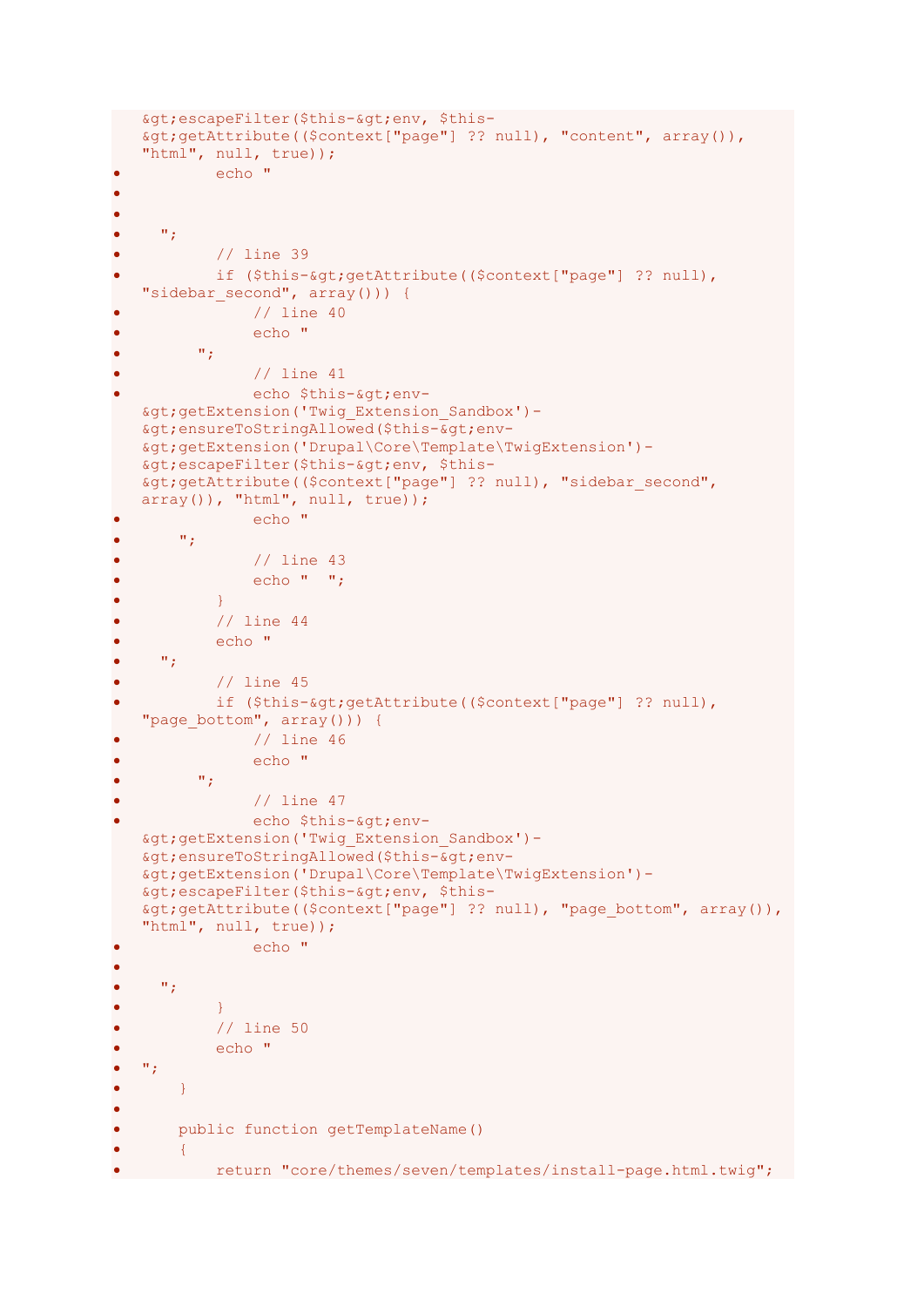```
\bullet \}•
       • public function isTraitable()
\bullet \qquad \qquad \{• return false;
\bullet \qquad }
•
       • public function getDebugInfo()
\bullet \qquad \qquad \{return array ( 134 = \sqrt{50}, 128 = \sqrt{51}, 125 = \sqrt{51}, 16,
   123 = \epsilon_0 t, 45, 120 = \epsilon_0 t, 44, 117 = \epsilon_0 t, 43, 113 = \epsilon_0 t, 41, 110 = \epsilon_0 t;
   40, 108 = \text{kgt}; 39, 102 = \text{kgt}; 36, 97 = \text{kgt}; 35, 91 = \text{kgt}; 33, 89
   = sgt; 32, 85 =sgt; 30, 82 =sgt; 29, 78 =sgt; 27, 75 =sgt; 26, 73
   =sgt; 25, 69 =sgt; 23, 65 =sgt; 21, 59 =sgt; 19, 57 =sgt; 18, 53
   =\sqrt{5}, 17, 50 =\sqrt{5}; 16, 48 =\sqrt{5}; 15, 43 =\sqrt{5}; 12,);
\bullet \qquad }
•
       /** @deprecated since 1.27 (to be removed in 2.0). Use
   getSourceContext() instead */
       public function getSource()
\bullet \qquad \{@trigger error('The '. METHOD .' method is deprecated since
   version 1.27 and will be removed in 2.0. Use getSourceContext() 
   instead.', E_USER_DEPRECATED);
•
            return $this-&qt; qetSourceContext()-&qt; qetCode();
       • }
•
       public function getSourceContext()
       \{ \}return new Twig Source("",
   "core/themes/seven/templates/install-page.html.twig", 
   "C:\\xampp\\htdocs\\catalogo\\core\\themes\\seven\\templates\\install
   -page.html.twig");
       • }
   • }
• ') (Line: 452)
  • Twig_Environment->loadTemplate('core/themes/seven/templates/install-
   page.html.twig') (Line: 64)
   twig render template('core/themes/seven/templates/install-
   page.html.twig', Array) (Line: 384)
   Drupal\Core\Theme\ThemeManager->render('install page', Array) (Line:
   437)
 • Drupal\Core\Render\Renderer->doRender(Array, ) (Line: 195)
  • Drupal\Core\Render\Renderer->render(Array) (Line: 490)
• Drupal\Core\Template\TwigExtension->escapeFilter(Object, Array, 
   'html', NULL, 1) (Line: 90)
     TwigTemplate_c4ba3b90abb644c16a90a3d038c6d6190ac6404cc035daf9f7aa80
   cc6e11e5e5->doDisplay(Array, Array) (Line: 432)
   Twig Template->displayWithErrorHandling(Array, Array) (Line: 403)
• Twig Template->display(Array) (Line: 411)
  Twig Template->render(Array) (Line: 64)
  twig_render_template('core/themes/classy/templates/layout/html.html.t
   wig', Array) (Line: 384)
• Drupal\Core\Theme\ThemeManager->render('html', Array) (Line: 437)
```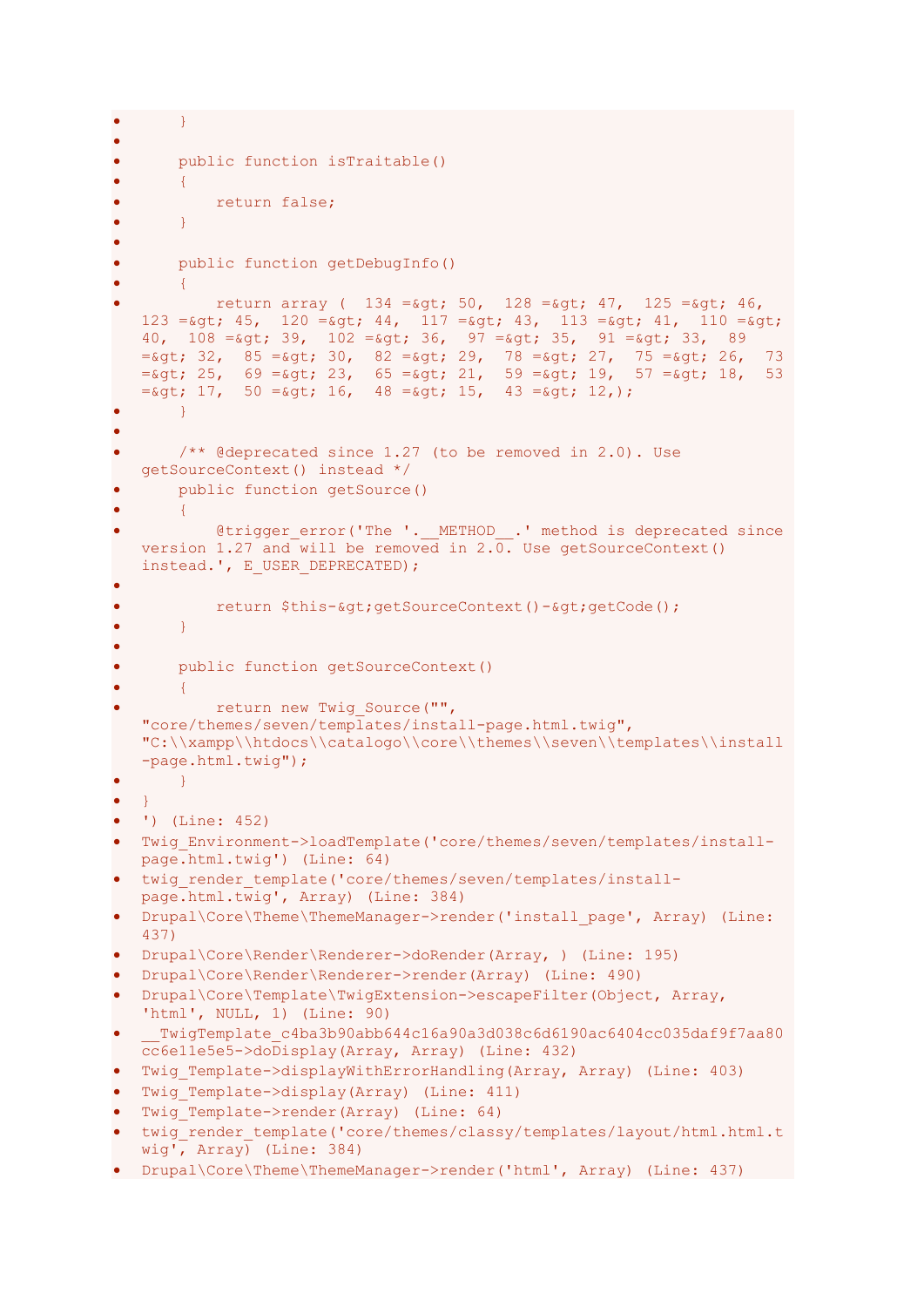```
• Drupal\Core\Render\Renderer->doRender(Array, 1) (Line: 195)
```

```
• Drupal\Core\Render\Renderer->render(Array, 1) (Line: 139)
```
- Drupal\Core\Render\Renderer->Drupal\Core\Render\{closure}() (Line: 582)
- Drupal\Core\Render\Renderer->executeInRenderContext(Object, Object) (Line: 140)
- Drupal\Core\Render\Renderer->renderRoot(Array) (Line: 66)

```
• Drupal\Core\Render\BareHtmlPageRenderer->renderBarePage(Array, 
 Object, 'install page', Array) (Line: 76)
```

```
• Drupal\Core\ProxyClass\Render\BareHtmlPageRenderer-
  >renderBarePage(Array, Object, 'install_page', Array) (Line: 1005)
```

```
install display output(Array, Array) (Line: 156)
```
- install drupal(Object) (Line: 44)
- Deprecated function: assert(): Calling assert() with a string argument is deprecated in Drupal\Core\Cache\DatabaseBackend-

```
>doSetMultiple() (line 225 of core\lib\Drupal\Core\Cache\DatabaseBackend.php).
```

```
• Drupal\Core\Cache\DatabaseBackend->doSetMultiple(Array) (Line: 192)
```

```
• Drupal\Core\Cache\DatabaseBackend->setMultiple(Array) (Line: 180)
```

```
• Drupal\Core\Cache\DatabaseBackend-
  >set('twig:5a9c2bf0e8c06 maintenance-task-
  list.htm_3tK0uvfWhgpTPlZWgdgdZtGBx', 1520184304) (Line: 114)
```

```
• Drupal\Core\Template\TwigPhpStorageCache-
  >write('5a9c2bf0e8c06_maintenance-task-
  list.htm 3tK0uvfWhgpTPlZWgdgdZtGBx', '<?php
```

```
•
• /* core/themes/stable/templates/admin/maintenance-task-list.html.twig 
   \star /
```

```
• class 
  TwigTemplate 64bba7251e5141479693ac3078bafb4025ec1cf4a29eb0360a8437
43808053c4 extends Twig_Template
```

```
• {
```
•

•

•

•

```
public function    construct(Twig Environment $env)
```

```
• {
    parent:: construct($env);
```

```
$this-\&qt;parent = false;
```

```
$this-> blocks = array(
```

```
\rightarrow;
```

```
• }
```

```
• protected function doDisplay(array $context, array $blocks = 
array())
```

```
• {
    $tags = array("for" = $gt; 17, "if" = $gt; 20);$filters = array("t" = _*gt; 15);
```

```
$functions = array();
```

```
• try {
            $this-&qt;env-&qt;qetExtension('Twig_Extension_Sandbox')-
>checkSecurity(
                • array('for', 'if'),
                • array('t'),
                • array()
```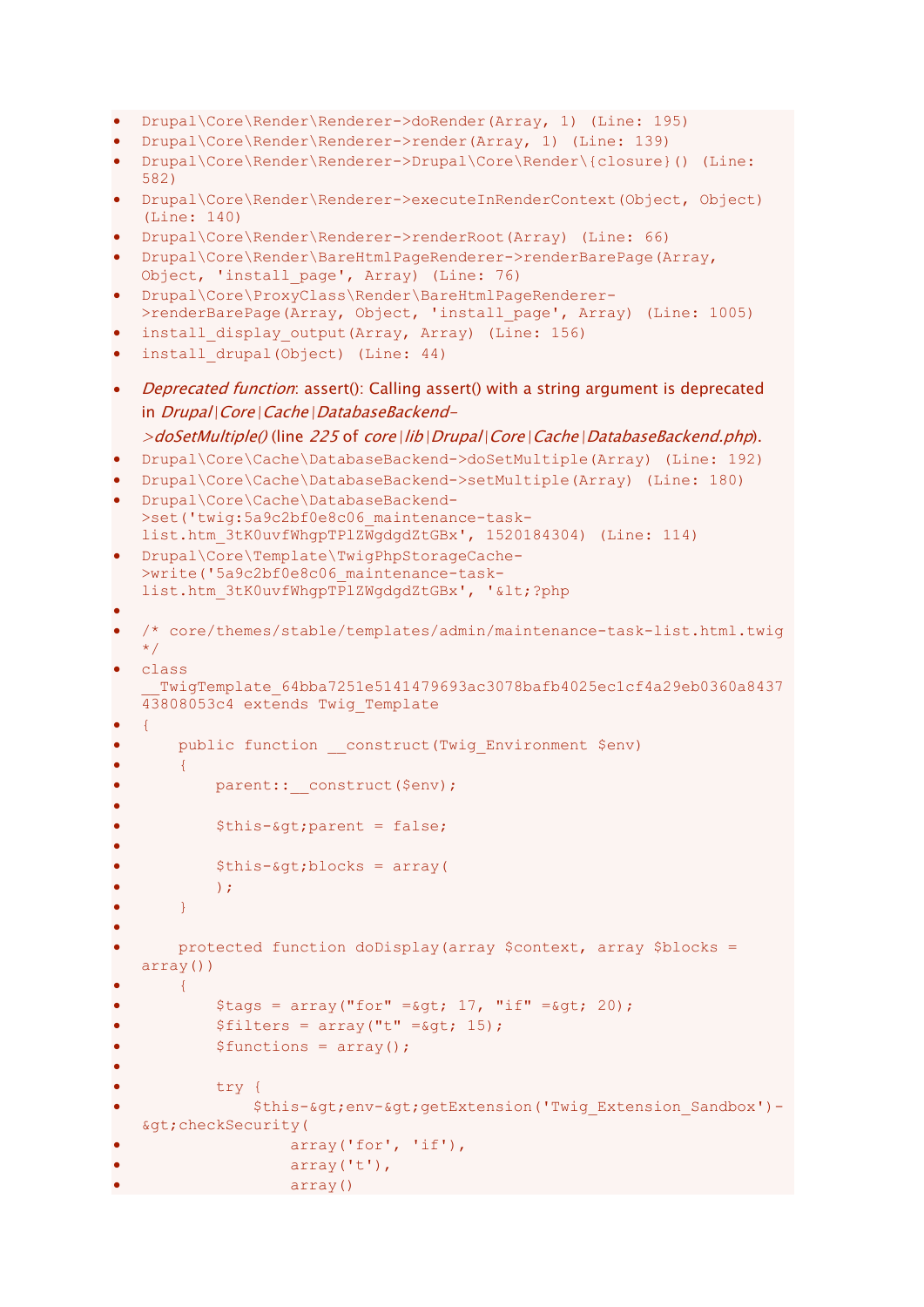```
\bullet );
           • } catch (Twig_Sandbox_SecurityError $e) {
                • $e->setSourceContext($this->getSourceContext());
•
               if ($e instanceof Twig Sandbox SecurityNotAllowedTagError
   \& j\& j\&sset(\$tags[\$e-\>gt; getTagName())\) {
                    • $e->setTemplateLine($tags[$e->getTagName()]);
                • } elseif ($e instanceof 
   Twig Sandbox SecurityNotAllowedFilterError & &
   isset($filters[$e->getFilterName()])) {
                    • $e->setTemplateLine($filters[$e-
   >getFilterName()]);
               • } elseif ($e instanceof 
   Twig Sandbox SecurityNotAllowedFunctionError & &
   isset($functions[$e->getFunctionName()])) {
                    • $e->setTemplateLine($functions[$e-
   >getFunctionName()]);
\bullet \bullet \bullet \bullet \bullet \bullet \bullet \bullet•
               • throw $e;
\bullet \bullet \bullet \bullet \bullet \bullet•
           • // line 15
           echo "";
           echo $this-> env-
   >getExtension('Twig_Extension_Sandbox')-
   >ensureToStringAllowed($this->env-
   >getExtension('Drupal\Core\Template\TwigExtension')-
   >renderVar(t("Installation tasks")));
           • echo "
\bullet \quad <\circ 1>^{\mathrm{w}} ;
           // line 17
           $context['parent'] = $context;• $context['_seq'] = twig_ensure_traversable(($context["tasks"] 
   ?? null));
           foreach ($context[' seq'] as $context[" key"] =\&qqt;
   $context["task"]) {
               • // line 18
               • echo " <li>env-
   >getExtension('Twig_Extension_Sandbox')-
   \overline{s}gt; ensureToStringAllowed($this-\overline{s}gt; env-
   >getExtension('Drupal\Core\Template\TwigExtension')-
   >escapeFilter($this->env, $this-
   >getAttribute($context["task"], "attributes", array()), "html", 
   null, true));
               echo ">
       ^{\prime\prime} ;
               • // line 19
               echo $this-&qt; env-
   >getExtension('Twig_Extension_Sandbox')-
   >ensureToStringAllowed($this->env-
   >getExtension('Drupal\Core\Template\TwigExtension')-
   >escapeFilter($this->env, $this-
   >getAttribute($context["task"], "item", array()), "html", null, 
  true));
```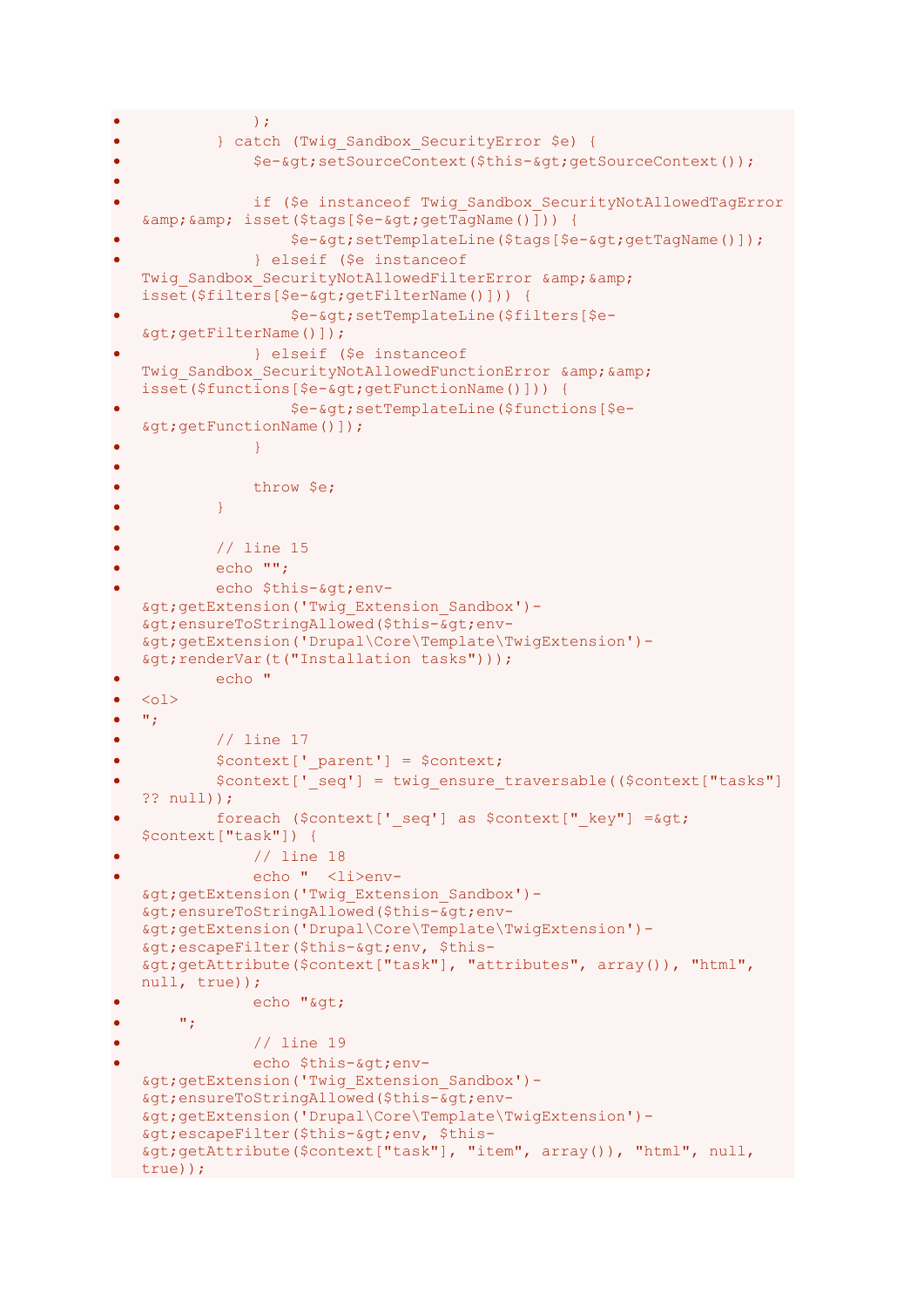```
• echo "
        \mathbf{w}_{\mathbf{z}}• // line 20
                  if ($this-> getAttribute($context["task"], "status",
   array()) {
                      • echo " (";
                      echo $this-&qt;env-
   >getExtension('Twig_Extension_Sandbox')-
   > ; ensureToStringAllowed($this->env-
   >getExtension('Drupal\Core\Template\TwigExtension')-
   > escapeFilter($this-> env, $this-
   >getAttribute($context["task"], "status", array()), "html", null, 
   true));
                     echo ")";
\bullet \bullet \bullet \bullet \bullet \bullet \bullet \bullet// line 21
                  echo " \langle/li>
\bullet \bullet ";
\bullet \qquad \qquad \}$ parent = $context[' parent'];
             unset($context[' seq'], $context[' iterated'],
   $context[' key'], $context['task'], $context[' parent'],
   $context['loop']);
             $context = array intersect key($context, $ parent) +
   $_parent;
            • // line 23
\bullet echo \sqrt{(01)}\bullet \bullet \bullet \bullet \bullet• }
•
        public function getTemplateName()
        \left| \cdot \right|• return "core/themes/stable/templates/admin/maintenance-task-
   list.html.twig";
       • }
•
        • public function isTraitable()
        \{• return false;
\bullet \}•
        • public function getDebugInfo()
\bullet \qquad \qquad \{return array ( 75 = \sqrt{64}; 23, 68 = \sqrt{64}; 21, 62 = \sqrt{64}; 20, 58
   =\sqrt{53} = \sqrt{53} = \sqrt{51}, 18, 49 =\sqrt{51}, 17, 43 =\sqrt{51}, 15,);
\bullet }
•
        /** @deprecated since 1.27 (to be removed in 2.0). Use
   getSourceContext() instead */
        • public function getSource()
\bullet \qquad \{@trigger error('The '. METHOD .' method is deprecated since
   version 1.27 and will be removed in 2.\overline{0}. Use getSourceContext()
   instead.', E_USER_DEPRECATED);
•
```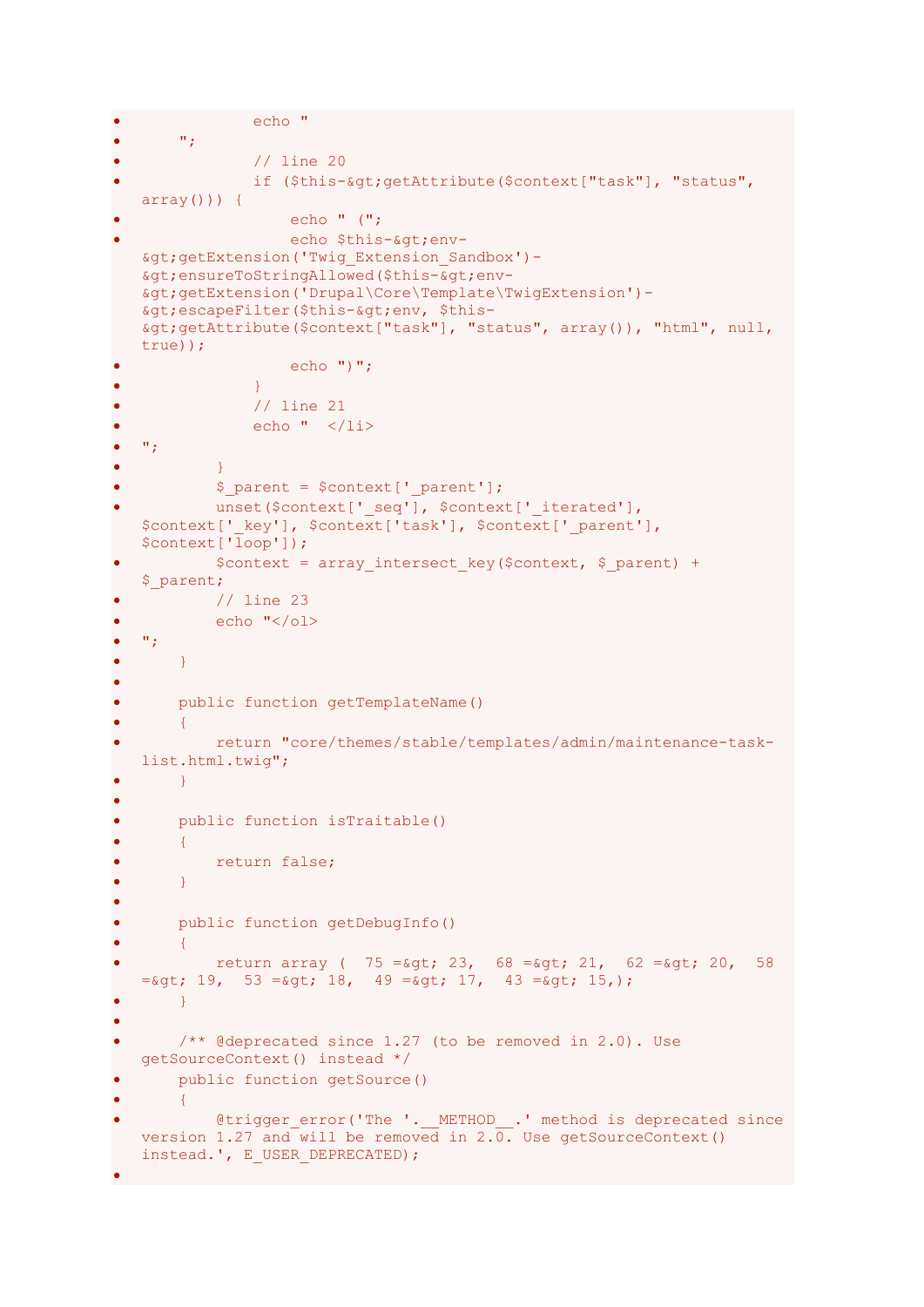```
return $this->getSourceContext()->getCode();
\bullet \bullet \bullet \bullet \bullet•
       • public function getSourceContext()
\bullet \qquad \qquad \{return new Twig Source("",
   "core/themes/stable/templates/admin/maintenance-task-list.html.twig", 
   "C:\\xampp\\htdocs\\catalogo\\core\\themes\\stable\\templates\\admin\
   \maintenance-task-list.html.twig");
\bullet \}\bullet }
• ') (Line: 452)
  • Twig_Environment-
   >loadTemplate('core/themes/stable/templates/admin/maintenance-task-
   list.html.twig') (Line: 64)
  twig render template('core/themes/stable/templates/admin/maintenance-
   task-list.html.twig', Array) (Line: 384)
 • Drupal\Core\Theme\ThemeManager->render('maintenance_task_list', 
  Array) (Line: 437)
 • Drupal\Core\Render\Renderer->doRender(Array, ) (Line: 195)
• Drupal\Core\Render\Renderer->render(Array) (Line: 490)
  • Drupal\Core\Template\TwigExtension->escapeFilter(Object, Array, 
   'html', NULL, 1) (Line: 78)
    • __TwigTemplate_310d8838b6fa97caa550b7a09f71c080903f8649268dbff4152578
   d8918b8441->doDisplay(Array, Array) (Line: 432)
  Twig Template->displayWithErrorHandling(Array, Array) (Line: 403)
  Twig Template->display(Array) (Line: 411)
  Twig Template->render(Array) (Line: 64)
  twig render template('core/themes/seven/templates/install-
   page.html.twig', Array) (Line: 384)
 • Drupal\Core\Theme\ThemeManager->render('install_page', Array) (Line: 
   437)
  • Drupal\Core\Render\Renderer->doRender(Array, ) (Line: 195)
  • Drupal\Core\Render\Renderer->render(Array) (Line: 490)
  • Drupal\Core\Template\TwigExtension->escapeFilter(Object, Array, 
   'html', NULL, 1) (Line: 90)
    TwigTemplate_c4ba3b90abb644c16a90a3d038c6d6190ac6404cc035daf9f7aa80
   cc6e11e5e5->doDisplay(Array, Array) (Line: 432)
  Twig Template->displayWithErrorHandling(Array, Array) (Line: 403)
  Twig Template->display(Array) (Line: 411)
  Twig Template->render(Array) (Line: 64)
  twig render template('core/themes/classy/templates/layout/html.html.t
   wig', Array) (Line: 384)
  • Drupal\Core\Theme\ThemeManager->render('html', Array) (Line: 437)
  • Drupal\Core\Render\Renderer->doRender(Array, 1) (Line: 195)
  • Drupal\Core\Render\Renderer->render(Array, 1) (Line: 139)
  • Drupal\Core\Render\Renderer->Drupal\Core\Render\{closure}() (Line: 
   582)
 • Drupal\Core\Render\Renderer->executeInRenderContext(Object, Object) 
   (Line: 140)
 • Drupal\Core\Render\Renderer->renderRoot(Array) (Line: 66)
 • Drupal\Core\Render\BareHtmlPageRenderer->renderBarePage(Array, 
  Object, 'install_page', Array) (Line: 76)
• Drupal\Core\ProxyClass\Render\BareHtmlPageRenderer-
   >renderBarePage(Array, Object, 'install_page', Array) (Line: 1005)
• install display output(Array, Array) (Line: 156)
```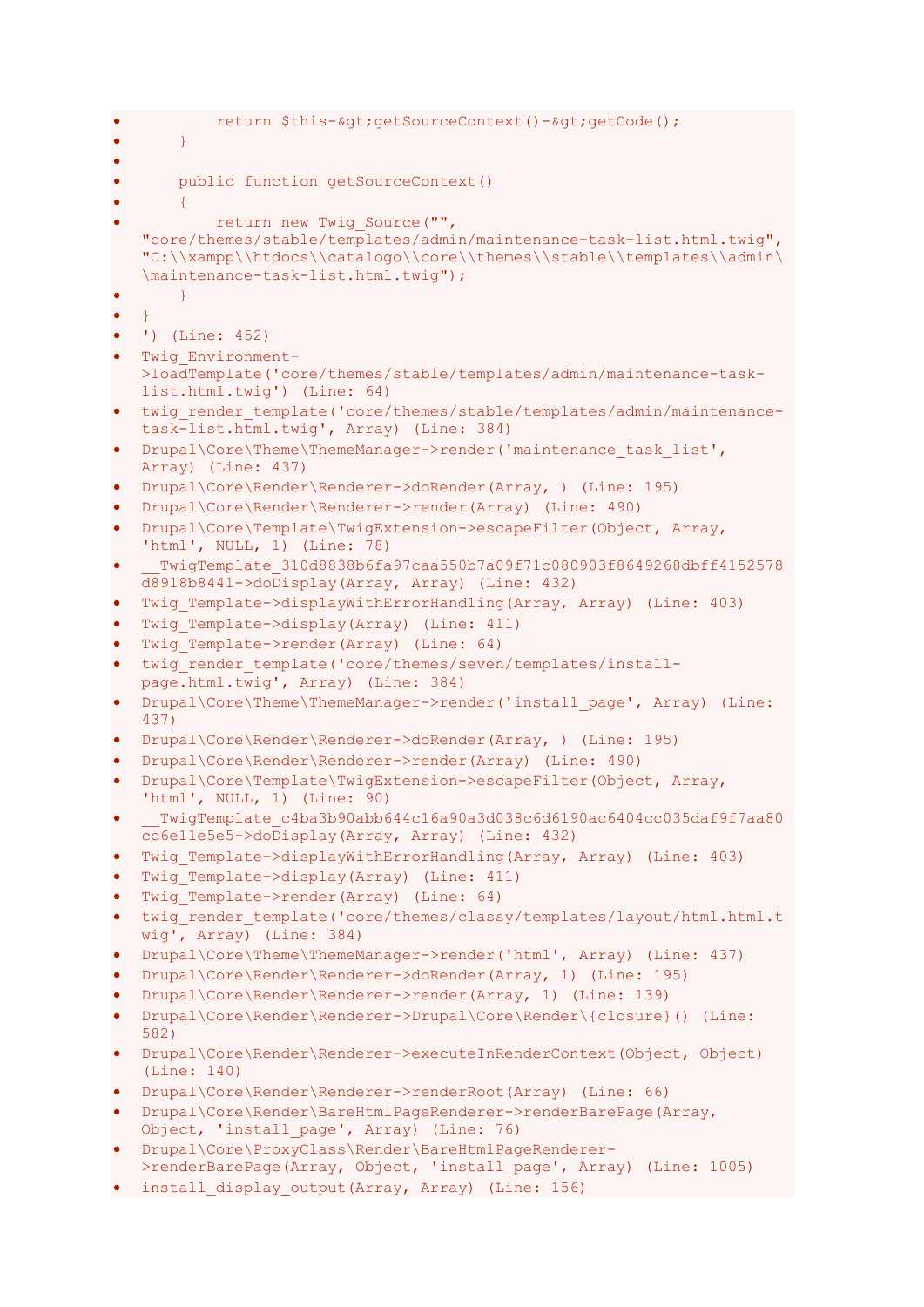```
install drupal(Object) (Line: 44)
```

```
Deprecated function: assert(): Calling assert() with a string argument is deprecated
   in Drupal\Core\Cache\DatabaseBackend-
   >doSetMultiple() (line 225 of core\lib\Drupal\Core\Cache\DatabaseBackend.php).
  • Drupal\Core\Cache\DatabaseBackend->doSetMultiple(Array) (Line: 192)
  • Drupal\Core\Cache\DatabaseBackend->setMultiple(Array) (Line: 180)
  • Drupal\Core\Cache\DatabaseBackend->set('twig:5a9c2bf0e8c06_progress-
  bar.html.twig_No-MAvlgMgESnSlbgXOf7zCZc', 1520184304) (Line: 114)
  • Drupal\Core\Template\TwigPhpStorageCache-
  >write('5a9c2bf0e8c06_progress-bar.html.twig_No-
  MAvlgMgESnSlbgXOf7zCZc', '<?php
•
• /* core/themes/classy/templates/misc/progress-bar.html.twig */
  • class 
     TwigTemplate 1b26d5c2296a8e47f942918664b190410df0f0db35dba9d6ed9ef9
  c4419ff56e extends Twig_Template
• {
      public function    construct(Twig Environment $env)
       \left| \cdot \right|parent:: construct($env);
•
           $this->parent = false;•
           $this-> blocks = array(\rightarrow ;
       • }
•
      • protected function doDisplay(array $context, array $blocks = 
  array())
      • {
           $tags = array("if" = $gt; 16);$filters = array();$functions = array("attack library" = $qt; 14);•
           try {
               $this->env->getExtension('Twig_Extension_Sandbox')-
   \>; checkSecurity(
                   • array('if'),
                   array(),
                   array('attach library')
\bullet );
           • } catch (Twig_Sandbox_SecurityError $e) {
               • $e->setSourceContext($this->getSourceContext());
•
               if ($e instanceof Twiq Sandbox SecurityNotAllowedTagError
   && isset($tags[$e->getTagName()])) {
                   • $e->setTemplateLine($tags[$e->getTagName()]);
               • } elseif ($e instanceof 
   Twig Sandbox SecurityNotAllowedFilterError & &
   isset($filters[$e->getFilterName()])) {
                   • $e->setTemplateLine($filters[$e-
   >getFilterName()]);
```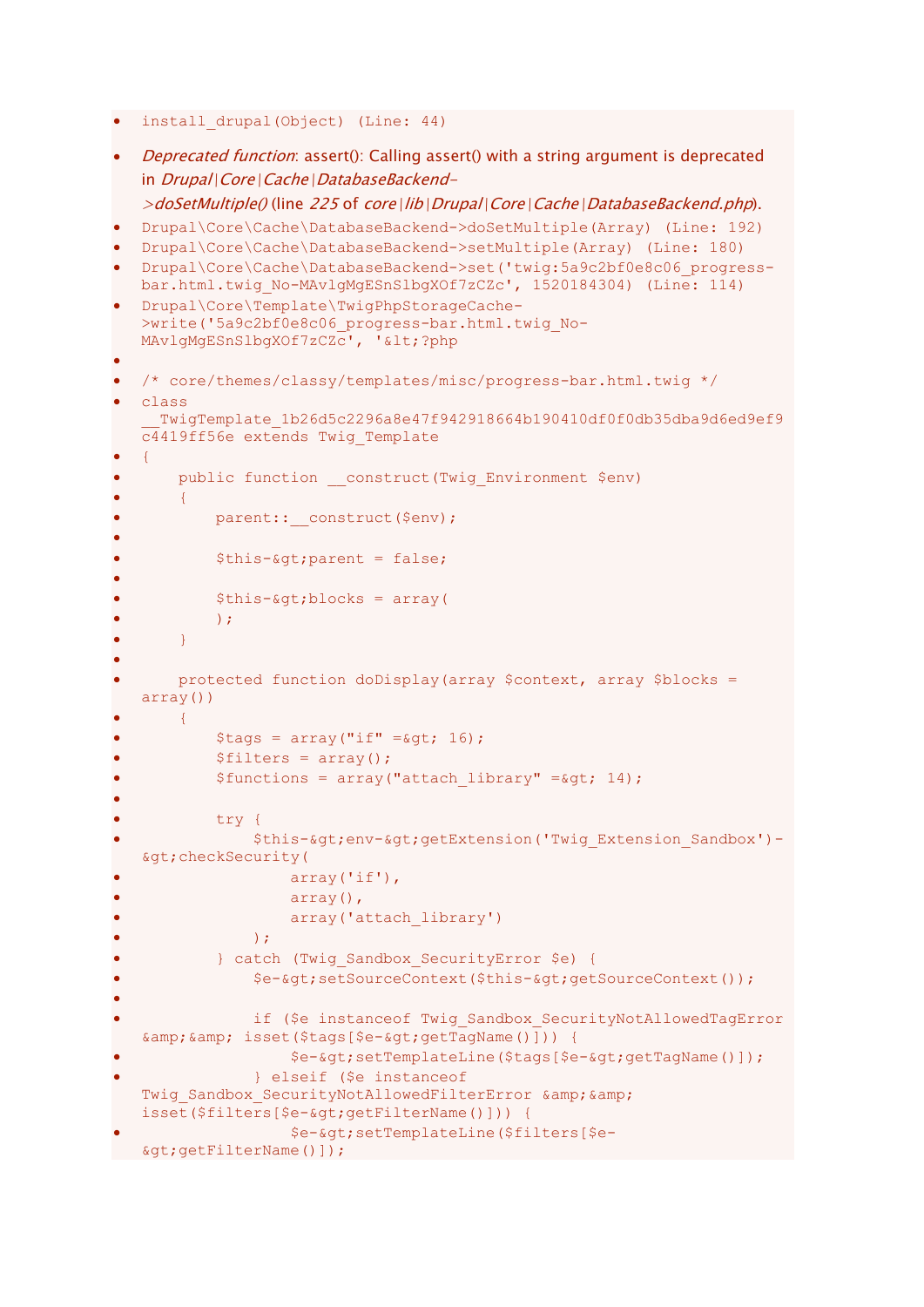```
• } elseif ($e instanceof 
   Twig Sandbox SecurityNotAllowedFunctionError & &
   isset($functions[$e-&qt;qetFunctionName()])) {
                    • $e->setTemplateLine($functions[$e-
   >getFunctionName()]);
\bullet \bullet \bullet \bullet \bullet \bullet \bullet \bullet•
               • throw $e;
\bullet \qquad \qquad \}•
           // line 14
           echo $this-> env-
   >getExtension('Twig_Extension_Sandbox')-
   >ensureToStringAllowed($this->env-
   >getExtension('Drupal\Core\Template\TwigExtension')-
   \&qt; escapeFilter($this-&qt; env, $this-&qt; env-
   >getExtension('Drupal\Core\Template\TwigExtension')-
   >attachLibrary("classy/progress"), "html", null, true));
           echo "
•
     ^{\mathrm{w}} ;
           • // line 16
           • if (($context["label"] ?? null)) {
               • // line 17
               echo " ";
               echo $this->env-
   >getExtension('Twig_Extension_Sandbox')-
   >ensureToStringAllowed($this->env-
   >getExtension('Drupal\Core\Template\TwigExtension')-
   >escapeFilter($this->env, ($context["label"] ?? null), "html", 
   null, true));
               echo "
     \mathbf{w}_{\mathcal{X}}\bullet \qquad \qquad \}• // line 19
           echo " env-&qt; qetExtension ('Twig Extension Sandbox')-
   >ensureToStringAllowed($this->env-
   >getExtension('Drupal\Core\Template\TwigExtension')-
   > ; escapeFilter($this-> env, ($context["percent"] ?? null),
   "html", null, true));
           echo "%\"&qt;
    \mathbf{w}_{\mathbf{y}}• // line 20
           echo $this-> env-
   >getExtension('Twig_Extension_Sandbox')-
   >ensureToStringAllowed($this->env-
   >getExtension('Drupal\Core\Template\TwigExtension')-
   \&qt; escapeFilter($this-\&qt; env, ($context["percent"] ?? null),
   "html", null, true));
           echo "%
    • ";
           • // line 21
           echo $this->env-
   >getExtension('Twig_Extension_Sandbox')-
   >ensureToStringAllowed($this->env-
   >getExtension('Drupal\Core\Template\TwigExtension')-
```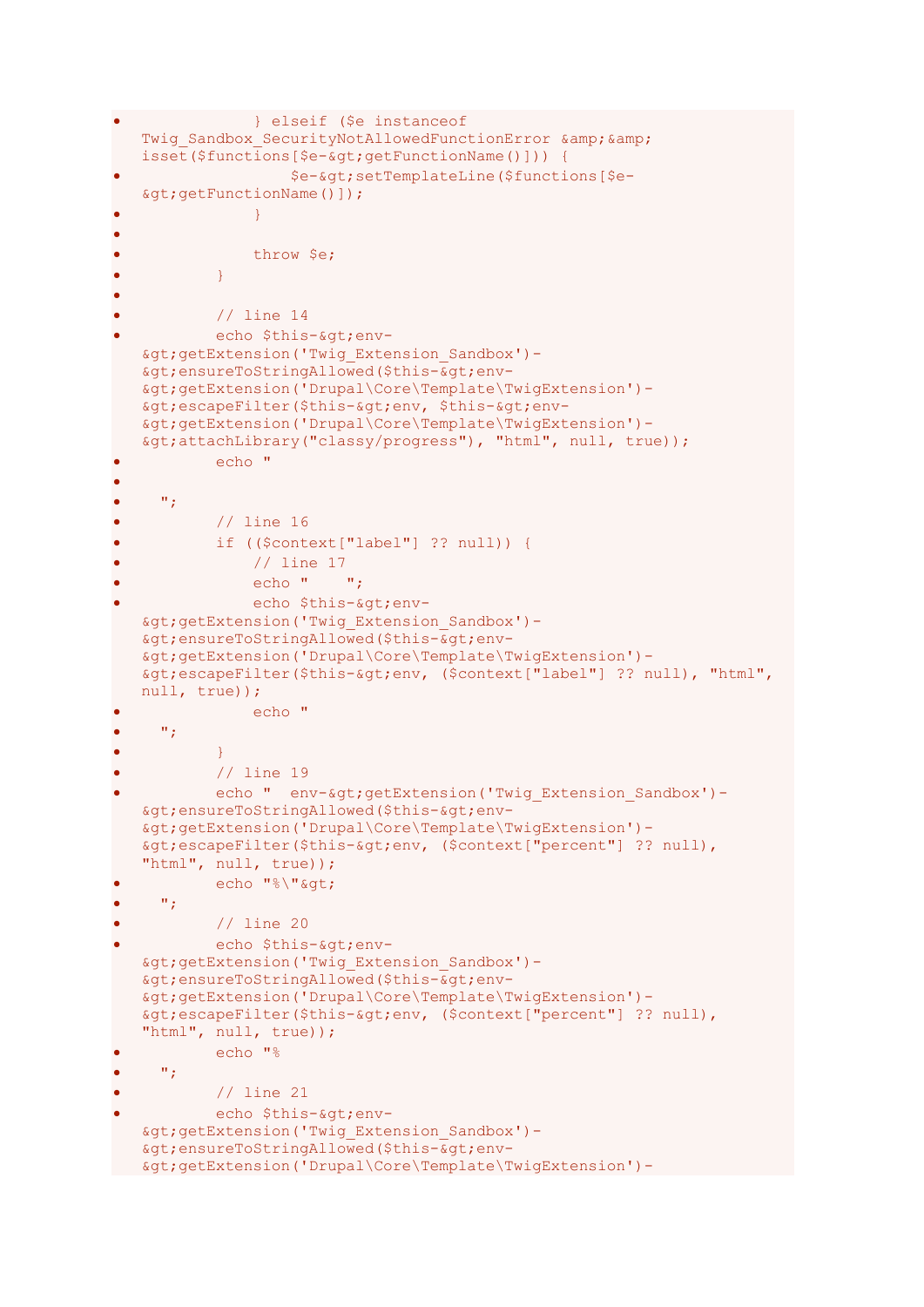```
>escapeFilter($this->env, ($context["message"] ?? null), 
   "html", null, true));
           • echo "
•
\bullet \bullet ";
\bullet \qquad \}•
       public function getTemplateName()
\bullet \qquad \qquad \{• return "core/themes/classy/templates/misc/progress-
   bar.html.twig";
       • }
•
• public function isTraitable()
       \mathcal{F}return false;
       • }
•
       • public function getDebugInfo()
       \left| \right|return array ( 65 = \sqrt{521}, 61 = \sqrt{52}, 20, 56 = \sqrt{52}, 19, 50= \sqrt{48} = \sqrt{48} = \sqrt{41}, \sqrt{43} = \sqrt{41}, \sqrt{41}• }
•
       /** @deprecated since 1.27 (to be removed in 2.0). Use
   getSourceContext() instead */
       public function getSource()
       • {
            @trigger error('The '. METHOD .' method is deprecated since
   version 1.27 and will be removed in 2.\overline{0}. Use getSourceContext()
   instead.', E_USER_DEPRECATED);
•
           return $this->getSourceContext()->getCode();
       • }
•
       • public function getSourceContext()
       \uparrowreturn new Twig Source("",
   "core/themes/classy/templates/misc/progress-bar.html.twig", 
   "C:\\xampp\\htdocs\\catalogo\\core\\themes\\classy\\templates\\misc\\
   progress-bar.html.twig");
       • }
  • }
• ') (Line: 452)
  • Twig_Environment-
   >loadTemplate('core/themes/classy/templates/misc/progress-
   bar.html.twig') (Line: 64)
 twig render template('core/themes/classy/templates/misc/progress-
   bar.html.twig', Array) (Line: 384)
• Drupal\Core\Theme\ThemeManager->render('progress bar', Array) (Line:
   437)
• Drupal\Core\Render\Renderer->doRender(Array) (Line: 450)
• Drupal\Core\Render\Renderer->doRender(Array, ) (Line: 195)
• Drupal\Core\Render\Renderer->render(Array) (Line: 490)
```